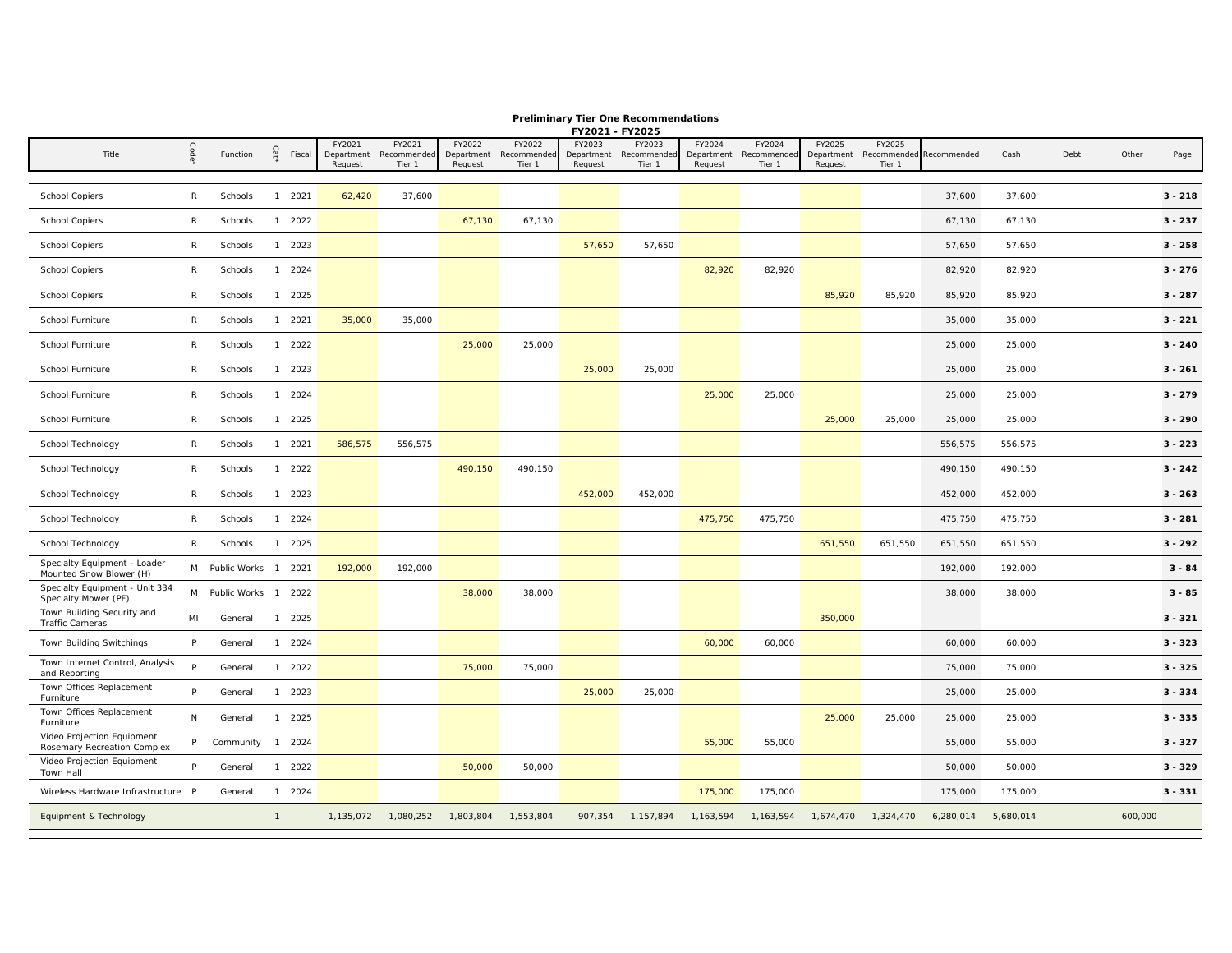|                                                       | Code      |                        | Cat' |        | FY2021                | FY2021                | FY2022                | FY2022                | FY2023                | FY2023                | FY2024                | FY2024                | FY2025                | FY2025                |             |         |      |       |           |
|-------------------------------------------------------|-----------|------------------------|------|--------|-----------------------|-----------------------|-----------------------|-----------------------|-----------------------|-----------------------|-----------------------|-----------------------|-----------------------|-----------------------|-------------|---------|------|-------|-----------|
| Title                                                 |           | Function               |      | Fiscal | Department<br>Request | Recommended<br>Tier 1 | Department<br>Request | Recommended<br>Tier 1 | Department<br>Request | Recommended<br>Tier 1 | Department<br>Request | Recommended<br>Tier 1 | Department<br>Request | Recommended<br>Tier 1 | Recommended | Cash    | Debt | Other | Page      |
|                                                       |           |                        |      |        |                       |                       |                       |                       |                       |                       |                       |                       |                       |                       |             |         |      |       |           |
| 470 Dedham Avenue Boiler                              |           | P Public Works 2 2021  |      |        | 460,000               | 460,000               |                       |                       |                       |                       |                       |                       |                       |                       | 460,000     | 460,000 |      |       | $3 - 1$   |
| Broadmeadow School<br>Technology Room Conversion      | M         | Schools                |      | 2 2021 | 213,100               |                       |                       |                       |                       |                       |                       |                       |                       |                       |             |         |      |       | $3 - 228$ |
| Center at the Heights Generator<br>Design             |           | P Community 2 2023     |      |        |                       |                       |                       |                       | 37,500                | 15,000                |                       |                       |                       |                       | 15,000      | 15,000  |      |       | $3 - 5$   |
| Center at the Heights Generator                       | P         | Community 2 2024       |      |        |                       |                       |                       |                       |                       |                       | 250,000               | 250,000               |                       |                       | 250,000     | 250,000 |      |       | $3 - 3$   |
| Center at the Heights Space<br>Study                  |           | Community 2 2023       |      |        |                       |                       |                       |                       | 75,000                |                       |                       |                       |                       |                       |             |         |      |       | $3 - 7$   |
| Cricket Field Building Renovation MS Community 2 2022 |           |                        |      |        |                       |                       | 180,000               |                       |                       |                       |                       |                       |                       |                       |             |         |      |       | $3 - 207$ |
| Cricket Field Building Renovation MS Community 2 2023 |           |                        |      |        |                       |                       |                       |                       | 900,706               |                       |                       |                       |                       |                       |             |         |      |       | $3 - 209$ |
| Daley Building Upgrade                                |           | MS Public Works 2 2023 |      |        |                       |                       |                       |                       | 50,000                |                       |                       |                       |                       |                       |             |         |      |       | $3 - 9$   |
| Daley Building Upgrade                                |           | I Public Works 2 2025  |      |        |                       |                       |                       |                       |                       |                       |                       |                       |                       |                       |             |         |      |       | $3 - 11$  |
| Eliot Modular Classrooms Design MS                    |           | Schools                |      | 2 2022 |                       |                       | 601,300               |                       |                       |                       |                       |                       |                       |                       |             |         |      |       | $3 - 245$ |
| Eliot Modular Classrooms<br>Construction              | MS        | Schools                |      | 2 2023 |                       |                       |                       |                       | 3,759,600             |                       |                       |                       |                       |                       |             |         |      |       | $3 - 266$ |
| Eliot School Technology Room<br>Conversion            | P         | Schools                |      | 2 2021 | 179,300               | 179,300               |                       |                       |                       |                       |                       |                       |                       |                       | 179,300     | 179,300 |      |       | $3 - 230$ |
| Emery Grover Roof Design                              | <b>MS</b> | Schools                |      | 2 2022 |                       |                       | 18,000                |                       |                       |                       |                       |                       |                       |                       |             |         |      |       | $3 - 19$  |
| Emery Grover Roof Construction MS                     |           | Schools                |      | 2 2023 |                       |                       |                       |                       | 230,000               |                       |                       |                       |                       |                       |             |         |      |       | $3 - 17$  |
| Emery Grover Window Design                            | MS        | Schools                |      | 2 2022 |                       |                       | 33,000                |                       |                       |                       |                       |                       |                       |                       |             |         |      |       | $3 - 15$  |
| Emery Grover Window<br>Construction                   | MS        | Schools                |      | 2 2023 |                       |                       |                       |                       | 380,000               |                       |                       |                       |                       |                       |             |         |      |       | $3 - 13$  |
| Energy Efficiency Upgrade<br>Improvements             | P         | Utilities              |      | 2 2021 | 100,000               | 100,000               |                       |                       |                       |                       |                       |                       |                       |                       | 100,000     | 100,000 |      |       | $3 - 21$  |
| Energy Efficiency Upgrade<br>Improvements             | P         | Utilities              |      | 2 2022 |                       |                       | 100,000               | 100,000               |                       |                       |                       |                       |                       |                       | 100,000     | 100,000 |      |       | $3 - 23$  |
| Energy Efficiency Upgrade<br>Improvements             | P         | Utilities              |      | 2 2023 |                       |                       |                       |                       | 100,000               | 100,000               |                       |                       |                       |                       | 100,000     | 100,000 |      |       | $3 - 25$  |
| Energy Efficiency Upgrade<br>Improvements             | P         | Utilities              |      | 2 2024 |                       |                       |                       |                       |                       |                       | 100,000               | 100,000               |                       |                       | 100,000     | 100,000 |      |       | $3 - 27$  |
| Energy Efficiency Upgrade<br>Improvements             | N         | Utilities              |      | 2 2025 |                       |                       |                       |                       |                       |                       |                       |                       | 100,000               | 100,000               | 100,000     | 100,000 |      |       | $3 - 29$  |
| Facility Assessment for<br>Sustainable Building       | P         | Schools                |      | 2 2024 |                       |                       |                       |                       |                       |                       | 50,000                | 50,000                |                       |                       | 50,000      | 50,000  |      |       | $3 - 31$  |
| Management<br>Facility Assessment for                 |           |                        |      |        |                       |                       |                       |                       |                       |                       |                       |                       |                       |                       |             |         |      |       |           |

Hillside School Boiler Design M General 2 2022 12,500 12,500 12,500 12,500 **3 - 49** 

50,000 50,000 50,000 50,000 **3 - 33** 

Sustainable Building Management

N Schools 2 2025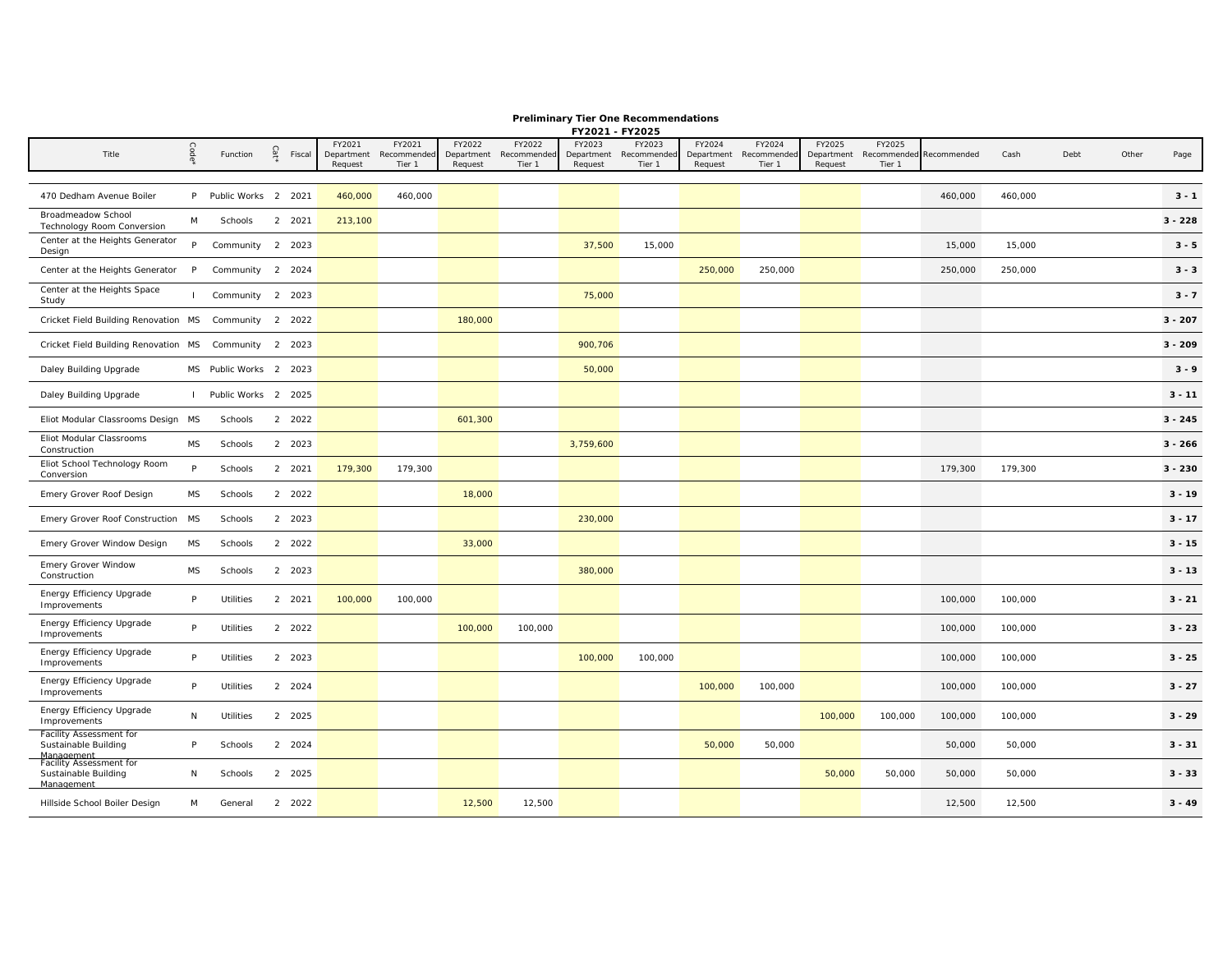|                                                                                                       |                |                     |        |        |                                 |                                 |                                 |                                 | FY2021 - FY2025                 |                                |                                 |                                 |                                 |                                             |           |           |           |       |                 |
|-------------------------------------------------------------------------------------------------------|----------------|---------------------|--------|--------|---------------------------------|---------------------------------|---------------------------------|---------------------------------|---------------------------------|--------------------------------|---------------------------------|---------------------------------|---------------------------------|---------------------------------------------|-----------|-----------|-----------|-------|-----------------|
| Title                                                                                                 | Code           | Function            | Cat    | Fiscal | FY2021<br>Department<br>Request | FY2021<br>Recommended<br>Tier 1 | FY2022<br>Department<br>Request | FY2022<br>Recommended<br>Tier 1 | FY2023<br>Department<br>Request | FY2023<br>Recommende<br>Tier 1 | FY2024<br>Department<br>Request | FY2024<br>Recommended<br>Tier 1 | FY2025<br>Department<br>Request | FY2025<br>Recommended Recommended<br>Tier 1 |           | Cash      | Debt      | Other | Page            |
|                                                                                                       |                |                     |        |        |                                 |                                 |                                 |                                 |                                 |                                |                                 |                                 |                                 |                                             |           |           |           |       |                 |
| Hillside School Boiler Installation M                                                                 |                | General             | 2 2023 |        |                                 |                                 |                                 |                                 | 235,000                         | 235,000                        |                                 |                                 |                                 |                                             | 235,000   | 235,000   |           |       | $3 - 47$        |
| Library Materials Handler                                                                             | $\mathbf{I}$   | Community 2 2022    |        |        |                                 |                                 |                                 |                                 |                                 |                                |                                 |                                 |                                 |                                             |           |           |           |       | $3 - 199$       |
| Library Space Planning                                                                                |                | M Community 2 2021  |        |        | 60,000                          | 60,000                          |                                 |                                 |                                 |                                |                                 |                                 |                                 |                                             | 60,000    | 60,000    |           |       | $3 - 197$       |
| Mitchell School Restroom<br>Upgrades                                                                  | M              | Schools             | 2 2021 |        | 676,700                         | 676,700                         |                                 |                                 |                                 |                                |                                 |                                 |                                 |                                             | 676,700   |           | 676,700   |       | $3 - 35$        |
| Needs Assessment of Pollard,<br>Newman and NHS Auditorium<br>Theatrical Sound and Lighting<br>Systems | N              | Schools             | 2 2021 |        | 60,000                          |                                 |                                 |                                 |                                 |                                |                                 |                                 |                                 |                                             |           |           |           |       | $3 - 226$       |
| Pollard School Air Conditioning<br>Upgrade                                                            | P.             | Schools             | 2 2021 |        | 100,000                         | 100,000                         |                                 |                                 |                                 |                                |                                 |                                 |                                 |                                             | 100,000   | 100,000   |           |       | $3 - 39$        |
| Pollard School Air Conditioning<br>Upgrade                                                            | Þ              | Schools             | 2 2022 |        |                                 |                                 | 1,135,000                       | 1,135,000                       |                                 |                                |                                 |                                 |                                 |                                             | 1,135,000 |           | 1,135,000 |       | $3 - 37$        |
| Pollard School Locker Room<br>Retrofit                                                                | P              | Schools             | 2 2021 |        | 60,000                          | 60,000                          |                                 |                                 |                                 |                                |                                 |                                 |                                 |                                             | 60,000    | 60,000    |           |       | $3 - 43$        |
| Pollard School Locker Room<br>Retrofit                                                                | M              | Schools             | 2 2022 |        |                                 |                                 | 636,300                         | 636,300                         |                                 |                                |                                 |                                 |                                 |                                             | 636,300   |           | 636,300   |       | $3 - 41$        |
| Recycling Center and Transfer<br><b>Station Employee Trailer</b>                                      | $\blacksquare$ | Public Works 2 2024 |        |        |                                 |                                 |                                 |                                 |                                 |                                |                                 |                                 |                                 |                                             |           |           |           |       | $3 - 139$       |
| Hillside School as Swing Space<br>for School Construction                                             | M              | Schools             | 2 2021 |        | 100,000                         |                                 |                                 |                                 |                                 |                                |                                 |                                 |                                 |                                             |           |           |           |       | $3 - 232$       |
| Ridge Hill Building Demolition                                                                        | NGU            | General             | 2 2021 |        | 500,000                         |                                 |                                 |                                 |                                 |                                |                                 |                                 |                                 |                                             |           |           |           |       | $3 - 45$        |
| School Master Plan Feasibility<br>Study                                                               | ${\sf N}$      | Schools             | 2 2021 |        | 650,000                         |                                 |                                 |                                 |                                 |                                |                                 |                                 |                                 |                                             |           |           |           |       | $3 - 235$       |
| <b>Buildings &amp; Facilities</b>                                                                     |                |                     | 2      |        | 3,159,100                       | 1,636,000                       | 2,716,100                       | 1,883,800                       | 5,767,806                       | 350,000                        | 400,000                         | 400,000                         | 150,000                         | 150,000                                     | 4,419,800 | 1,971,800 | 2.448.000 |       |                 |
| Asa Small Field Renovation<br>Design                                                                  |                | Community 3 2024    |        |        |                                 |                                 |                                 |                                 |                                 |                                |                                 |                                 |                                 |                                             |           |           |           |       | $3 - 115$       |
| Athletic Facility Improvements<br>(Claxton Field Lighting)                                            | M              | Community 3 2021    |        |        | 72,500                          | 72,500                          |                                 |                                 |                                 |                                |                                 |                                 |                                 |                                             | 72,500    |           |           |       | 72,500 3 - 117  |
| Athletic Facility Improvements<br>(Claxton Softball Field Skin)                                       | M              | Community 3 2021    |        |        | 29,000                          | 29,000                          |                                 |                                 |                                 |                                |                                 |                                 |                                 |                                             | 29,000    |           |           |       | 29,000 3 - 117  |
| Athletic Facility Improvements<br>(DeFazio Synthetic Track)                                           |                | M Community 3 2021  |        |        | 160,000                         |                                 |                                 |                                 |                                 |                                |                                 |                                 |                                 |                                             |           |           |           |       | $3 - 117$       |
| Athletic Facility Improvements<br>(Claxton Field Lighting<br>Installation)                            |                | M Community 3 2022  |        |        |                                 |                                 | 732,000                         | 732,000                         |                                 |                                |                                 |                                 |                                 |                                             | 732,000   |           |           |       | 732,000 3 - 120 |
| Athletic Facility Improvements<br>(Claxton Softball Field Skin<br>construction)                       |                | M Community 3 2022  |        |        |                                 |                                 | 242,000                         | 242,000                         |                                 |                                |                                 |                                 |                                 |                                             | 242,000   |           |           |       | 242,000 3 - 120 |
| Athletic Facility Improvements<br>(McCloud Field renovation<br>design)                                |                | M Community 3 2022  |        |        |                                 |                                 | 45,000                          | 45,000                          |                                 |                                |                                 |                                 |                                 |                                             | 45,000    |           |           |       | 45.000 3 - 120  |
| Athletic Facility Improvements<br>(McCloud Field renovation<br>construction)                          |                | M Community 3 2023  |        |        |                                 |                                 |                                 |                                 | 450,000                         | 450,000                        |                                 |                                 |                                 |                                             | 450,000   |           |           |       | 450,000 3 - 123 |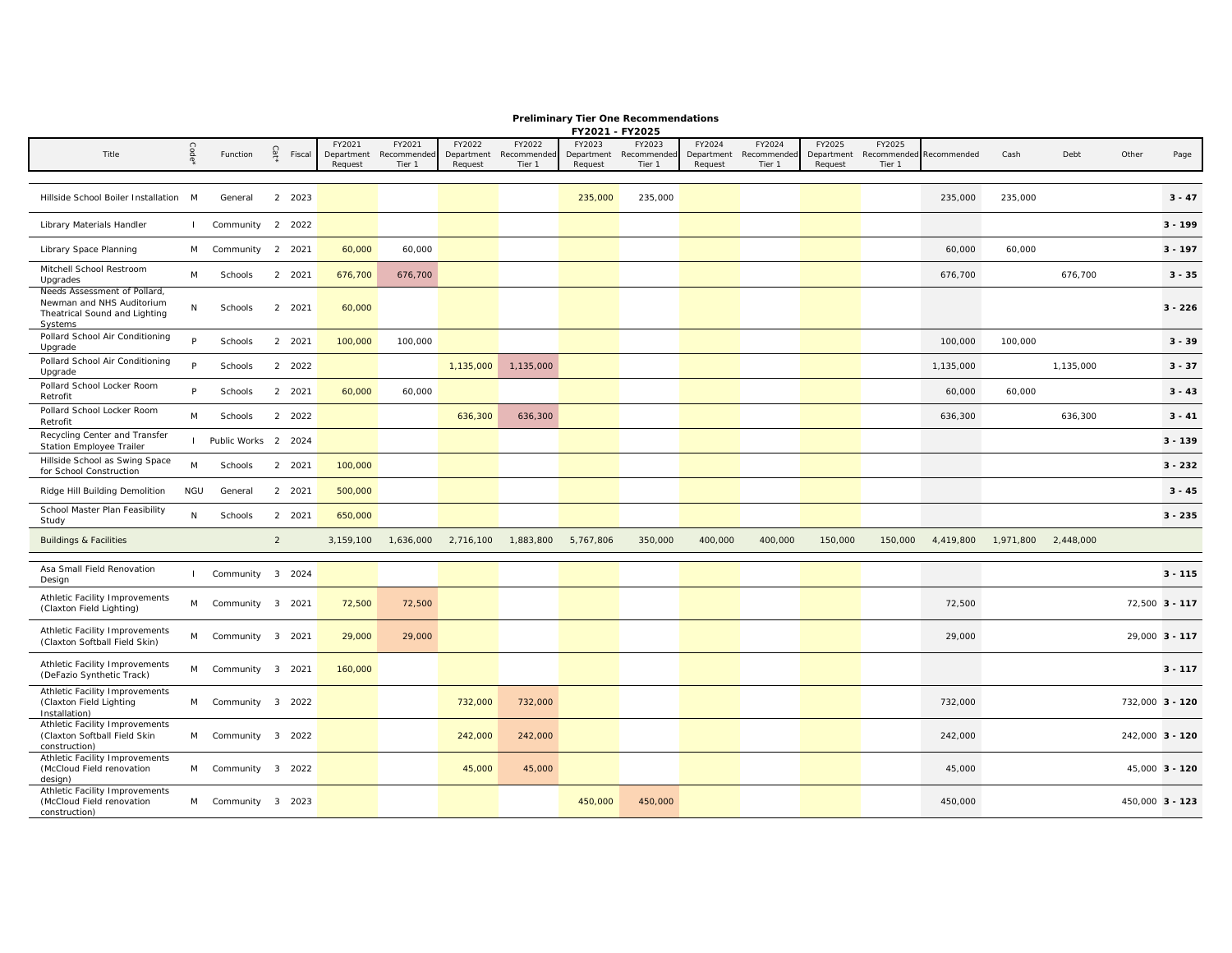| Title                                                                                     |              | Function                                     | Cat' | Fiscal | FY2021<br>Request | FY2021<br>Department Recommended<br>Tier 1 | FY2022<br>Department<br>Request | FY2022<br>Recommended<br>Tier 1 | FY2023<br>Department<br>Request | FY2023<br>Recommended<br>Tier 1 | FY2024<br>Request | FY2024<br>Department Recommended<br>Tier 1 | FY2025<br>Department<br>Request | FY2025<br>Recommended<br>Tier 1 | Recommended | Cash      | Debt | Other | Page            |
|-------------------------------------------------------------------------------------------|--------------|----------------------------------------------|------|--------|-------------------|--------------------------------------------|---------------------------------|---------------------------------|---------------------------------|---------------------------------|-------------------|--------------------------------------------|---------------------------------|---------------------------------|-------------|-----------|------|-------|-----------------|
| Athletic Facility Improvements<br>(Broadmeadow & Eliot Fields)<br>renovation designs)     | M            | Community 3 2023                             |      |        |                   |                                            |                                 |                                 | 107,000                         |                                 |                   |                                            |                                 |                                 |             |           |      |       | $3 - 123$       |
| Athletic Facility Improvements<br>(Fencing)                                               | M            | Community 3 2024                             |      |        |                   |                                            |                                 |                                 |                                 |                                 | 290,000           | 290,000                                    |                                 |                                 | 290,000     | 290,000   |      |       | $3 - 126$       |
| Athletic Facility Improvements<br>(Eliot Field renovation<br>construction)                | M            | Community 3 2024                             |      |        |                   |                                            |                                 |                                 |                                 |                                 | 551,000           |                                            |                                 |                                 |             |           |      |       | $3 - 126$       |
| Athletic Facility Improvements<br>(Broadmeadow Field renovation<br>construction)          | N            | Community 3 2025                             |      |        |                   |                                            |                                 |                                 |                                 |                                 |                   |                                            | 551,000                         |                                 |             |           |      |       | $3 - 129$       |
| Athletic Fields Master Plan                                                               |              | GN Community 3 2025                          |      |        |                   |                                            |                                 |                                 |                                 |                                 |                   |                                            | 75,000                          |                                 |             |           |      |       | $3 - 203$       |
| <b>Batting Cage Improvements</b>                                                          |              | N Community 3 2025                           |      |        |                   |                                            |                                 |                                 |                                 |                                 |                   |                                            | 134,510                         |                                 |             |           |      |       | $3 - 131$       |
| Boat Launch on Charles River                                                              | $\mathbf{I}$ | Community 3 2023                             |      |        |                   |                                            |                                 |                                 |                                 |                                 |                   |                                            |                                 |                                 |             |           |      |       | $3 - 205$       |
| Needham Crossing Streetscape<br>Design                                                    |              | Transportatio 3 2021<br>n Network            |      |        | 25,000            | 25,000                                     |                                 |                                 |                                 |                                 |                   |                                            |                                 |                                 | 25,000      | 25,000    |      |       | $3 - 51$        |
| <b>NPDES Support Projects</b>                                                             |              | N Stormwater 3 2021                          |      |        | 770,500           | 34,500                                     |                                 |                                 |                                 |                                 |                   |                                            |                                 |                                 | 34,500      | 34,500    |      |       | $3 - 53$        |
| NPDES Support Projects                                                                    |              | N Stormwater 3 2022                          |      |        |                   |                                            | 894,000                         |                                 |                                 |                                 |                   |                                            |                                 |                                 |             |           |      |       | $3 - 57$        |
| <b>NPDES Support Projects</b>                                                             |              | N Stormwater 3 2023                          |      |        |                   |                                            |                                 |                                 | 926,000                         |                                 |                   |                                            |                                 |                                 |             |           |      |       | $3 - 63$        |
| <b>NPDES Support Projects</b>                                                             |              | N Stormwater 3 2024                          |      |        |                   |                                            |                                 |                                 |                                 |                                 | 958,000           |                                            |                                 |                                 |             |           |      |       | $3 - 70$        |
| NPDES Support Projects                                                                    |              | N Stormwater 3 2025                          |      |        |                   |                                            |                                 |                                 |                                 |                                 |                   |                                            | 991,000                         |                                 |             |           |      |       | $3 - 77$        |
| Outdoor Basketball Courts                                                                 | P            | Community 3 2022                             |      |        |                   |                                            | 135,000                         | 135,000                         |                                 |                                 |                   |                                            |                                 |                                 | 135,000     |           |      |       | 135,000 3 - 211 |
| Passive Recreation<br>Improvements (Dwight<br>Field/Charles River Center)<br>Construction | M            | Community 3 2023                             |      |        |                   |                                            |                                 |                                 | 375,000                         |                                 |                   |                                            |                                 |                                 |             |           |      |       | $3 - 135$       |
| Passive Recreation<br>Improvements (Dwight<br>Field/Charles River Center)<br>Engineering  | M            | Community 3 2022                             |      |        |                   |                                            | 37,500                          |                                 |                                 |                                 |                   |                                            |                                 |                                 |             |           |      |       | $3 - 133$       |
| Public Works Infrastructure<br>Program                                                    | M            | Transportatio <sub>3</sub> 2021<br>n Network |      |        |                   | 2,415,000 2,145,000                        |                                 |                                 |                                 |                                 |                   |                                            |                                 |                                 | 2,145,000   | 2,145,000 |      |       | $3 - 95$        |
| Public Works Infrastructure<br>Program                                                    | M            | Transportatio 3 2022<br>n Network            |      |        |                   |                                            | 2,203,000                       | 2,203,000                       |                                 |                                 |                   |                                            |                                 |                                 | 2,203,000   | 2,203,000 |      |       | $3 - 99$        |
| Public Works Infrastructure<br>Program                                                    | M            | Transportatio 3 2023<br>n Network            |      |        |                   |                                            |                                 |                                 |                                 | 3,504,500 2,655,000             |                   |                                            |                                 |                                 | 2,655,000   | 2,655,000 |      |       | $3 - 103$       |
| Public Works Infrastructure<br>Program                                                    | M            | Transportatio 3 2024<br>n Network            |      |        |                   |                                            |                                 |                                 |                                 |                                 | 3,315,000         | 2,310,000                                  |                                 |                                 | 2,310,000   | 2,310,000 |      |       | $3 - 107$       |
| Public Works Infrastructure<br>Program                                                    |              | Transportatio <sub>3</sub> 2025<br>n Network |      |        |                   |                                            |                                 |                                 |                                 |                                 |                   |                                            | 3,105,000                       | 2,370,000                       | 2,370,000   | 2,370,000 |      |       | $3 - 111$       |
| Recycling and Transfer Station<br>Property Improvements                                   |              | M Public Works 3 2022                        |      |        |                   |                                            | 420,000                         | 420,000                         |                                 |                                 |                   |                                            |                                 |                                 | 420,000     | 420,000   |      |       | $3 - 141$       |

**Preliminary Tier One Recommendations FY2021 - FY2025**

Property Improvements <sup>M</sup> Public Works <sup>3</sup> <sup>2023</sup> 124,500 124,500 124,500 124,500 **3 - 143** 

Recycling and Transfer Station<br>Property Improvements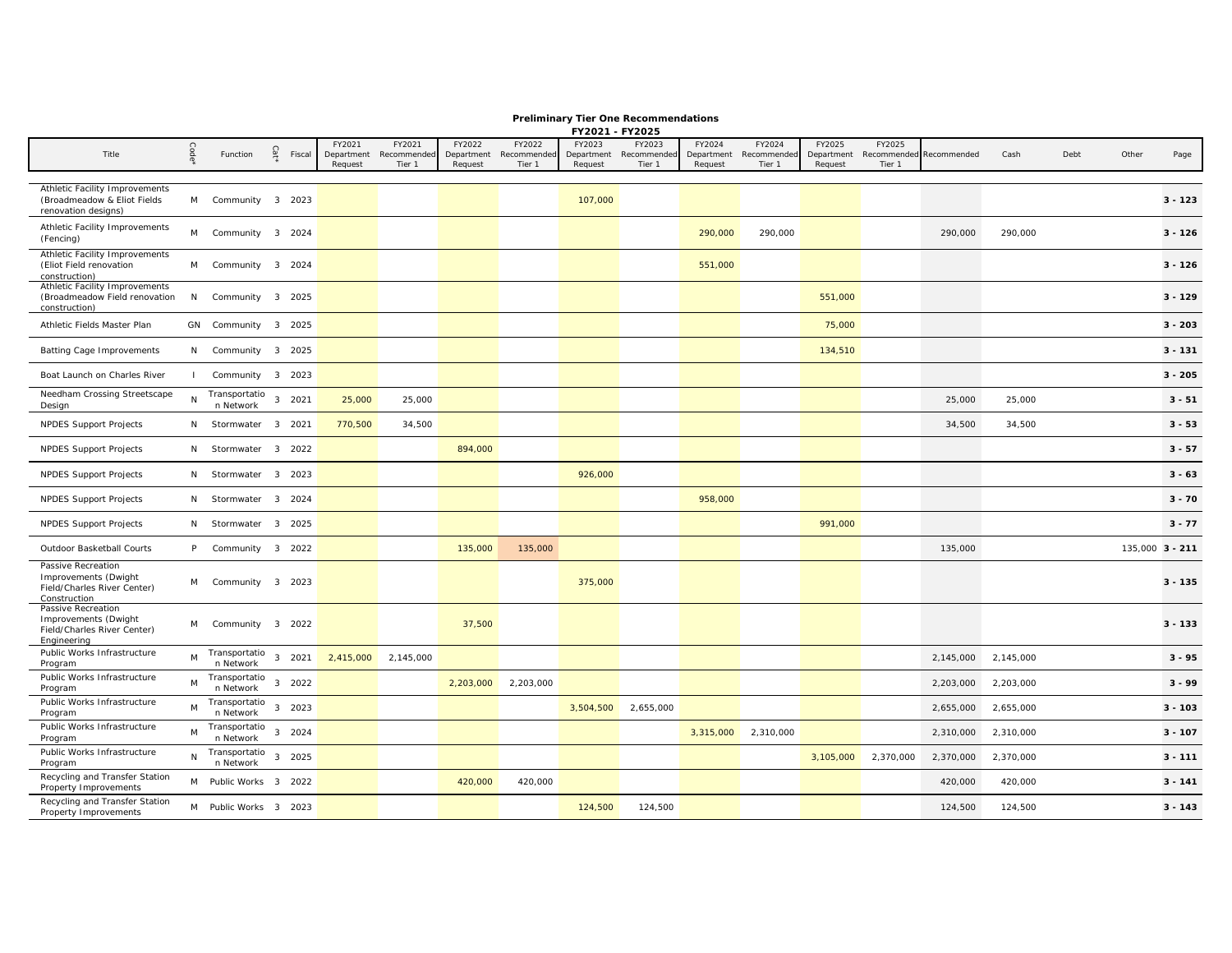|  | <b>Preliminary Tier One Recommendations</b> |
|--|---------------------------------------------|
|  | EVOODS EVOODE                               |

|                                                          |              |                            |                |                                 |                                 |                                 |                                 | FY2021 - FY2025                 |                                 |                                 |                                 |                                 |                  |                         |            |      |                 |           |
|----------------------------------------------------------|--------------|----------------------------|----------------|---------------------------------|---------------------------------|---------------------------------|---------------------------------|---------------------------------|---------------------------------|---------------------------------|---------------------------------|---------------------------------|------------------|-------------------------|------------|------|-----------------|-----------|
| Title                                                    | Code         | Function                   | Cat'<br>Fiscal | FY2021<br>Department<br>Request | FY2021<br>Recommended<br>Tier 1 | FY2022<br>Department<br>Request | FY2022<br>Recommended<br>Tier 1 | FY2023<br>Department<br>Request | FY2023<br>Recommended<br>Tier 1 | FY2024<br>Department<br>Request | FY2024<br>Recommender<br>Tier 1 | FY2025<br>Department<br>Request | FY2025<br>Tier 1 | Recommended Recommended | Cash       | Debt | Other           | Page      |
|                                                          |              |                            |                |                                 |                                 |                                 |                                 |                                 |                                 |                                 |                                 |                                 |                  |                         |            |      |                 |           |
| Town Common Historic Redesign<br>and Beautification      | M            | Community 3 2022           |                |                                 |                                 | 938,000                         | 938,000                         |                                 |                                 |                                 |                                 |                                 |                  | 938,000                 |            |      | 938,000 3 - 137 |           |
| <b>Traffic Improvements</b>                              | P            | Transportatio<br>n Network | 3 2021         | 50,000                          | 50,000                          |                                 |                                 |                                 |                                 |                                 |                                 |                                 |                  | 50,000                  | 50,000     |      |                 | $3 - 55$  |
| Traffic Improvements                                     | P.           | Transportatio<br>n Network | 3 2022         |                                 |                                 | 50,000                          | 50,000                          |                                 |                                 |                                 |                                 |                                 |                  | 50,000                  | 50,000     |      |                 | $3 - 61$  |
| Traffic Improvements                                     | P.           | Transportatio<br>n Network | 3 2023         |                                 |                                 |                                 |                                 | 50,000                          | 50,000                          |                                 |                                 |                                 |                  | 50,000                  | 50,000     |      |                 | $3 - 68$  |
| Traffic Improvements                                     | P            | Transportatio<br>n Network | 3 2024         |                                 |                                 |                                 |                                 |                                 |                                 | 50,000                          | 50,000                          |                                 |                  | 50,000                  | 50,000     |      |                 | $3 - 75$  |
| Traffic Improvements                                     | N            | Transportatio<br>n Network | 3 2025         |                                 |                                 |                                 |                                 |                                 |                                 |                                 |                                 | 50,000                          | 50,000           | 50,000                  | 50,000     |      |                 | $3 - 82$  |
| Infrastructure & Land                                    |              |                            | $\mathbf{3}$   | 3,522,000                       | 2,356,000                       | 5,696,500                       | 4,765,000                       | 5,537,000                       | 3,279,500                       | 5,164,000                       | 2,650,000                       | 4,906,510                       | 2,420,000        | 15,470,500              | 12,827,000 |      | 2,643,500       |           |
|                                                          |              |                            |                |                                 |                                 |                                 |                                 |                                 |                                 |                                 |                                 |                                 |                  |                         |            |      |                 |           |
| Replace Unit 10 2010<br>International 7400 Dump Truck    | L            | Public Works 4 2022        |                |                                 |                                 | 252,027                         | 252,027                         |                                 |                                 |                                 |                                 |                                 |                  | 252,027                 | 252,027    |      |                 | $3 - 340$ |
| Replace Unit 108 2011 Trackless<br>Tractor               |              | LS Public Works 4 2023     |                |                                 |                                 |                                 |                                 | 184,821                         | 184,821                         |                                 |                                 |                                 |                  | 184,821                 | 184,821    |      |                 | $3 - 345$ |
| Replace Unit 111 2013 Trackless<br>Sidewalk Plow Tractor |              | LS Public Works 4 2025     |                |                                 |                                 |                                 |                                 |                                 |                                 |                                 |                                 | 192,456                         | 192,456          | 192,456                 | 192,456    |      |                 | $3 - 353$ |
| Replace Unit 112 2011 Prinoth<br>(Sidewalk Tractor)      |              | LS Public Works 4 2023     |                |                                 |                                 |                                 |                                 | 229,613                         | 229,613                         |                                 |                                 |                                 |                  | 229,613                 | 229,613    |      |                 | $3 - 345$ |
| Replace Unit 113 2008<br>Camoplast Sidewalk Plow Tractor | $\mathbf{I}$ | Public Works 4 2021        |                | 178,163                         | 178,163                         |                                 |                                 |                                 |                                 |                                 |                                 |                                 |                  | 178,163                 | 178,163    |      |                 | $3 - 336$ |
| Replace Unit 181 2012 Elgin<br>Pelican Sweeper           |              | L Public Works 4 2021      |                | 263,412                         |                                 |                                 |                                 |                                 |                                 |                                 |                                 |                                 |                  |                         |            |      |                 | $3 - 336$ |
| Replace Unit 254 2013 Bandit<br><b>Brush Chipper</b>     | $\mathsf{L}$ | Public Works 4 2023        |                |                                 |                                 |                                 |                                 | 68,317                          | 68,317                          |                                 |                                 |                                 |                  | 68,317                  | 68,317     |      |                 | $3 - 345$ |
| Replace Unit 3 2012 Ford F450                            | $\mathsf{L}$ | Public Works 4 2022        |                |                                 |                                 | 73,343                          | 73,343                          |                                 |                                 |                                 |                                 |                                 |                  | 73,343                  | 73,343     |      |                 | $3 - 340$ |
| Replace Unit 32 2012 Ford F350 CL Public Works 4 2022    |              |                            |                |                                 |                                 | 63,804                          | 63,804                          |                                 |                                 |                                 |                                 |                                 |                  | 63,804                  | 63,804     |      |                 | $3 - 340$ |
| Replace Unit 34 2001 Mack<br><b>Tractor Trailer</b>      | $\mathbf{L}$ | Public Works 4 2021        |                | 168,255                         | 168,255                         |                                 |                                 |                                 |                                 |                                 |                                 |                                 |                  | 168,255                 | 168,255    |      |                 | $3 - 336$ |
| Replace Unit 350 2010 John<br>Deere Loader               |              | L Public Works 4 2022      |                |                                 |                                 | 62,774                          | 62,774                          |                                 |                                 |                                 |                                 |                                 |                  | 62,774                  | 62,774     |      |                 | $3 - 340$ |
| Replace Unit 39 2012 Ford F550<br>Dump Truck             | $\mathbf{L}$ | Public Works 4 2022        |                |                                 |                                 | 68,363                          | 68,363                          |                                 |                                 |                                 |                                 |                                 |                  | 68,363                  | 68,363     |      |                 | $3 - 340$ |
| Replace Unit 400 2005 Ford<br>Taurus                     |              | C Public Safety 4 2022     |                |                                 |                                 | 33,085                          | 33,085                          |                                 |                                 |                                 |                                 |                                 |                  | 33,085                  | 33,085     |      |                 | $3 - 340$ |
| Replace Unit 404 2012 Ford<br>E350 VAN (14 Passengers)   |              | C Community 4 2022         |                |                                 |                                 | 87,354                          | 87,354                          |                                 |                                 |                                 |                                 |                                 |                  | 87,354                  | 87,354     |      |                 | $3 - 340$ |
| Replace Unit 43 2012 Ford F350 CL Public Works 4 2021    |              |                            |                | 69,455                          | 69,455                          |                                 |                                 |                                 |                                 |                                 |                                 |                                 |                  | 69,455                  | 69,455     |      |                 | $3 - 336$ |
| Replace Unit 45 2012 FORD<br><b>E150 VAN</b>             |              | C Public Works 4 2022      |                |                                 |                                 | 42,621                          | 42,621                          |                                 |                                 |                                 |                                 |                                 |                  | 42,621                  | 42,621     |      |                 | $3 - 340$ |
| Replace Unit 452 2013 Ford<br>Taurus                     | $\mathsf{C}$ | General                    | 4 2023         |                                 |                                 |                                 |                                 | 35,758                          | 35,758                          |                                 |                                 |                                 |                  | 35,758                  | 35,758     |      |                 | $3 - 345$ |
| Replace Unit 453 2016 Ford<br>Focus                      |              | C Public Safety 4 2024     |                |                                 |                                 |                                 |                                 |                                 |                                 | 35,441                          | 35,441                          |                                 |                  | 35,441                  | 35,441     |      |                 | $3 - 349$ |
| Replace Unit 454 2014 Ford<br>Fusion                     |              | C Public Safety 4 2022     |                |                                 |                                 | 33,085                          | 33,085                          |                                 |                                 |                                 |                                 |                                 |                  | 33,085                  | 33,085     |      |                 | $3 - 340$ |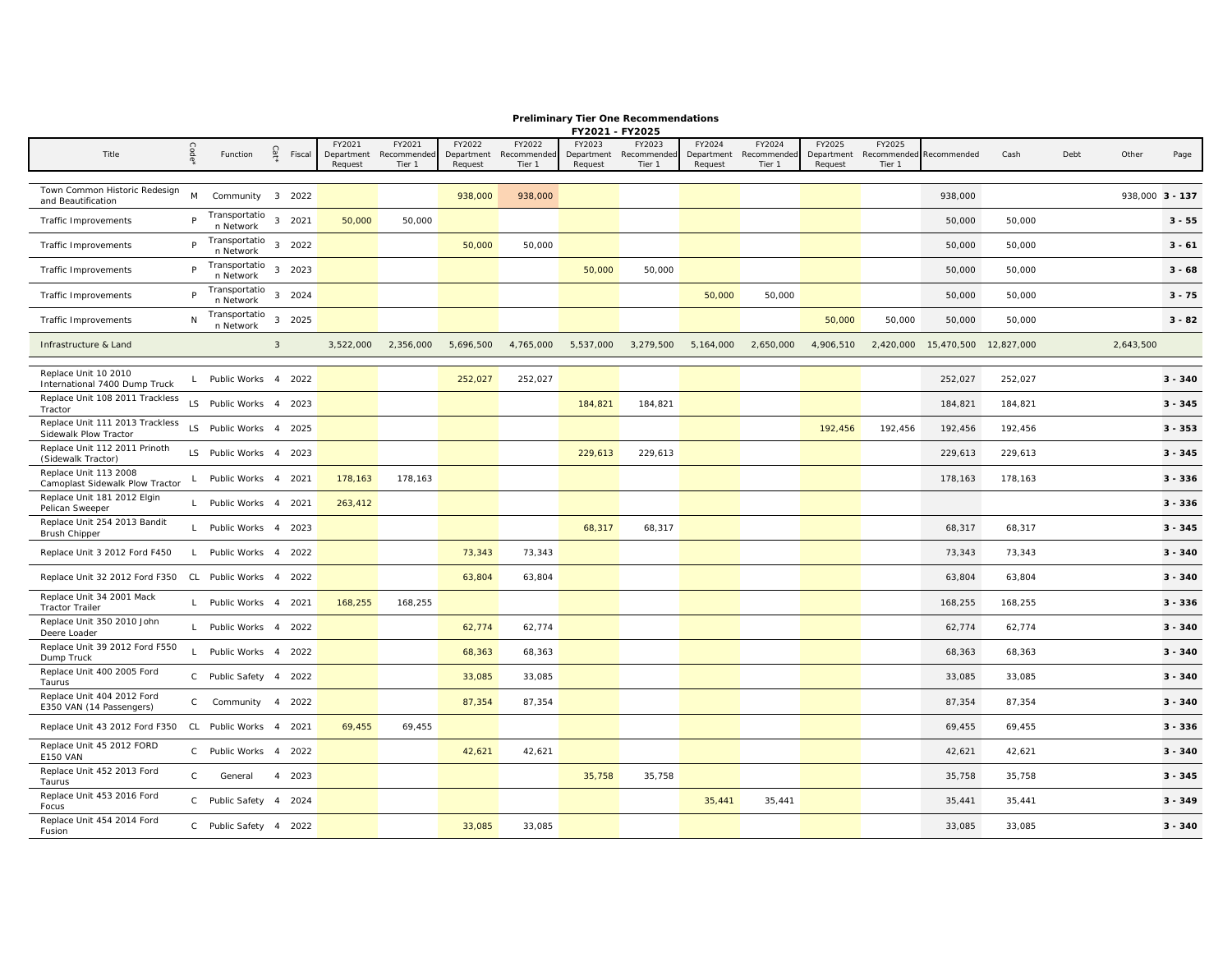|                                                                    |              |                        |      |        |                       |                       |                       |                       | FY2021 - FY2025       |                      |                       |                       |                       |                       |             |         |      |       |           |
|--------------------------------------------------------------------|--------------|------------------------|------|--------|-----------------------|-----------------------|-----------------------|-----------------------|-----------------------|----------------------|-----------------------|-----------------------|-----------------------|-----------------------|-------------|---------|------|-------|-----------|
| Title                                                              | Code         |                        | Cat' |        | FY2021                | FY2021                | FY2022                | FY2022                | FY2023                | FY2023               | FY2024                | FY2024                | FY2025                | FY2025                |             |         |      | Other |           |
|                                                                    |              | Function               |      | Fiscal | Department<br>Request | Recommended<br>Tier 1 | Department<br>Request | Recommended<br>Tier 1 | Department<br>Request | Recommende<br>Tier 1 | Department<br>Request | Recommended<br>Tier 1 | Department<br>Request | Recommended<br>Tier 1 | Recommended | Cash    | Debt |       | Page      |
|                                                                    |              |                        |      |        |                       |                       |                       |                       |                       |                      |                       |                       |                       |                       |             |         |      |       |           |
| Replace Unit 455 2016 Ford<br>Focus                                |              | C Public Safety 4 2024 |      |        |                       |                       |                       |                       |                       |                      | 35,441                | 35,441                |                       |                       | 35,441      | 35,441  |      |       | $3 - 349$ |
| Replace Unit 456 1014 Ford<br>Fusion                               |              | C Public Safety 4 2022 |      |        |                       |                       | 33,085                | 33,085                |                       |                      |                       |                       |                       |                       | 33,085      | 33,085  |      |       | $3 - 340$ |
| Replace Unit 5 2011<br>International 7400 Dump Truck               | $\mathsf{L}$ | Public Works 4 2023    |      |        |                       |                       |                       |                       | 230,918               | 230,918              |                       |                       |                       |                       | 230,918     | 230,918 |      |       | $3 - 345$ |
| Replace Unit 53 2013<br>International Paystar 5600<br>Rolloff      |              | L Public Works 4 2025  |      |        |                       |                       |                       |                       |                       |                      |                       |                       | 211,556               | 211,556               | 211,556     | 211,556 |      |       | $3 - 353$ |
| Replace Unit 588 2014 Ford<br>F150                                 |              | C Public Safety 4 2025 |      |        |                       |                       |                       |                       |                       |                      |                       |                       | 44,950                | 44,950                | 44,950      | 44,950  |      |       | $3 - 353$ |
| Replace Unit 66 Ford F550                                          |              | L Public Works 4 2025  |      |        |                       |                       |                       |                       |                       |                      |                       |                       | 100,793               | 100,793               | 100,793     | 100,793 |      |       | $3 - 353$ |
| Replace Unit 700 2012 Ford Econ<br>Van E250                        |              | C Public Works 4 2023  |      |        |                       |                       |                       |                       | 45,239                | 45,239               |                       |                       |                       |                       | 45,239      | 45,239  |      |       | $3 - 345$ |
| Replace Unit 701 2014 Ford<br>F250                                 | $\mathsf{C}$ | Public Works 4 2025    |      |        |                       |                       |                       |                       |                       |                      |                       |                       | 44,950                | 44,950                | 44,950      | 44,950  |      |       | $3 - 353$ |
| Replace Unit 707 2008 Ford Econ<br>Van E250                        | $\mathsf{C}$ | Public Works 4 2021    |      |        | 48,713                | 48,713                |                       |                       |                       |                      |                       |                       |                       |                       | 48,713      | 48,713  |      |       | $3 - 336$ |
| Replace Unit 712 2011 Ford Econ<br>Van E250                        |              | C Public Works 4 2022  |      |        |                       |                       | 43,709                | 43,709                |                       |                      |                       |                       |                       |                       | 43,709      | 43,709  |      |       | $3 - 340$ |
| Replace Unit 713 2012 Ford<br>F450 Dump Truck                      | $\mathsf{L}$ | Public Works 4 2024    |      |        |                       |                       |                       |                       |                       |                      | 78,567                | 78,567                |                       |                       | 78,567      | 78,567  |      |       | $3 - 349$ |
| Replace Unit 72 2015 Ford F550<br>Chip Box                         | $\mathbf{L}$ | Public Works 4 2025    |      |        |                       |                       |                       |                       |                       |                      |                       |                       | 92,390                | 92,390                | 92,390      | 92,390  |      |       | $3 - 353$ |
| Replace Unit 820 2009 Ford<br>Escape Hybrid                        |              | C Public Works 4 2021  |      |        | 43,002                |                       |                       |                       |                       |                      |                       |                       |                       |                       |             |         |      |       | $3 - 336$ |
| Replace Unit 756 2010 Ford<br>F150                                 |              | C Public Works 4 2022  |      |        |                       |                       | 37,060                | 37,060                |                       |                      |                       |                       |                       |                       | 37,060      | 37,060  |      |       | $3 - 340$ |
| Replace Unit 9 INTERNATIONAL<br>7400 Dump Truck                    | $\mathbf{I}$ | Public Works 4 2024    |      |        |                       |                       |                       |                       |                       |                      | 268,830               | 268,830               |                       |                       | 268,830     | 268,830 |      |       | $3 - 349$ |
| Replace Unit 91 2000<br>CONSTRUCTION SCALP TRUCK                   | L.           | Public Works 4 2022    |      |        |                       |                       | 133,625               | 133,625               |                       |                      |                       |                       |                       |                       | 133,625     | 133,625 |      |       | $3 - 340$ |
| Replace Unit 93 2015 McCloskey<br><b>Brothers Trommel Screener</b> | $\mathsf{L}$ | Public Works 4 2025    |      |        |                       |                       |                       |                       |                       |                      |                       |                       | 138,841               | 138,841               | 138,841     | 138,841 |      |       | $3 - 353$ |
| Replace Unit Bus 1 2017 Blue<br>Bird 202 School Bus                | L            | Schools                |      | 4 2024 |                       |                       |                       |                       |                       |                      | 99,835                | 99,835                |                       |                       | 99,835      | 99,835  |      |       | $3 - 349$ |
| Replace Unit Bus 2 2017 Blue<br>Bird 202 School Bus                | $\mathbf{I}$ | Schools                |      | 4 2024 |                       |                       |                       |                       |                       |                      | 99,835                | 99,835                |                       |                       | 99,835      | 99,835  |      |       | $3 - 349$ |
| Replace Unit C-01 2017 Ford<br>Explorer                            |              | C Public Safety 4 2024 |      |        |                       |                       |                       |                       |                       |                      | 49,404                | 49,404                |                       |                       | 49,404      | 49,404  |      |       | $3 - 349$ |
| Replace Unit C-02 2016<br>Chevrolet Tahoe                          |              | C Public Safety 4 2022 |      |        |                       |                       | 52,519                | 52,519                |                       |                      |                       |                       |                       |                       | 52,519      | 52,519  |      |       | $3 - 340$ |
| Replace Unit C-03 2013 Ford<br>Explorer                            |              | C Public Safety 4 2021 |      |        | 55,502                | 55,502                |                       |                       |                       |                      |                       |                       |                       |                       | 55,502      | 55,502  |      |       | $3 - 336$ |
| Replace Unit C-06 2015 Ford<br>F350                                |              | C Public Safety 4 2023 |      |        |                       |                       |                       |                       | 68,750                | 68,750               |                       |                       |                       |                       | 68,750      | 68,750  |      |       | $3 - 345$ |
| Replace Unit C-43 2017 Ford<br>Escape                              |              | C Public Safety 4 2025 |      |        |                       |                       |                       |                       |                       |                      |                       |                       | 28,638                | 28,638                | 28,638      | 28,638  |      |       | $3 - 353$ |
| Replace Unit E-04 2005 E-One<br>Cyclone II fire Truck              |              | L Public Safety 4 2025 |      |        |                       |                       |                       |                       |                       |                      |                       |                       | 900,004               | 900,004               | 900,004     | 900,004 |      |       | $3 - 353$ |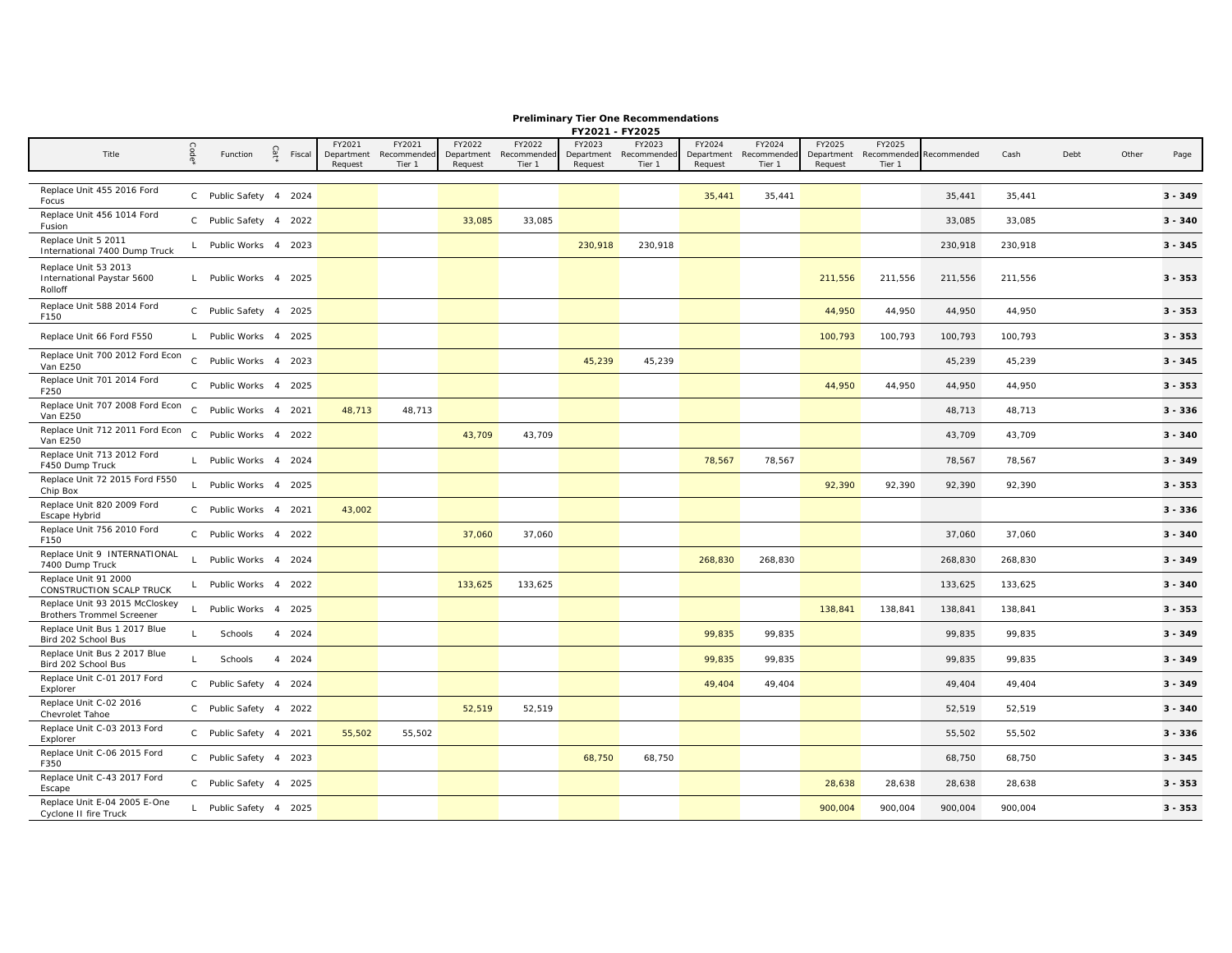**Preliminary Tier One Recommendations**

|                                                                              |              |                        |                |        |                      |                       |                      |                       | FY2021 - FY2025      |                       |                      |                       |                      |                       |             |           |           |       |           |
|------------------------------------------------------------------------------|--------------|------------------------|----------------|--------|----------------------|-----------------------|----------------------|-----------------------|----------------------|-----------------------|----------------------|-----------------------|----------------------|-----------------------|-------------|-----------|-----------|-------|-----------|
| Title                                                                        |              | Function               | Cat            | Fiscal | FY2021<br>Department | FY2021<br>Recommended | FY2022<br>Department | FY2022<br>Recommender | FY2023<br>Department | FY2023<br>Recommender | FY2024<br>Department | FY2024<br>Recommended | FY2025<br>Department | FY2025<br>Recommended | Recommended | Cash      | Debt      | Other | Page      |
|                                                                              |              |                        |                |        | Request              | Tier 1                | Request              | Tier 1                | Request              | Tier 1                | Request              | Tier 1                | Request              | Tier 1                |             |           |           |       |           |
| Replace Unit L-01 2004 Sutphen<br>Quint Ladder Truck                         |              | L Public Safety 4 2024 |                |        |                      |                       |                      |                       |                      |                       | 1,512,026            | 1,512,026             |                      |                       | 1,512,026   |           | 1,512,026 |       | $3 - 349$ |
| Replace Unit R-01 2016 Ford<br>E450 Ambulance                                |              | L Public Safety 4 2024 |                |        |                      |                       |                      |                       |                      |                       | 362,584              | 362,584               |                      |                       | 362,584     | 362,584   |           |       | $3 - 349$ |
| Replace Unit R-02 2017 Ford<br>E450 Ambulance                                |              | L Public Safety 4 2025 |                |        |                      |                       |                      |                       |                      |                       |                      |                       | 250,538              | 250,004               | 250,004     | 250,004   |           |       | $3 - 353$ |
| Replace Unit R-03 2008 Ford<br>E450 Ambulance                                |              | L Public Safety 4 2022 |                |        |                      |                       | 338,476              | 338,476               |                      |                       |                      |                       |                      |                       | 338,476     | 338,476   |           |       | $3 - 340$ |
| Replace Unit R-04 2006 Ford<br>E450 Ambulance                                |              | L Public Safety 4 2021 |                |        | 337,479              | 337,479               |                      |                       |                      |                       |                      |                       |                      |                       | 337,479     | 337,479   |           |       | $3 - 336$ |
| Replace Unit Van 10 2015<br>Toyota Sienna Van                                | $\mathsf{C}$ | Schools                |                | 4 2022 |                      |                       | 48,002               | 48,002                |                      |                       |                      |                       |                      |                       | 48,002      | 48,002    |           |       | $3 - 340$ |
| Replace Unit Van 11 2018 Ford<br>Transit Passenger Van                       | $\Gamma$     | Schools                |                | 4 2025 |                      |                       |                      |                       |                      |                       |                      |                       | 53,220               | 53,220                | 53,220      | 53,220    |           |       | $3 - 353$ |
| Replace Unit Van 12 2018 Ford<br>Transit Passenger Van                       | $\mathsf C$  | Schools                |                | 4 2025 |                      |                       |                      |                       |                      |                       |                      |                       | 53,220               | 53,220                | 53,220      | 53,220    |           |       | $3 - 353$ |
| Replace Unit Van 7 2012 Ford<br><b>E250 Van</b>                              | $\mathsf{C}$ | Schools                |                | 4 2021 | 52,374               | 52,374                |                      |                       |                      |                       |                      |                       |                      |                       | 52,374      | 52,374    |           |       | $3 - 336$ |
| Replace Unit Van 8 2013 Ford<br><b>E250 Van</b>                              | $\mathsf{C}$ | Schools                |                | 4 2021 | 52,374               | 52,374                |                      |                       |                      |                       |                      |                       |                      |                       | 52,374      | 52,374    |           |       | $3 - 336$ |
| Replace Unit Van 9 2014 Toyota<br>Sienna Van                                 | $\mathsf{C}$ | Schools                |                | 4 2022 |                      |                       | 48,002               | 48,002                |                      |                       |                      |                       |                      |                       | 48,002      | 48,002    |           |       | $3 - 340$ |
| Fleet                                                                        |              |                        | $\overline{4}$ |        | 1,268,729            | 962,315               | 1,450,934            | 1,450,934             | 863,416              | 863,416               | 2,541,963            | 2,541,963             | 2,111,556            | 2,111,022             | 7,929,650   | 6,417,624 | 1,512,026 |       |           |
| DPW Complex Construction                                                     |              | M Public Works 5 2023  |                |        |                      |                       |                      |                       | 38,688,000           |                       |                      |                       |                      |                       |             |           |           |       | $3 - 93$  |
| DPW Complex Design                                                           |              | M Public Works 5 2021  |                |        | 3,200,000            |                       |                      |                       |                      |                       |                      |                       |                      |                       |             |           |           |       | $3 - 91$  |
| Mitchell Elementary School<br>Renovation                                     | M            | Schools                |                | 5 2022 |                      |                       | 650,000              |                       |                      |                       |                      |                       |                      |                       |             |           |           |       | $3 - 255$ |
| Mitchell Elementary School<br>Renovation                                     | M            | Schools                |                | 5 2024 |                      |                       |                      |                       |                      |                       | 120,824,100          |                       |                      |                       |             |           |           |       | $3 - 284$ |
| Open Space Acquisitions                                                      | P            | Community              |                | 5 2021 | 1,000,000            |                       |                      |                       |                      |                       |                      |                       |                      |                       |             |           |           |       | $3 - 213$ |
| Open Space for Municipal<br>Purposes                                         | N            | General                |                | 5 2021 | 1,000,000            |                       |                      |                       |                      |                       |                      |                       |                      |                       |             |           |           |       | $3 - 333$ |
| Renovate/Reconstruct Emery<br>Grover Building at Highland<br>Avenue Location | M            | Schools                |                | 5 2022 |                      |                       | 2,282,800            |                       |                      |                       |                      |                       |                      |                       |             |           |           |       | $3 - 248$ |
| Renovate/Reconstruct Emery<br>Grover Building at Highland<br>Avenue Location | M            | Schools                |                | 5 2023 |                      |                       |                      |                       | 18,613,700           |                       |                      |                       |                      |                       |             |           |           |       | $3 - 269$ |
| Hillside School as Swing Space<br>for School Construction                    | M            | Schools                |                | 5 2022 |                      |                       | 4,236,600            |                       |                      |                       |                      |                       |                      |                       |             |           |           |       | $3 - 252$ |
| Hillside School as Swing Space<br>for School Construction                    | M            | Schools                |                | 5 2023 |                      |                       |                      |                       | 26,408,300           |                       |                      |                       |                      |                       |             |           |           |       | $3 - 273$ |
| Pollard School Improvements                                                  | N            | Schools                |                | 5 2028 |                      |                       |                      |                       |                      |                       |                      |                       |                      |                       |             |           |           |       | $3 - 295$ |
| Pollard School Improvements                                                  | N            | Schools                |                | 5 2029 |                      |                       |                      |                       |                      |                       |                      |                       |                      |                       |             |           |           |       | $3 - 300$ |
| Other                                                                        |              |                        | 5              |        | 5,200,000            |                       | 7,169,400            |                       | 83,710,000           |                       | 120,824,100          |                       |                      |                       |             |           |           |       |           |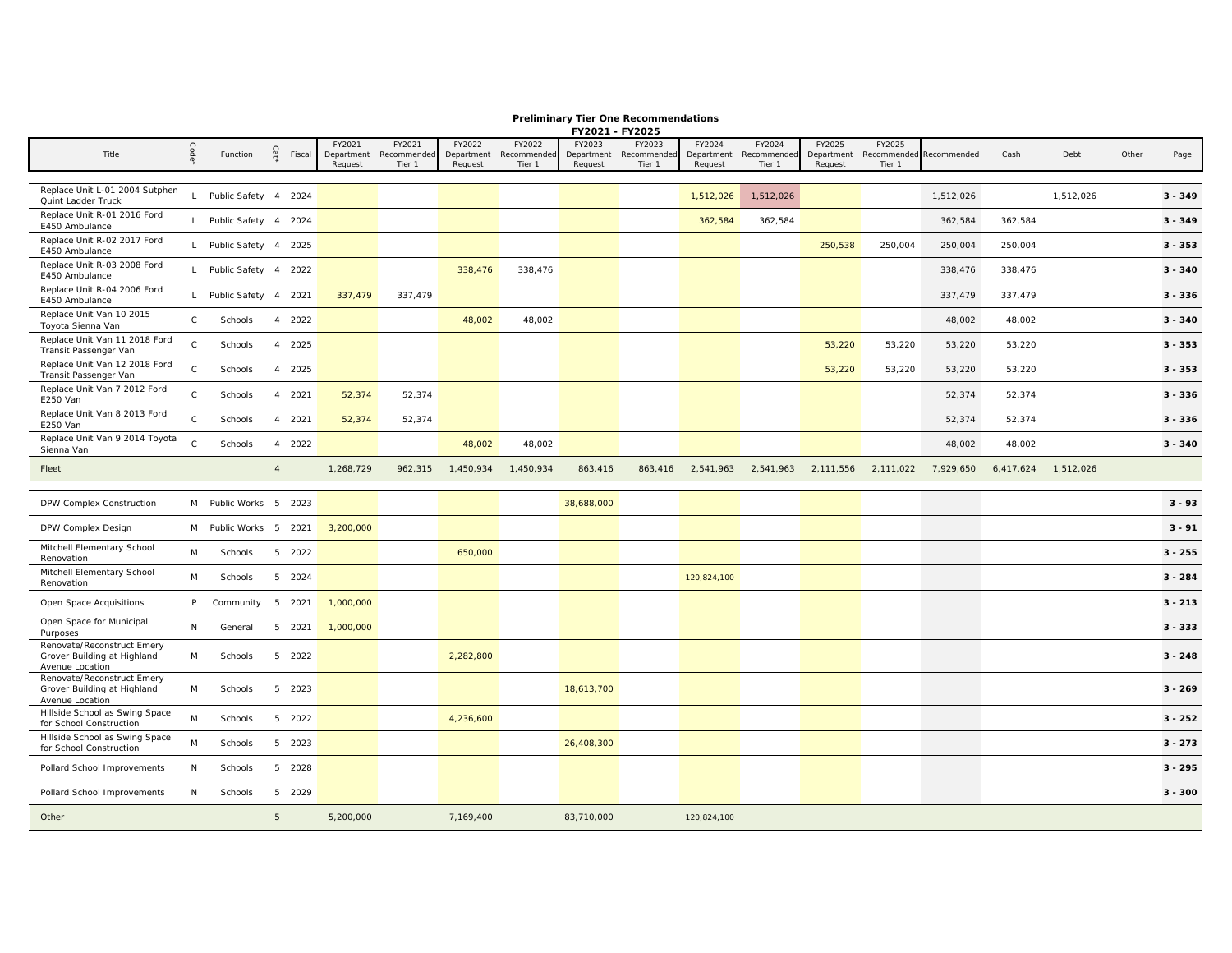### **Preliminary Tier One Recommendations**

|                       |          |        |                      |                                  |           |                       | FY2021 - FY2025      |                                                                 |                      |                                                          |           |        |                      |      |                                                                         |       |      |
|-----------------------|----------|--------|----------------------|----------------------------------|-----------|-----------------------|----------------------|-----------------------------------------------------------------|----------------------|----------------------------------------------------------|-----------|--------|----------------------|------|-------------------------------------------------------------------------|-------|------|
| Title                 | Function | Fiscal | FY2021<br>Department | FY2021<br>Recommended Department | FY2022    | FY2022<br>Recommended | FY2023<br>Department | FY2023<br>Recommended                                           | FY2024<br>Department | FY2024<br>Recommended Department Recommended Recommended | FY2025    | FY2025 |                      | Cash | Debt                                                                    | Other | Page |
|                       |          |        | Request              | Tier 1                           | Request   | Tier 1                | Request              | Tier 1                                                          | Request              | Tier 1                                                   | Request   | Tier 1 |                      |      |                                                                         |       |      |
|                       |          |        |                      |                                  |           |                       |                      |                                                                 |                      |                                                          |           |        |                      |      |                                                                         |       |      |
|                       |          |        |                      |                                  |           |                       |                      |                                                                 |                      |                                                          |           |        |                      |      |                                                                         |       |      |
| <b>TOTAL</b>          |          |        | 14,284,901           |                                  |           |                       |                      | 6,034,567 18,836,738 9,653,538 96,785,576 5,650,810 130,093,657 |                      |                                                          |           |        |                      |      | 6,755,557 8,842,536 6,005,492 34,099,964 26,896,438 3,960,026 3,243,500 |       |      |
|                       |          |        |                      |                                  |           |                       |                      |                                                                 |                      |                                                          |           |        |                      |      |                                                                         |       |      |
| General Fund Cash     |          |        |                      | 5,256,367                        |           | 5,440,238             |                      | 4,950,810                                                       |                      | 5,243,531                                                |           |        | 6,005,492 26,896,438 |      |                                                                         |       |      |
| Other Available Funds |          |        |                      | 101,500                          |           | 2,442,000             |                      | 700,000                                                         |                      |                                                          |           |        | 3,243,500            |      |                                                                         |       |      |
| Debt                  |          |        |                      | 676,700                          |           | 1,771,300             |                      |                                                                 |                      | 1,512,026                                                |           |        | 3,960,026            |      |                                                                         |       |      |
| No Action             |          |        | 8,250,334            |                                  | 9,183,200 |                       | 91,134,766           |                                                                 | 123,338,100          |                                                          | 2,837,044 |        |                      |      |                                                                         |       |      |
| <b>TOTAL</b>          |          |        |                      | 6,034,567                        |           | 9,653,538             |                      | 5,650,810                                                       |                      | 6,755,557                                                |           |        | 6,005,492 34,099,964 |      |                                                                         |       |      |
|                       |          |        |                      |                                  |           |                       |                      |                                                                 |                      |                                                          |           |        |                      |      |                                                                         |       |      |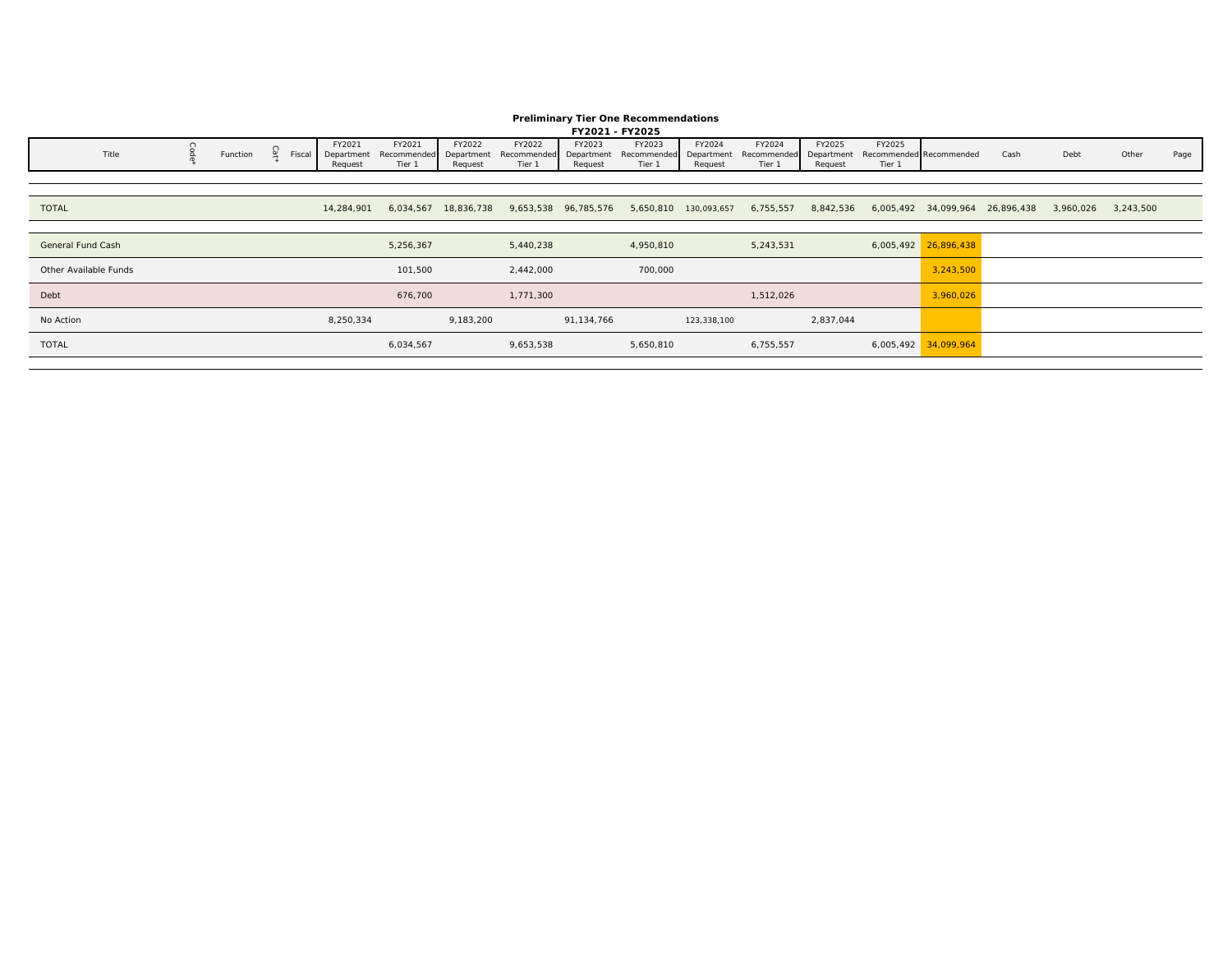|               | <b>Preliminary Tier One Recommendations</b> |
|---------------|---------------------------------------------|
| EVOODS EVOODE |                                             |

|                                                        |              |                      |                |        |                      |                       |                      |                       | FY2021 - FY2025      |                       |                      |                       |                      |        |                         |           |           |       |           |
|--------------------------------------------------------|--------------|----------------------|----------------|--------|----------------------|-----------------------|----------------------|-----------------------|----------------------|-----------------------|----------------------|-----------------------|----------------------|--------|-------------------------|-----------|-----------|-------|-----------|
| Title                                                  | Code         | Function             | Cat            | Fiscal | FY2021<br>Department | FY2021<br>Recommended | FY2022<br>Department | FY2022<br>Recommended | FY2023<br>Department | FY2023<br>Recommended | FY2024<br>Department | FY2024<br>Recommender | FY2025<br>Department | FY2025 | Recommended Recommended | Cash      | Debt      | Other | Page      |
|                                                        |              |                      |                |        | Request              | Tier 1                | Request              | Tier 1                | Request              | Tier 1                | Request              | Tier 1                | Request              | Tier 1 |                         |           |           |       |           |
| <b>Sewer Enterprise</b>                                |              |                      |                |        |                      |                       |                      |                       |                      |                       |                      |                       |                      |        |                         |           |           |       |           |
| Cooks Bridge Sewer Pump<br><b>Station Construction</b> | M            | <b>Utilities</b>     |                | 3 2023 |                      |                       |                      |                       | 3,404,205            | 3,404,205             |                      |                       |                      |        | 3,404,205               |           | 3,404,205 |       | $3 - 147$ |
| Cooks Bridge Sewer Pump<br><b>Station Design</b>       | M            | Utilities            |                | 3 2022 |                      |                       | 345,000              | 345,000               |                      |                       |                      |                       |                      |        | 345,000                 | 345,000   |           |       | $3 - 145$ |
| Drain System Improvements<br>Construction              |              | MI Stormwater 3 2023 |                |        |                      |                       |                      |                       | 2,070,000            |                       |                      |                       |                      |        |                         |           |           |       | $3 - 151$ |
| Drain System Improvements<br>Designs                   |              | MI Stormwater 3 2022 |                |        |                      |                       | 262,000              |                       |                      |                       |                      |                       |                      |        |                         |           |           |       | $3 - 149$ |
| Inflow Feasibility Study                               | IG           | <b>Utilities</b>     |                | 3 2024 |                      |                       |                      |                       |                      |                       |                      |                       |                      |        |                         |           |           |       | $3 - 153$ |
| Sewer Main Greendale/Rte. 128<br>Construction          | P            | Utilities            |                | 3 2024 |                      |                       |                      |                       |                      |                       | 9,090,000            |                       |                      |        |                         |           |           |       | $3 - 157$ |
| Sewer Main Greendale/Rte. 128<br>Design                | P.           | Utilities            |                | 3 2022 |                      |                       | 1,969,500            | 1,969,500             |                      |                       |                      |                       |                      |        | 1,969,500               |           | 1,969,500 |       | $3 - 155$ |
| Infrastructure & Land                                  |              |                      | $\mathbf{3}$   |        |                      |                       | 2,576,500            | 2,314,500             | 5,474,205            | 3,404,205             | 9,090,000            |                       |                      |        | 5,718,705               | 345,000   | 5,373,705 |       |           |
| Replace Unit 101 2010 Case<br>Loader                   | $\mathsf{L}$ | <b>Utilities</b>     |                | 4 2021 | 238,283              | 238,283               |                      |                       |                      |                       |                      |                       |                      |        | 238,283                 | 238,283   |           |       | $3 - 336$ |
| Replace Unit 103 2012 John<br>Deere Backhoe            | $\mathsf{L}$ | Utilities            |                | 4 2024 |                      |                       |                      |                       |                      |                       | 139,768              | 139,768               |                      |        | 139,768                 | 139,768   |           |       | $3 - 349$ |
| Replace Unit 11 2013 Ford<br>Explorer                  | $\mathsf{C}$ | <b>Utilities</b>     |                | 4 2023 |                      |                       |                      |                       | 38,851               | 38,851                |                      |                       |                      |        | 38,851                  | 38,851    |           |       | $3 - 345$ |
| Replace Unit 17 2012 Ford F550<br>Dump Truck           | $\mathsf{C}$ | Utilities            |                | 4 2022 |                      |                       | 68,363               | 68,363                |                      |                       |                      |                       |                      |        | 68,363                  | 68,363    |           |       | $3 - 340$ |
| Replace Unit 19 2010<br>International 7400 Dump Truck  |              | Utilities            |                | 4 2022 |                      |                       | 250,956              | 250,956               |                      |                       |                      |                       |                      |        | 250,956                 | 250,956   |           |       | $3 - 340$ |
| Replace Unit 23 2011 Ford F350<br><b>Utility Truck</b> | $\mathsf{C}$ | Utilities            |                | 4 2021 | 79,805               | 79,805                |                      |                       |                      |                       |                      |                       |                      |        | 79,805                  | 79,805    |           |       | $3 - 336$ |
| Replace Unit 37 2010<br>International 7500 Vactor      | $\mathsf{L}$ | Utilities            |                | 4 2022 |                      |                       | 384,570              | 384,570               |                      |                       |                      |                       |                      |        | 384,570                 | 384,570   |           |       | $3 - 340$ |
| Fleet                                                  |              |                      | $\overline{4}$ |        | 318,088              | 318,088               | 703,889              | 703,889               | 38,851               | 38,851                | 139,768              | 139,768               |                      |        | 1,200,596               | 1,200,596 |           |       |           |
| <b>TOTAL</b>                                           |              |                      |                |        | 318,088              | 318,088               | 3,280,389            | 3,018,389             | 5,513,056            | 3,443,056             | 9,229,768            | 139,768               |                      |        | 6,919,301               | 1,545,596 | 5,373,705 |       |           |
| Enterprise Fund Cash                                   |              |                      |                |        |                      | 318,088               |                      | 1,048,889             |                      | 38,851                |                      | 139,768               |                      |        | 1,545,596               |           |           |       |           |
| Other Available Funds                                  |              |                      |                |        |                      |                       |                      |                       |                      |                       |                      |                       |                      |        |                         |           |           |       |           |
| Debt                                                   |              |                      |                |        |                      |                       |                      | 1,969,500             |                      | 3,404,205             |                      |                       |                      |        | 5,373,705               |           |           |       |           |
| No Action                                              |              |                      |                |        |                      |                       | 262,000              |                       | 2,070,000            |                       | 9,090,000            |                       |                      |        |                         |           |           |       |           |
| <b>TOTAL</b>                                           |              |                      |                |        |                      | 318,088               |                      | 3,018,389             |                      | 3,443,056             |                      | 139,768               |                      |        | 6,919,301               |           |           |       |           |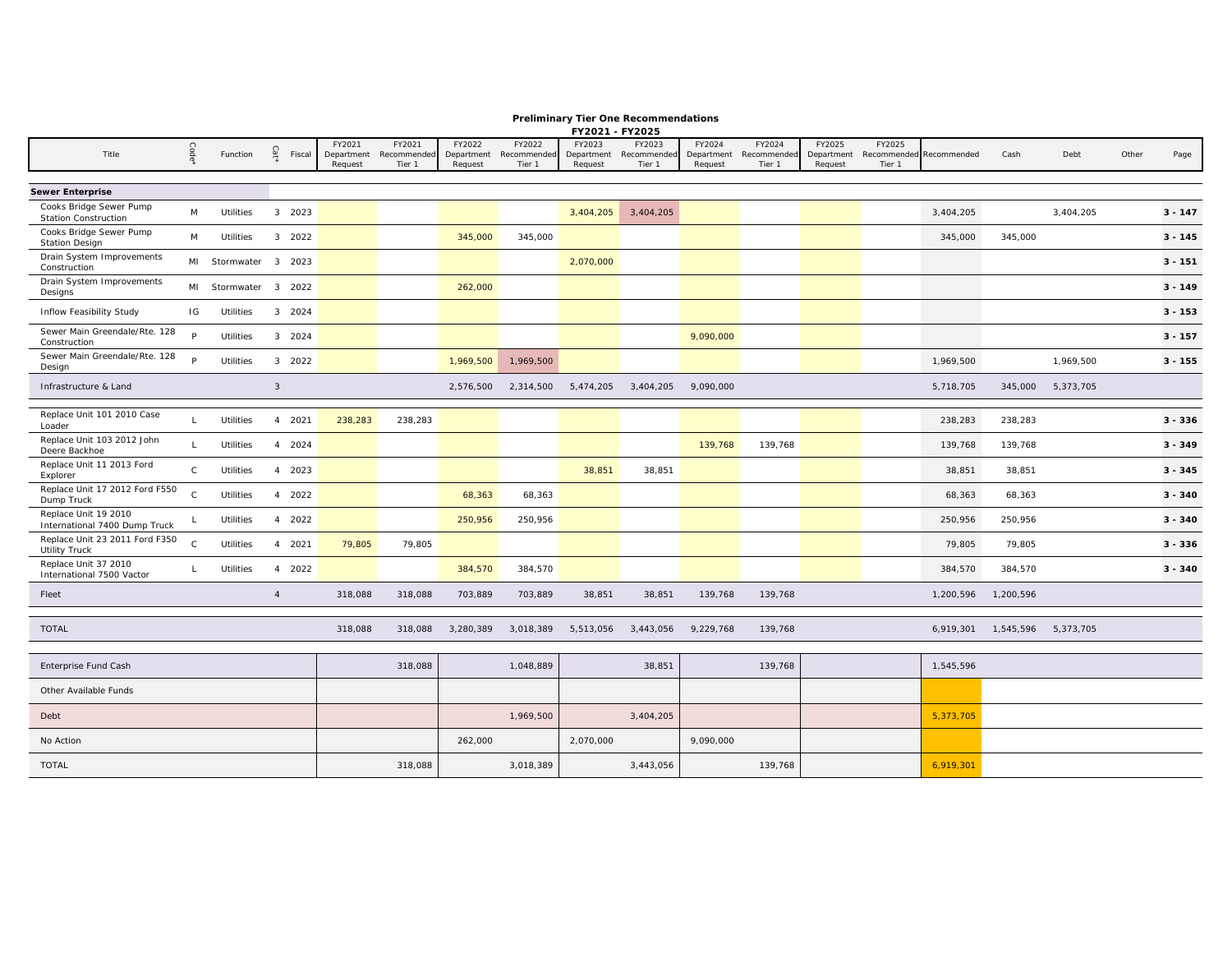|  |  | <b>Preliminary Tier One Recommendations</b> |
|--|--|---------------------------------------------|
|  |  |                                             |

|                                                          |              |           |                |                       |                       |                       |                      | FY2021 - FY2025       |                       |                       |                       |                       |           |                         |           |      |       |           |
|----------------------------------------------------------|--------------|-----------|----------------|-----------------------|-----------------------|-----------------------|----------------------|-----------------------|-----------------------|-----------------------|-----------------------|-----------------------|-----------|-------------------------|-----------|------|-------|-----------|
|                                                          |              |           |                | FY2021                | FY2021                | FY2022                | FY2022               | FY2023                | FY2023                | FY2024                | FY2024                | FY2025                | FY2025    |                         |           |      |       |           |
| Title                                                    |              | Function  | Cat<br>Fiscal  | Department<br>Request | Recommended<br>Tier 1 | Department<br>Request | Recommende<br>Tier 1 | Department<br>Request | Recommended<br>Tier 1 | Department<br>Request | Recommender<br>Tier 1 | Department<br>Request | Tier 1    | Recommended Recommended | Cash      | Debt | Other | Page      |
|                                                          |              |           |                |                       |                       |                       |                      |                       |                       |                       |                       |                       |           |                         |           |      |       |           |
| <b>Water Enterprise</b>                                  |              |           |                |                       |                       |                       |                      |                       |                       |                       |                       |                       |           |                         |           |      |       |           |
| Charles River Water Treatment                            |              |           |                |                       |                       |                       |                      |                       |                       |                       |                       |                       |           |                         |           |      |       |           |
| Plant HVAC Upgrades<br>Construction                      | $\mathbf{I}$ | Utilities | 3 2025         |                       |                       |                       |                      |                       |                       |                       |                       |                       |           |                         |           |      |       | $3 - 161$ |
| Charles River Water Treatment                            |              |           | 3 2024         |                       |                       |                       |                      |                       |                       |                       |                       |                       |           |                         |           |      |       | $3 - 159$ |
| Plant HVAC Upgrades Design                               |              | Utilities |                |                       |                       |                       |                      |                       |                       |                       |                       |                       |           |                         |           |      |       |           |
| Water Distribution Predictive<br>Asset Management        |              | Utilities | 3 2023         |                       |                       |                       |                      |                       |                       |                       |                       |                       |           |                         |           |      |       | $3 - 163$ |
| Water Distribution System                                |              |           |                |                       |                       |                       |                      |                       |                       |                       |                       |                       |           |                         |           |      |       |           |
| Improvements<br>(Kingsbury/Oakland) (South               | M            | Utilities | 3 2024         |                       |                       |                       |                      |                       |                       | 575,000               | 575,000               |                       |           | 575,000                 | 575,000   |      |       | $3 - 168$ |
| Street)                                                  |              |           |                |                       |                       |                       |                      |                       |                       |                       |                       |                       |           |                         |           |      |       |           |
| Water Distribution System                                |              |           |                |                       |                       |                       |                      |                       |                       |                       |                       |                       |           |                         |           |      |       |           |
| Improvements (Mills/Sachem)<br>(Kingsbury/Oakland)       | M            | Utilities | 3 2023         |                       |                       |                       |                      | 510,000               | 510,000               |                       |                       |                       |           | 510,000                 | 510,000   |      |       | $3 - 166$ |
| Water Distribution System                                |              |           |                |                       |                       |                       |                      |                       |                       |                       |                       |                       |           |                         |           |      |       |           |
| Improvements (Rosemary)<br>(Mills/Sachem)                | M            | Utilities | 3 2022         |                       |                       | 372,000               | 372,000              |                       |                       |                       |                       |                       |           | 372,000                 | 372,000   |      |       | $3 - 164$ |
| Water Distribution System<br>Improvements (South Street) | N            | Utilities | 3 2025         |                       |                       |                       |                      |                       |                       |                       |                       | 800,000               | 800,000   | 800,000                 | 800,000   |      |       | $3 - 170$ |
| Water Service Connections                                | $\mathsf{R}$ | Utilities | 3 2022         |                       |                       | 200,000               | 200,000              |                       |                       |                       |                       |                       |           | 200,000                 | 200,000   |      |       | $3 - 172$ |
| Water Service Connections                                | $\mathsf{R}$ | Utilities | 3 2023         |                       |                       |                       |                      | 200,000               | 200,000               |                       |                       |                       |           | 200,000                 | 200,000   |      |       | $3 - 174$ |
| Water Service Connections                                | $\mathsf{R}$ | Utilities | 3 2024         |                       |                       |                       |                      |                       |                       | 200,000               | 200,000               |                       |           | 200,000                 | 200,000   |      |       | $3 - 176$ |
| Water Service Connections                                | $\mathsf{R}$ | Utilities | 3 2025         |                       |                       |                       |                      |                       |                       |                       |                       | 200,000               | 200,000   | 200,000                 | 200,000   |      |       | $3 - 178$ |
| Water Supply Development                                 | M            | Utilities | 3 2024         |                       |                       |                       |                      |                       |                       | 1,304,000             |                       |                       |           |                         |           |      |       | $3 - 182$ |
| Construction                                             |              |           |                |                       |                       |                       |                      |                       |                       |                       |                       |                       |           |                         |           |      |       |           |
| Water Supply Development<br>Design                       | M            | Utilities | 3 2022         |                       |                       | 448,000               |                      |                       |                       |                       |                       |                       |           |                         |           |      |       | $3 - 180$ |
| Infrastructure & Land                                    |              |           | $\mathbf{3}$   |                       |                       | 1,020,000             | 572,000              | 710,000               | 710,000               | 2,079,000             | 775,000               | 1,000,000             | 1,000,000 | 3,057,000               | 3,057,000 |      |       |           |
|                                                          |              |           |                |                       |                       |                       |                      |                       |                       |                       |                       |                       |           |                         |           |      |       |           |
| Replace Unit 164 2008 Atlas<br>Copco Trailer (Generator) |              | Utilities | 4 2023         |                       |                       |                       |                      | 34,592                | 34,592                |                       |                       |                       |           | 34,592                  | 34,592    |      |       | $3 - 345$ |
| Replace Unit 25 2012 Ford F450<br><b>Utility Truck</b>   |              | Utilities | 4 2022         |                       |                       | 90,464                | 90,464               |                       |                       |                       |                       |                       |           | 90,464                  | 90,464    |      |       | $3 - 340$ |
| Replace Unit 30 2012 Ford F550<br>Dump Truck             | $\mathsf C$  | Utilities | 4 2022         |                       |                       | 127,715               | 127,715              |                       |                       |                       |                       |                       |           | 127,715                 | 127,715   |      |       | $3 - 340$ |
| Replace Unit 31 2011 Ford F150                           | $\mathbf{C}$ | Utilities | 4 2021         | 43,002                | 43,002                |                       |                      |                       |                       |                       |                       |                       |           | 43,002                  | 43,002    |      |       | $3 - 336$ |
| Replace Unit 40 Ford F350                                | $\mathsf{C}$ | Utilities | 4 2022         |                       |                       | 63,804                | 63,804               |                       |                       |                       |                       |                       |           | 63,804                  | 63,804    |      |       | $3 - 340$ |
| Fleet                                                    |              |           | $\overline{4}$ | 43,002                | 43,002                | 281,983               | 281,983              | 34,592                | 34,592                |                       |                       |                       |           | 359,577                 | 359,577   |      |       |           |
|                                                          |              |           |                |                       |                       |                       |                      |                       |                       |                       |                       |                       |           |                         |           |      |       |           |
| <b>TOTAL</b>                                             |              |           |                | 43,002                | 43,002                | 1,301,983             | 853,983              | 744,592               |                       | 744,592 2,079,000     | 775,000               | 1,000,000             | 1,000,000 | 3,416,577 3,416,577     |           |      |       |           |
|                                                          |              |           |                |                       |                       |                       |                      |                       |                       |                       |                       |                       |           |                         |           |      |       |           |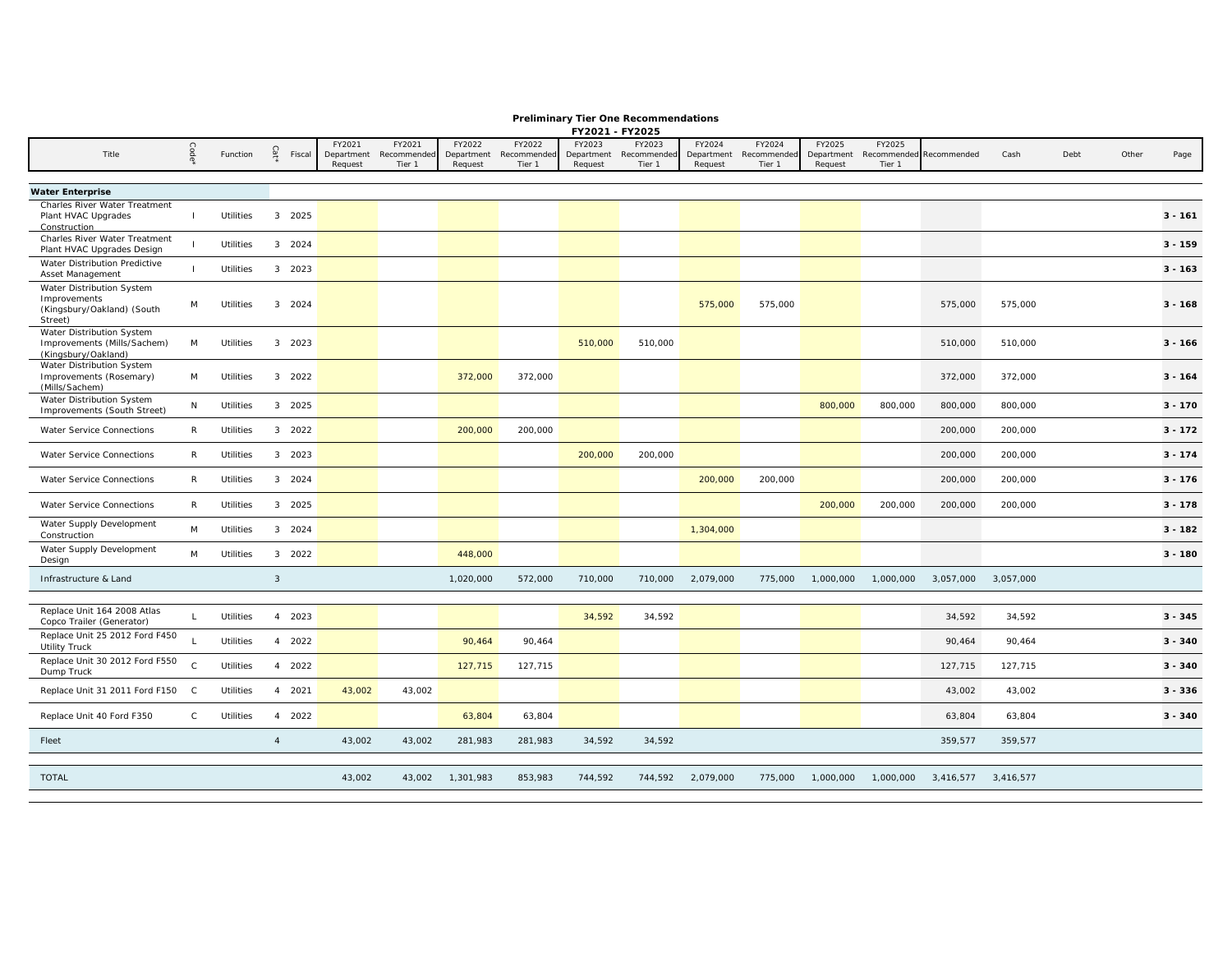|                                   |      |          |                 |                                 |                                 |                                 |                                             | FY2021 - FY2025                 |                                 |                                 |                                 |                                 |                                             |                                 |            |                     |           |      |
|-----------------------------------|------|----------|-----------------|---------------------------------|---------------------------------|---------------------------------|---------------------------------------------|---------------------------------|---------------------------------|---------------------------------|---------------------------------|---------------------------------|---------------------------------------------|---------------------------------|------------|---------------------|-----------|------|
| Title                             | Code | Function | Cat'<br>Fiscal  | FY2021<br>Department<br>Request | FY2021<br>Recommended<br>Tier 1 | FY2022<br>Department<br>Request | FY2022<br>Recommended<br>Tier 1             | FY2023<br>Department<br>Request | FY2023<br>Recommended<br>Tier 1 | FY2024<br>Department<br>Request | FY2024<br>Recommended<br>Tier 1 | FY2025<br>Department<br>Request | FY2025<br>Recommended Recommended<br>Tier 1 |                                 | Cash       | Debt                | Other     | Page |
|                                   |      |          |                 |                                 |                                 |                                 |                                             |                                 |                                 |                                 |                                 |                                 |                                             |                                 |            |                     |           |      |
| Enterprise Fund Cash              |      |          |                 |                                 | 43,002                          |                                 | 853,983                                     |                                 | 744,592                         |                                 | 775,000                         |                                 | 1,000,000                                   | 3,416,577                       |            |                     |           |      |
| Other Available Funds             |      |          |                 |                                 |                                 |                                 |                                             |                                 |                                 |                                 |                                 |                                 |                                             |                                 |            |                     |           |      |
| Debt                              |      |          |                 |                                 |                                 |                                 |                                             |                                 |                                 |                                 |                                 |                                 |                                             |                                 |            |                     |           |      |
| No Action                         |      |          |                 |                                 |                                 | 448,000                         |                                             |                                 |                                 | 1,304,000                       |                                 |                                 |                                             |                                 |            |                     |           |      |
| <b>TOTAL</b>                      |      |          |                 |                                 | 43,002                          |                                 | 853,983                                     |                                 | 744,592                         |                                 | 775,000                         |                                 | 1,000,000                                   | 3,416,577                       |            |                     |           |      |
|                                   |      |          |                 |                                 |                                 |                                 |                                             |                                 |                                 |                                 |                                 |                                 |                                             |                                 |            |                     |           |      |
| Equipment & Technology            |      |          | $\overline{1}$  | 1,135,072                       | 1,080,252                       | 1,803,804                       | 1,553,804                                   | 907,354                         | 1,157,894                       | 1,163,594                       | 1,163,594                       | 1,674,470                       | 1,324,470                                   | 6,280,014                       | 5,680,014  |                     | 600,000   |      |
| <b>Buildings &amp; Facilities</b> |      |          | $\overline{2}$  | 3,159,100                       | 1,636,000                       | 2,716,100                       | 1,883,800                                   | 5,767,806                       | 350,000                         | 400,000                         | 400,000                         | 150,000                         | 150,000                                     | 4,419,800                       | 1,971,800  | 2,448,000           |           |      |
| Infrastructure & Land             |      |          | $\mathbf{3}$    | 3,522,000                       | 2,356,000                       | 9,293,000                       | 7,651,500                                   | 11,721,205                      | 7,393,705                       | 16,333,000                      | 3,425,000                       | 5,906,510                       | 3,420,000                                   | 24,246,205                      | 16,229,000 | 5,373,705           | 2,643,500 |      |
| Fleet                             |      |          | $\overline{4}$  | 1,629,819                       | 1,323,405                       | 2,436,806                       | 2,436,806                                   | 936,859                         | 936,859                         | 2,681,731                       | 2,681,731                       | 2,111,556                       | 2,111,022                                   | 9,489,823                       | 7,977,797  | 1,512,026           |           |      |
| Other                             |      |          | 5               | 5,200,000                       |                                 | 7,169,400                       |                                             | 83,710,000                      |                                 | 120,824,100                     |                                 |                                 |                                             |                                 |            |                     |           |      |
| <b>GRAND TOTAL</b>                |      |          |                 | 14,645,991                      |                                 |                                 | 6,395,657 23,419,110 13,525,910             | 103,043,224                     | 9,838,458                       | 141,402,425                     | 7,670,325                       | 9,842,536                       |                                             | 7,005,492 44,435,842 31,858,611 |            | 9,333,731           | 3,243,500 |      |
|                                   |      |          |                 |                                 |                                 |                                 |                                             |                                 |                                 |                                 |                                 |                                 |                                             |                                 |            |                     |           |      |
| Equipment & Technology            |      |          | $\overline{1}$  | 1,135,072                       | 1,080,252                       | 1,803,804                       | 1,553,804                                   | 907,354                         | 1,157,894                       | 1,163,594                       | 1,163,594                       | 1,674,470                       | 1,324,470                                   | 6,280,014                       | 5,680,014  |                     | 600,000   |      |
| <b>Buildings &amp; Facilities</b> |      |          | $\overline{2}$  | 3,159,100                       | 1,636,000                       | 2,716,100                       | 1,883,800                                   | 5,767,806                       | 350,000                         | 400,000                         | 400,000                         | 150,000                         | 150,000                                     | 4,419,800                       | 1,971,800  | 2,448,000           |           |      |
| Infrastructure & Land             |      |          | $\mathbf{3}$    | 3,522,000                       | 2,356,000                       | 5,696,500                       | 4,765,000                                   | 5,537,000                       | 3,279,500                       | 5,164,000                       | 2,650,000                       | 4,906,510                       | 2,420,000                                   | 15,470,500                      | 12,827,000 |                     | 2,643,500 |      |
| Fleet                             |      |          | $\overline{4}$  | 1,268,729                       | 962,315                         | 1,450,934                       | 1,450,934                                   | 863,416                         | 863,416                         | 2,541,963                       | 2,541,963                       | 2,111,556                       | 2,111,022                                   | 7,929,650                       | 6,417,624  | 1,512,026           |           |      |
| Other                             |      |          | $\overline{5}$  | 5,200,000                       |                                 | 7,169,400                       |                                             | 83,710,000                      |                                 | 120,824,100                     |                                 |                                 |                                             |                                 |            |                     |           |      |
| General Fund                      |      |          |                 | 14,284,901                      | 6,034,567                       | 18,836,738                      | 9,653,538                                   | 96,785,576                      | 5,650,810                       | 130,093,657                     | 6,755,557                       | 8,842,536                       |                                             | 6,005,492 34,099,964 26,896,438 |            | 3,960,026           | 3,243,500 |      |
|                                   |      |          |                 |                                 |                                 |                                 |                                             |                                 |                                 |                                 |                                 |                                 |                                             |                                 |            |                     |           |      |
| Equipment & Technology            |      |          | $\overline{1}$  |                                 |                                 |                                 |                                             |                                 |                                 |                                 |                                 |                                 |                                             |                                 |            |                     |           |      |
| <b>Buildings &amp; Facilities</b> |      |          | $\overline{2}$  |                                 |                                 |                                 |                                             |                                 |                                 |                                 |                                 |                                 |                                             |                                 |            |                     |           |      |
| Infrastructure & Land             |      |          | $\mathbf{3}$    |                                 |                                 | 2,576,500                       | 2,314,500                                   | 5,474,205                       | 3,404,205                       | 9,090,000                       |                                 |                                 |                                             | 5,718,705                       | 345,000    | 5,373,705           |           |      |
| Fleet                             |      |          | $\overline{4}$  | 318,088                         | 318,088                         | 703,889                         | 703,889                                     | 38,851                          | 38,851                          | 139,768                         | 139,768                         |                                 |                                             | 1,200,596                       | 1,200,596  |                     |           |      |
| Other                             |      |          | 5               |                                 |                                 |                                 |                                             |                                 |                                 |                                 |                                 |                                 |                                             |                                 |            |                     |           |      |
| Sewer Fund                        |      |          |                 | 318,088                         | 318,088                         | 3,280,389                       | 3,018,389                                   | 5,513,056                       | 3,443,056                       | 9,229,768                       | 139,768                         |                                 |                                             | 6,919,301                       | 1,545,596  | 5,373,705           |           |      |
|                                   |      |          |                 |                                 |                                 |                                 |                                             |                                 |                                 |                                 |                                 |                                 |                                             |                                 |            |                     |           |      |
| Equipment & Technology            |      |          | $\overline{1}$  |                                 |                                 |                                 |                                             |                                 |                                 |                                 |                                 |                                 |                                             |                                 |            |                     |           |      |
| <b>Buildings &amp; Facilities</b> |      |          | $\overline{2}$  |                                 |                                 |                                 |                                             |                                 |                                 |                                 |                                 |                                 |                                             |                                 |            |                     |           |      |
| Infrastructure & Land             |      |          | $\mathbf{3}$    |                                 |                                 | 1,020,000                       | 572,000                                     | 710,000                         | 710,000                         | 2,079,000                       | 775,000                         | 1,000,000                       | 1,000,000                                   | 3,057,000                       | 3,057,000  |                     |           |      |
| Fleet                             |      |          | $\overline{4}$  | 43,002                          | 43,002                          | 281,983                         | 281,983                                     | 34,592                          | 34,592                          |                                 |                                 |                                 |                                             | 359,577                         | 359,577    |                     |           |      |
| Other                             |      |          | $5\phantom{.0}$ |                                 |                                 |                                 |                                             |                                 |                                 |                                 |                                 |                                 |                                             |                                 |            |                     |           |      |
| Water Fund                        |      |          |                 | 43,002                          | 43,002                          | 1,301,983                       | 853,983                                     | 744,592                         | 744,592                         | 2,079,000                       | 775,000                         | 1,000,000                       | 1,000,000                                   | 3,416,577                       | 3,416,577  |                     |           |      |
|                                   |      |          |                 |                                 |                                 |                                 |                                             |                                 |                                 |                                 |                                 |                                 |                                             |                                 |            |                     |           |      |
| <b>Grand Total</b>                |      |          |                 | 14,645,991                      |                                 |                                 | 6,395,657 23,419,110 13,525,910 103,043,224 |                                 |                                 | 9,838,458 141,402,425           | 7,670,325                       | 9,842,536                       |                                             | 7,005,492 44,435,842 31,858,611 |            | 9,333,731 3,243,500 |           |      |
|                                   |      |          |                 |                                 |                                 |                                 |                                             |                                 |                                 |                                 |                                 |                                 |                                             |                                 |            |                     |           |      |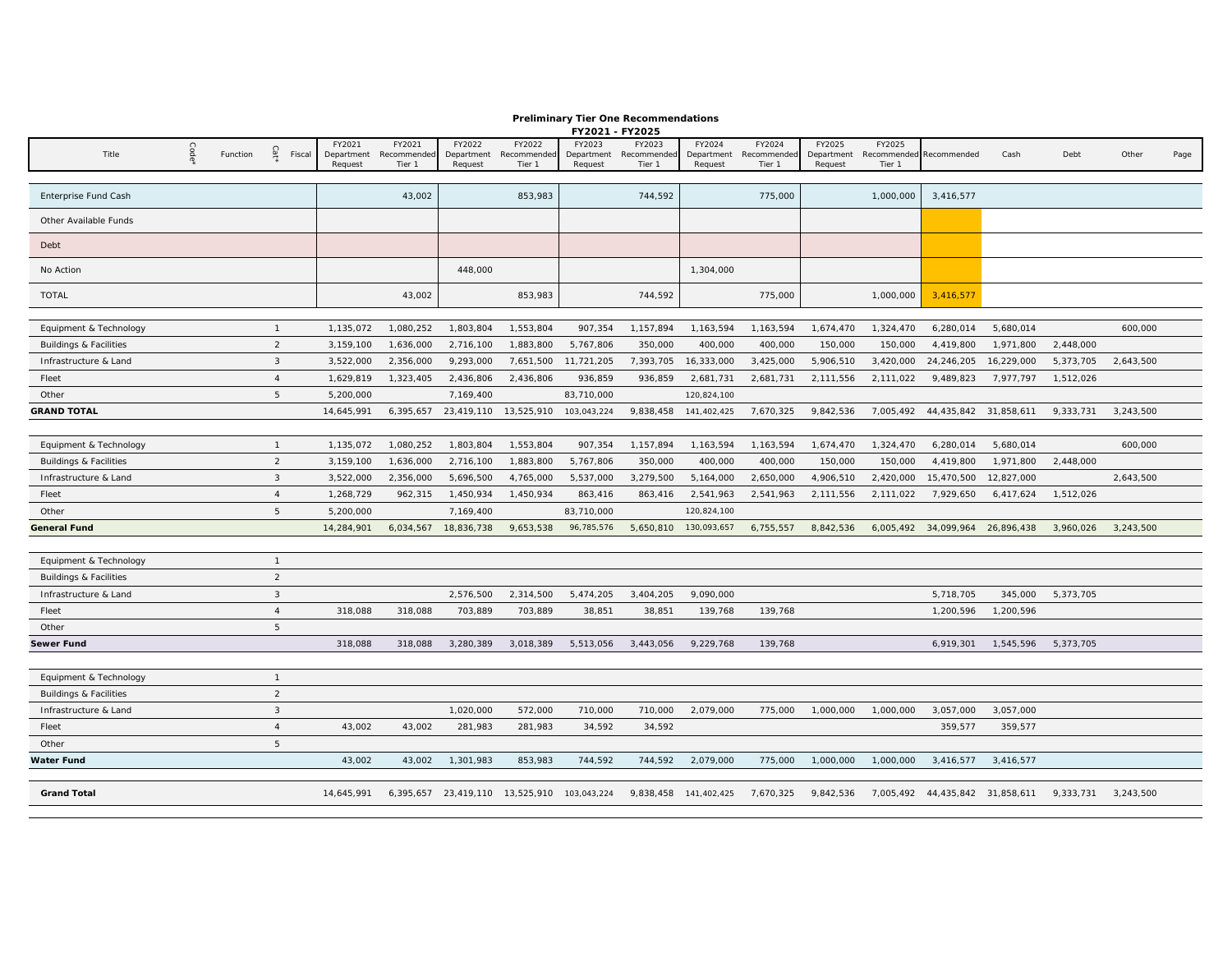#### **Preliminary Tier One Recommendations FY2021 - FY2025**

|       |  |          |  |        |                                                                                                                                       |        |        |         | 112021 - 112025 |         |        |         |        |      |      |       |      |
|-------|--|----------|--|--------|---------------------------------------------------------------------------------------------------------------------------------------|--------|--------|---------|-----------------|---------|--------|---------|--------|------|------|-------|------|
|       |  |          |  | FY2021 | FY2021                                                                                                                                | FY2022 | FY2022 | FY2023  | FY2023          | FY2024  | FY2024 | FY2025  | FY2025 |      |      |       |      |
| Title |  | Function |  |        | Fiscal Department Recommended Department Recommended Department Recommended Department Recommended Department Recommended Recommended |        |        |         |                 |         |        |         |        | Cash | Debt | Other | Page |
|       |  |          |  |        |                                                                                                                                       |        | Tier 1 | Request |                 | Request | Tier 1 | Request |        |      |      |       |      |

| Code                                                                                                               | Cat (Category)                          |
|--------------------------------------------------------------------------------------------------------------------|-----------------------------------------|
| $B =$ Funding may be considered under the operating budget/special warn $1 =$ Equipment or Technology              |                                         |
| $C = Core Fleet$                                                                                                   | $2 =$ Building or Facility              |
| $D =$ Recommendation is deferred or on hold pending other actions                                                  | 3 = Infrastructure or Land Improvements |
| $E =$ Emergency approval                                                                                           | $4 =$ Fleet                             |
| $F =$ Funded appropriation outside the capital plan                                                                | $5 =$ Extraordinary                     |
| $G =$ Request may not qualify as capital submission                                                                |                                         |
| $L =$ Specialized Fleet Equipment                                                                                  |                                         |
| I = Project submission is incomplete or waiting additional information                                             |                                         |
| M = Submission has been modified from previous submission                                                          |                                         |
| $N =$ New submission with this CIP                                                                                 |                                         |
| $P = Project request has appeared in previous CIP's$                                                               |                                         |
| $Q =$ Request does not qualify as a capital submission                                                             |                                         |
| $R =$ This is a regularly reoccurring capital request                                                              |                                         |
| $S = No$ recommendation; under study                                                                               |                                         |
| $U = U$ rgent request based on identified conditions                                                               |                                         |
| Orange highlighted amounts indicate that all or a portion of the funding recommendation may be funded by CPA funds |                                         |
| Pink highlighted amounts indicate that all or a portion of the funding recommendation may be funded by debt.       |                                         |

Section 2 - 20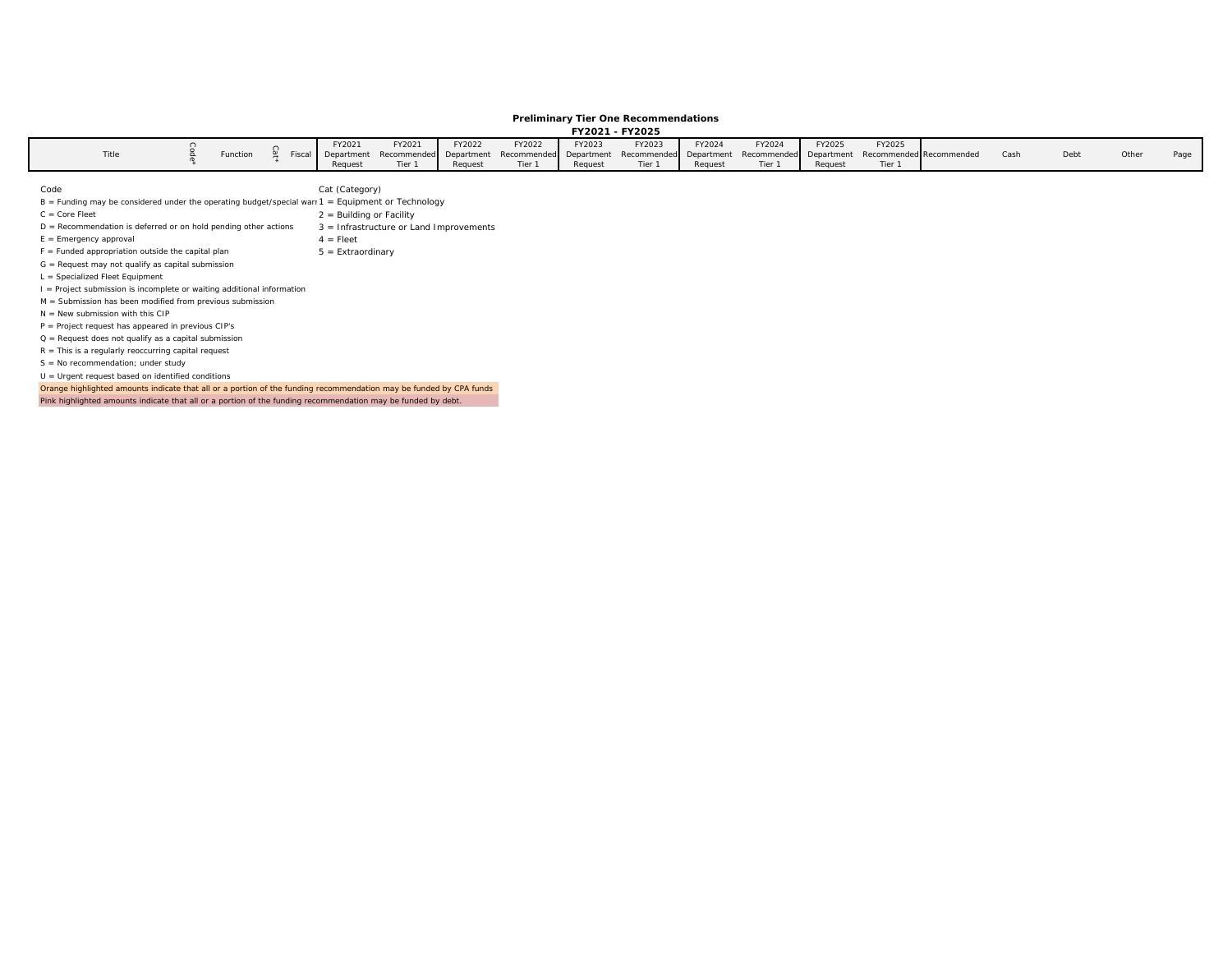| <b>General Fund Capital</b><br><b>Current and Prior</b> |            |            |              |            |              |              |           |  |  |  |  |  |  |  |
|---------------------------------------------------------|------------|------------|--------------|------------|--------------|--------------|-----------|--|--|--|--|--|--|--|
| <b>Funding Sources</b>                                  |            |            |              |            |              |              |           |  |  |  |  |  |  |  |
| Description                                             | Funded     | Funded     | Funded       | Funded     | Funded       | Requested    | Proposed  |  |  |  |  |  |  |  |
|                                                         | FY2016     | FY2017     | FY2018       | FY2019     | FY2020       | FY2021       | FY2021    |  |  |  |  |  |  |  |
| <b>Current Year Requests</b>                            |            |            |              |            |              | 13, 183, 401 | 7,673,401 |  |  |  |  |  |  |  |
| Cash                                                    |            |            |              |            |              |              |           |  |  |  |  |  |  |  |
| Current Receipts & Free Cash                            | 2,432,606  | 2,729,117  | 5,438,467    | 10,491,289 | 7,418,252    |              | 6,996,701 |  |  |  |  |  |  |  |
| Other Available Funds                                   | 320,305    | 302,000    | 3,888,000    | 2,144,000  | 2,744,500    |              |           |  |  |  |  |  |  |  |
| <b>Total - Cash</b>                                     | 2,752,911  | 3,031,117  | 9,326,467    | 12,635,289 | 10, 162, 752 |              | 6,996,701 |  |  |  |  |  |  |  |
| Debt                                                    |            |            |              |            |              |              |           |  |  |  |  |  |  |  |
| Within the Annual Levy Limit                            | 5,100,000  | 500,000    | 15,075,000   | 6,671,000  |              |              | 676,700   |  |  |  |  |  |  |  |
| Excluded from the Levy Limit                            | 7,000,000  | 58,305,000 | 3,750,000    | 66,245,000 |              |              |           |  |  |  |  |  |  |  |
| <b>Total - Debt</b>                                     | 12,100,000 | 58,805,000 | 18,825,000   | 72,916,000 |              |              | 676,700   |  |  |  |  |  |  |  |
| Total                                                   | 14,852,911 | 61,836,117 | 28, 151, 467 | 85,551,289 | 10, 162, 752 | 13, 183, 401 | 7,673,401 |  |  |  |  |  |  |  |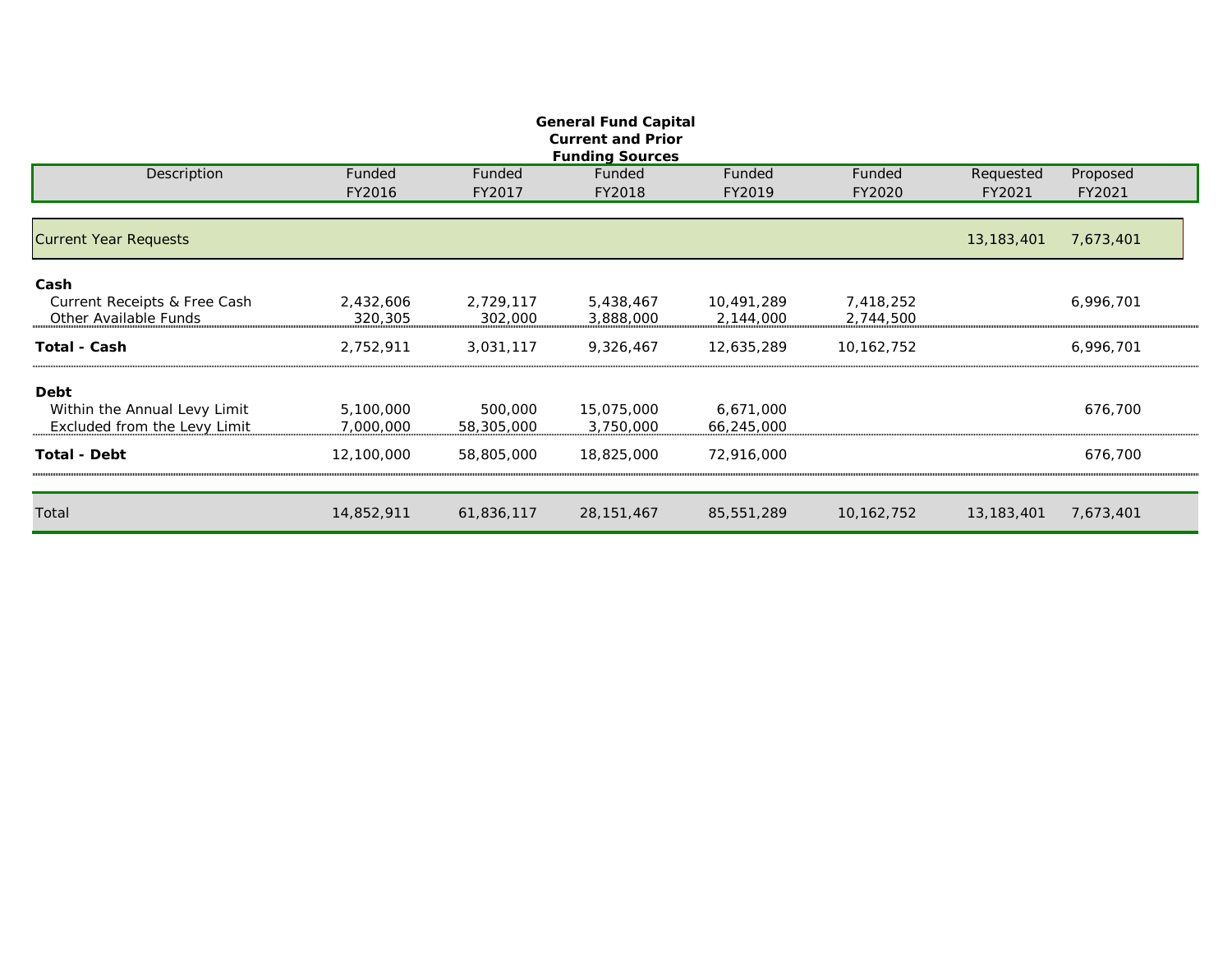| <b>Funding Sources</b><br>Description<br>Funded<br>Requested<br>Proposed<br>Funded<br>Funded<br>Funded<br>Funded<br>FY2016<br>FY2017<br>FY2018<br>FY2019<br>FY2020<br>FY2021<br>FY2021<br>Athletic Facility Improvements<br>160,000<br>160,000<br>G<br>(DeFazio Synthetic Track)<br><b>Automated External Defibrillators</b><br>32,885<br>32,885<br>G<br>Replacement<br>Broadmeadow School Technology<br>213,100<br>213,100<br>G<br>Room Conversion<br>Building Management System Upgrade<br>392,000<br>G<br>Center at the Heights Computer Lab<br>50,000<br>G<br>Central Avenue/Elliot Street Bridge<br>2,000,000 D<br><b>Claxton Field Lights</b><br>DPW Boiler Replacement 470 Dedham<br>50,000<br>460,000<br>460,000<br>$\overline{A}$<br>G<br>Avenue<br>3,200,000<br>DPW Complex<br>DPW/Public Services Administration<br>40,000 A<br><b>Building Location Feasibility Study</b><br>Drain System Improvements - Water<br>Quality<br>Eliot School Technology Room<br>179,300<br>179,300<br>$\overline{G}$<br>Conversion<br><b>Emery Grover Building Study</b><br>130,000 G<br>Emery Grover School Administration<br>73,000 A<br>Tank<br>Energy Efficiency Upgrade<br>96,323 G<br>38,154 G<br>57,000 G<br>71,000 G<br>100,000<br>57,000<br>100,000<br>$\mathsf{A}$<br>G | <b>General Fund Capital</b><br><b>Current and Prior</b> |  |  |  |  |  |  |  |  |  |  |  |  |  |
|----------------------------------------------------------------------------------------------------------------------------------------------------------------------------------------------------------------------------------------------------------------------------------------------------------------------------------------------------------------------------------------------------------------------------------------------------------------------------------------------------------------------------------------------------------------------------------------------------------------------------------------------------------------------------------------------------------------------------------------------------------------------------------------------------------------------------------------------------------------------------------------------------------------------------------------------------------------------------------------------------------------------------------------------------------------------------------------------------------------------------------------------------------------------------------------------------------------------------------------------------------------------------|---------------------------------------------------------|--|--|--|--|--|--|--|--|--|--|--|--|--|
|                                                                                                                                                                                                                                                                                                                                                                                                                                                                                                                                                                                                                                                                                                                                                                                                                                                                                                                                                                                                                                                                                                                                                                                                                                                                            |                                                         |  |  |  |  |  |  |  |  |  |  |  |  |  |
|                                                                                                                                                                                                                                                                                                                                                                                                                                                                                                                                                                                                                                                                                                                                                                                                                                                                                                                                                                                                                                                                                                                                                                                                                                                                            |                                                         |  |  |  |  |  |  |  |  |  |  |  |  |  |
|                                                                                                                                                                                                                                                                                                                                                                                                                                                                                                                                                                                                                                                                                                                                                                                                                                                                                                                                                                                                                                                                                                                                                                                                                                                                            |                                                         |  |  |  |  |  |  |  |  |  |  |  |  |  |
|                                                                                                                                                                                                                                                                                                                                                                                                                                                                                                                                                                                                                                                                                                                                                                                                                                                                                                                                                                                                                                                                                                                                                                                                                                                                            |                                                         |  |  |  |  |  |  |  |  |  |  |  |  |  |
|                                                                                                                                                                                                                                                                                                                                                                                                                                                                                                                                                                                                                                                                                                                                                                                                                                                                                                                                                                                                                                                                                                                                                                                                                                                                            |                                                         |  |  |  |  |  |  |  |  |  |  |  |  |  |
|                                                                                                                                                                                                                                                                                                                                                                                                                                                                                                                                                                                                                                                                                                                                                                                                                                                                                                                                                                                                                                                                                                                                                                                                                                                                            |                                                         |  |  |  |  |  |  |  |  |  |  |  |  |  |
|                                                                                                                                                                                                                                                                                                                                                                                                                                                                                                                                                                                                                                                                                                                                                                                                                                                                                                                                                                                                                                                                                                                                                                                                                                                                            |                                                         |  |  |  |  |  |  |  |  |  |  |  |  |  |
|                                                                                                                                                                                                                                                                                                                                                                                                                                                                                                                                                                                                                                                                                                                                                                                                                                                                                                                                                                                                                                                                                                                                                                                                                                                                            |                                                         |  |  |  |  |  |  |  |  |  |  |  |  |  |
|                                                                                                                                                                                                                                                                                                                                                                                                                                                                                                                                                                                                                                                                                                                                                                                                                                                                                                                                                                                                                                                                                                                                                                                                                                                                            |                                                         |  |  |  |  |  |  |  |  |  |  |  |  |  |
|                                                                                                                                                                                                                                                                                                                                                                                                                                                                                                                                                                                                                                                                                                                                                                                                                                                                                                                                                                                                                                                                                                                                                                                                                                                                            |                                                         |  |  |  |  |  |  |  |  |  |  |  |  |  |
|                                                                                                                                                                                                                                                                                                                                                                                                                                                                                                                                                                                                                                                                                                                                                                                                                                                                                                                                                                                                                                                                                                                                                                                                                                                                            |                                                         |  |  |  |  |  |  |  |  |  |  |  |  |  |
|                                                                                                                                                                                                                                                                                                                                                                                                                                                                                                                                                                                                                                                                                                                                                                                                                                                                                                                                                                                                                                                                                                                                                                                                                                                                            |                                                         |  |  |  |  |  |  |  |  |  |  |  |  |  |
|                                                                                                                                                                                                                                                                                                                                                                                                                                                                                                                                                                                                                                                                                                                                                                                                                                                                                                                                                                                                                                                                                                                                                                                                                                                                            |                                                         |  |  |  |  |  |  |  |  |  |  |  |  |  |
|                                                                                                                                                                                                                                                                                                                                                                                                                                                                                                                                                                                                                                                                                                                                                                                                                                                                                                                                                                                                                                                                                                                                                                                                                                                                            |                                                         |  |  |  |  |  |  |  |  |  |  |  |  |  |
|                                                                                                                                                                                                                                                                                                                                                                                                                                                                                                                                                                                                                                                                                                                                                                                                                                                                                                                                                                                                                                                                                                                                                                                                                                                                            |                                                         |  |  |  |  |  |  |  |  |  |  |  |  |  |
|                                                                                                                                                                                                                                                                                                                                                                                                                                                                                                                                                                                                                                                                                                                                                                                                                                                                                                                                                                                                                                                                                                                                                                                                                                                                            |                                                         |  |  |  |  |  |  |  |  |  |  |  |  |  |
|                                                                                                                                                                                                                                                                                                                                                                                                                                                                                                                                                                                                                                                                                                                                                                                                                                                                                                                                                                                                                                                                                                                                                                                                                                                                            |                                                         |  |  |  |  |  |  |  |  |  |  |  |  |  |
|                                                                                                                                                                                                                                                                                                                                                                                                                                                                                                                                                                                                                                                                                                                                                                                                                                                                                                                                                                                                                                                                                                                                                                                                                                                                            |                                                         |  |  |  |  |  |  |  |  |  |  |  |  |  |
|                                                                                                                                                                                                                                                                                                                                                                                                                                                                                                                                                                                                                                                                                                                                                                                                                                                                                                                                                                                                                                                                                                                                                                                                                                                                            |                                                         |  |  |  |  |  |  |  |  |  |  |  |  |  |
|                                                                                                                                                                                                                                                                                                                                                                                                                                                                                                                                                                                                                                                                                                                                                                                                                                                                                                                                                                                                                                                                                                                                                                                                                                                                            |                                                         |  |  |  |  |  |  |  |  |  |  |  |  |  |
|                                                                                                                                                                                                                                                                                                                                                                                                                                                                                                                                                                                                                                                                                                                                                                                                                                                                                                                                                                                                                                                                                                                                                                                                                                                                            |                                                         |  |  |  |  |  |  |  |  |  |  |  |  |  |
|                                                                                                                                                                                                                                                                                                                                                                                                                                                                                                                                                                                                                                                                                                                                                                                                                                                                                                                                                                                                                                                                                                                                                                                                                                                                            |                                                         |  |  |  |  |  |  |  |  |  |  |  |  |  |
|                                                                                                                                                                                                                                                                                                                                                                                                                                                                                                                                                                                                                                                                                                                                                                                                                                                                                                                                                                                                                                                                                                                                                                                                                                                                            |                                                         |  |  |  |  |  |  |  |  |  |  |  |  |  |
|                                                                                                                                                                                                                                                                                                                                                                                                                                                                                                                                                                                                                                                                                                                                                                                                                                                                                                                                                                                                                                                                                                                                                                                                                                                                            |                                                         |  |  |  |  |  |  |  |  |  |  |  |  |  |
|                                                                                                                                                                                                                                                                                                                                                                                                                                                                                                                                                                                                                                                                                                                                                                                                                                                                                                                                                                                                                                                                                                                                                                                                                                                                            |                                                         |  |  |  |  |  |  |  |  |  |  |  |  |  |
|                                                                                                                                                                                                                                                                                                                                                                                                                                                                                                                                                                                                                                                                                                                                                                                                                                                                                                                                                                                                                                                                                                                                                                                                                                                                            |                                                         |  |  |  |  |  |  |  |  |  |  |  |  |  |
|                                                                                                                                                                                                                                                                                                                                                                                                                                                                                                                                                                                                                                                                                                                                                                                                                                                                                                                                                                                                                                                                                                                                                                                                                                                                            |                                                         |  |  |  |  |  |  |  |  |  |  |  |  |  |
|                                                                                                                                                                                                                                                                                                                                                                                                                                                                                                                                                                                                                                                                                                                                                                                                                                                                                                                                                                                                                                                                                                                                                                                                                                                                            |                                                         |  |  |  |  |  |  |  |  |  |  |  |  |  |
|                                                                                                                                                                                                                                                                                                                                                                                                                                                                                                                                                                                                                                                                                                                                                                                                                                                                                                                                                                                                                                                                                                                                                                                                                                                                            |                                                         |  |  |  |  |  |  |  |  |  |  |  |  |  |
|                                                                                                                                                                                                                                                                                                                                                                                                                                                                                                                                                                                                                                                                                                                                                                                                                                                                                                                                                                                                                                                                                                                                                                                                                                                                            |                                                         |  |  |  |  |  |  |  |  |  |  |  |  |  |
|                                                                                                                                                                                                                                                                                                                                                                                                                                                                                                                                                                                                                                                                                                                                                                                                                                                                                                                                                                                                                                                                                                                                                                                                                                                                            |                                                         |  |  |  |  |  |  |  |  |  |  |  |  |  |
|                                                                                                                                                                                                                                                                                                                                                                                                                                                                                                                                                                                                                                                                                                                                                                                                                                                                                                                                                                                                                                                                                                                                                                                                                                                                            |                                                         |  |  |  |  |  |  |  |  |  |  |  |  |  |
|                                                                                                                                                                                                                                                                                                                                                                                                                                                                                                                                                                                                                                                                                                                                                                                                                                                                                                                                                                                                                                                                                                                                                                                                                                                                            |                                                         |  |  |  |  |  |  |  |  |  |  |  |  |  |
|                                                                                                                                                                                                                                                                                                                                                                                                                                                                                                                                                                                                                                                                                                                                                                                                                                                                                                                                                                                                                                                                                                                                                                                                                                                                            |                                                         |  |  |  |  |  |  |  |  |  |  |  |  |  |
|                                                                                                                                                                                                                                                                                                                                                                                                                                                                                                                                                                                                                                                                                                                                                                                                                                                                                                                                                                                                                                                                                                                                                                                                                                                                            |                                                         |  |  |  |  |  |  |  |  |  |  |  |  |  |
|                                                                                                                                                                                                                                                                                                                                                                                                                                                                                                                                                                                                                                                                                                                                                                                                                                                                                                                                                                                                                                                                                                                                                                                                                                                                            |                                                         |  |  |  |  |  |  |  |  |  |  |  |  |  |
|                                                                                                                                                                                                                                                                                                                                                                                                                                                                                                                                                                                                                                                                                                                                                                                                                                                                                                                                                                                                                                                                                                                                                                                                                                                                            | Improvements                                            |  |  |  |  |  |  |  |  |  |  |  |  |  |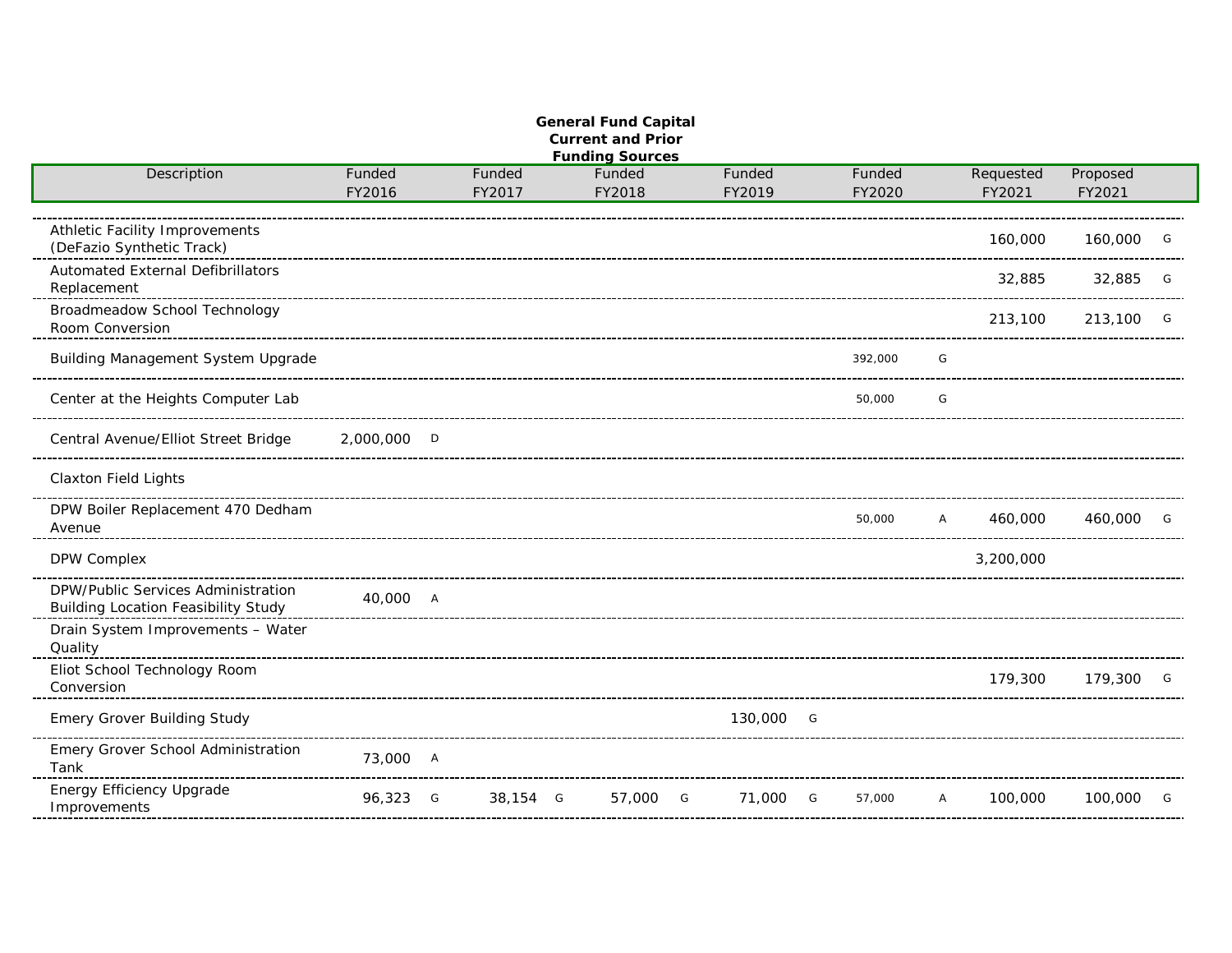| <b>General Fund Capital</b><br><b>Current and Prior</b><br><b>Funding Sources</b> |           |  |           |  |           |  |           |  |         |   |           |          |                |
|-----------------------------------------------------------------------------------|-----------|--|-----------|--|-----------|--|-----------|--|---------|---|-----------|----------|----------------|
| Description                                                                       | Funded    |  | Funded    |  | Funded    |  | Funded    |  | Funded  |   | Requested | Proposed |                |
|                                                                                   | FY2016    |  | FY2017    |  | FY2018    |  | FY2019    |  | FY2020  |   | FY2021    | FY2021   |                |
| Facility Assessment for Sustainable<br><b>Building Management</b>                 |           |  |           |  |           |  |           |  | 100,000 | G |           |          |                |
| Firearm Replacement                                                               |           |  |           |  |           |  |           |  |         |   | 33,000    | 33,000   | G              |
| Fleet - Ambulance (Fire)                                                          |           |  |           |  | 224,677 G |  |           |  |         |   | 337,479   | 337,479  | G              |
| Fleet - Delivery Van (School)                                                     |           |  |           |  | 33,861 G  |  |           |  |         |   |           |          |                |
| Fleet - Dump Truck 10 Wheel Heavy<br>Class 8 Unit 49 (Highway)                    | 269,930 G |  |           |  |           |  |           |  |         |   |           |          |                |
| Fleet - Dump Truck 10 Wheel Unit 47<br>(Highway)                                  |           |  | 223,109 G |  |           |  |           |  |         |   |           |          |                |
| Fleet - Dump Truck 6 Wheel Heavy<br>Class 8 Unit 7 (Highway)                      | 219,746 G |  |           |  |           |  |           |  |         |   |           |          |                |
| Fleet - Dump Truck 6 Wheel Unit 70<br>(Parks)                                     |           |  | 68,364 G  |  |           |  |           |  |         |   |           |          |                |
| Fleet - Dump Truck 6 Wheel Unit 71<br>(Parks)                                     |           |  | 68,364 G  |  |           |  |           |  |         |   |           |          |                |
| Fleet - Dump Truck 6 Wheel Unit 73<br>(Parks)                                     | 78,296 G  |  |           |  |           |  |           |  |         |   |           |          |                |
| Fleet - Dump Truck 6 Wheel Unit 75<br>(Parks)                                     | 78,296 G  |  |           |  |           |  |           |  |         |   |           |          |                |
| Fleet - Dump Truck 6 Wheel with Hook<br>Lift Unit 74 (Parks)                      | 104,102 G |  |           |  |           |  |           |  |         |   |           |          |                |
| Fleet - Fire Engine E2 (Fire)                                                     |           |  |           |  |           |  | 840,163 G |  |         |   |           |          |                |
| Fleet - Fire Prevention Vehicle C-42<br>(Fire)                                    |           |  |           |  |           |  |           |  | 35,249  | G |           |          |                |
| Fleet - Fire Response Vehicle C-03<br>(Fire)                                      |           |  |           |  |           |  |           |  |         |   | 55,502    | 55,502   | $\overline{G}$ |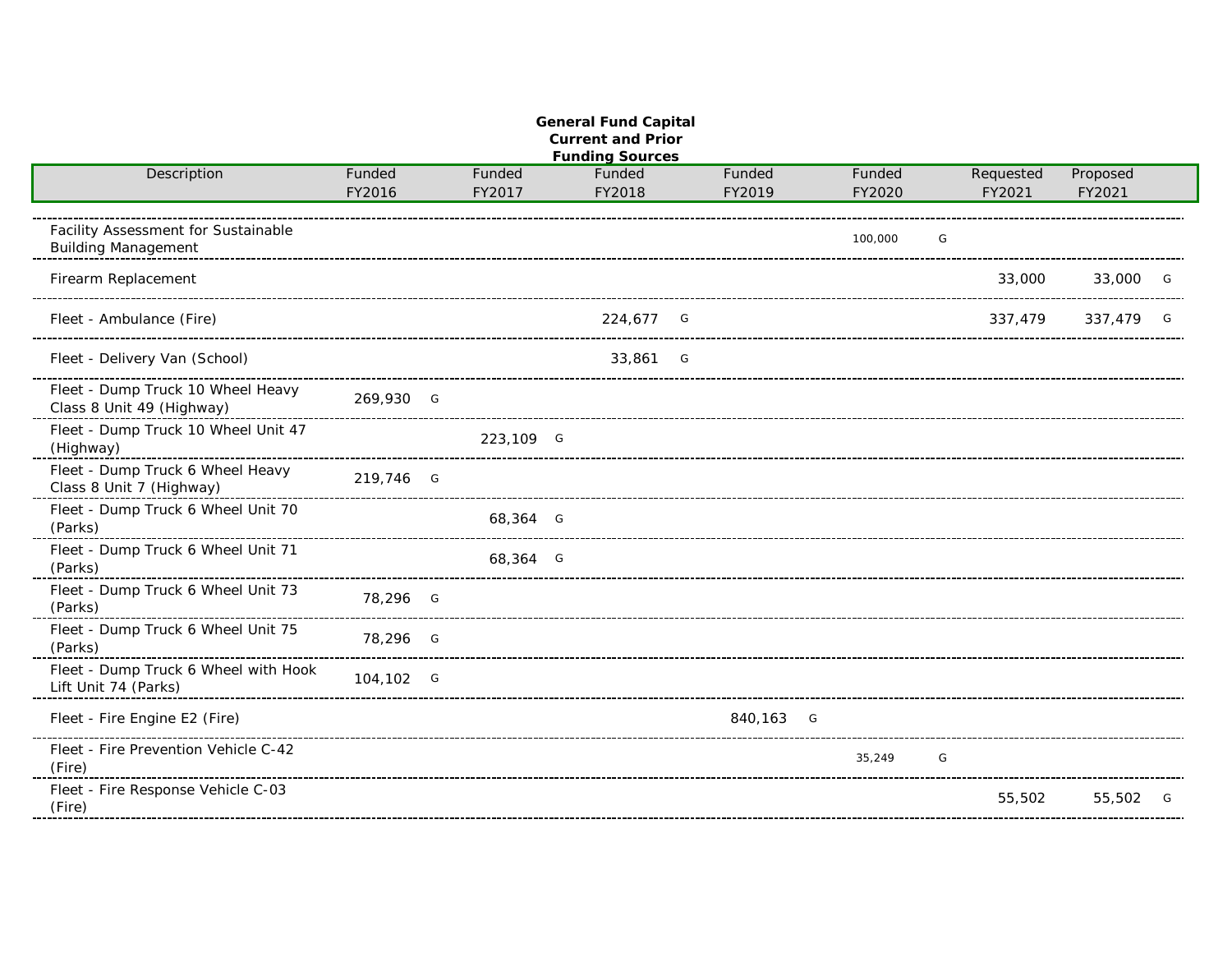|                                        |           |          | <b>General Fund Capital</b><br><b>Current and Prior</b> |          |         |   |           |          |   |
|----------------------------------------|-----------|----------|---------------------------------------------------------|----------|---------|---|-----------|----------|---|
|                                        |           |          | <b>Funding Sources</b>                                  |          |         |   |           |          |   |
| Description                            | Funded    | Funded   | Funded                                                  | Funded   | Funded  |   | Requested | Proposed |   |
|                                        | FY2016    | FY2017   | FY2018                                                  | FY2019   | FY2020  |   | FY2021    | FY2021   |   |
|                                        |           |          |                                                         |          |         |   |           |          |   |
| Fleet - Heavy Duty Bucket Truck Class  |           |          |                                                         |          | 274,434 | G |           |          |   |
| 8 Unit 35 (Parks)                      |           |          |                                                         |          |         |   |           |          |   |
| Fleet - Heavy Duty Work Truck Class 8  |           |          |                                                         |          |         |   | 168,255   | 168,255  |   |
| Unit 34 (Solid Waste)                  |           |          |                                                         |          |         |   |           |          |   |
| Fleet - Large Tractor Unit 102         |           |          |                                                         |          |         |   |           |          |   |
| (Highway)                              |           |          |                                                         |          | 252,140 | G |           |          |   |
| Fleet - Passenger Vehicle Unit 1       |           |          |                                                         |          |         |   |           |          |   |
| (Admin)                                |           |          |                                                         | 33,616 G |         |   |           |          |   |
| Fleet - Passenger Vehicle Unit 15      |           |          |                                                         |          |         |   |           |          |   |
| (Admin)                                |           |          | 35,481 G                                                |          |         |   |           |          |   |
|                                        |           |          |                                                         |          |         |   |           |          |   |
| Fleet - Passenger Vehicle Unit 43      |           | 35,123 G |                                                         |          |         |   |           |          |   |
| (Fire)                                 |           |          |                                                         |          |         |   |           |          |   |
| Fleet - Passenger Vehicle Unit 44      |           |          |                                                         | 33,616 G |         |   |           |          |   |
| (Engineering)                          |           |          |                                                         |          |         |   |           |          |   |
| Fleet - Passenger Vehicle Unit 46      |           |          |                                                         | 33,616 G |         |   |           |          |   |
| (Engineering)                          |           |          |                                                         |          |         |   |           |          |   |
| Fleet - Passenger Vehicle Unit 52      |           |          | 34,729 G                                                |          |         |   |           |          |   |
| (Highway)                              |           |          |                                                         |          |         |   |           |          |   |
|                                        |           |          |                                                         |          |         |   |           |          |   |
| Fleet - Pickup Truck Unit 12 (Parks)   |           |          | 38,277 G                                                |          |         |   |           |          |   |
|                                        |           |          |                                                         |          |         |   |           |          |   |
| Fleet - School Bus Unit 14 (School)    |           |          |                                                         |          | 81.942  | G |           |          |   |
| Fleet - Sidewalk Tractor Plow Unit 106 |           |          |                                                         |          |         |   |           |          |   |
| (Highway)                              | 152,912 G |          |                                                         |          |         |   |           |          |   |
|                                        |           |          |                                                         |          |         |   |           |          |   |
| Fleet - Sidewalk Tractor Plow Unit 107 |           |          |                                                         |          | 178,571 | G |           |          |   |
| (Highway)                              |           |          |                                                         |          |         |   |           |          |   |
| Fleet - Sidewalk Tractor Plow Unit 113 |           |          |                                                         |          |         |   | 178,163   | 178,163  | G |
| (Highway)                              |           |          |                                                         |          |         |   |           |          |   |
| Fleet - Sidewalk Tractor Plow Unit 117 | 173,967 G |          |                                                         |          |         |   |           |          |   |
| (Highway)                              |           |          |                                                         |          |         |   |           |          |   |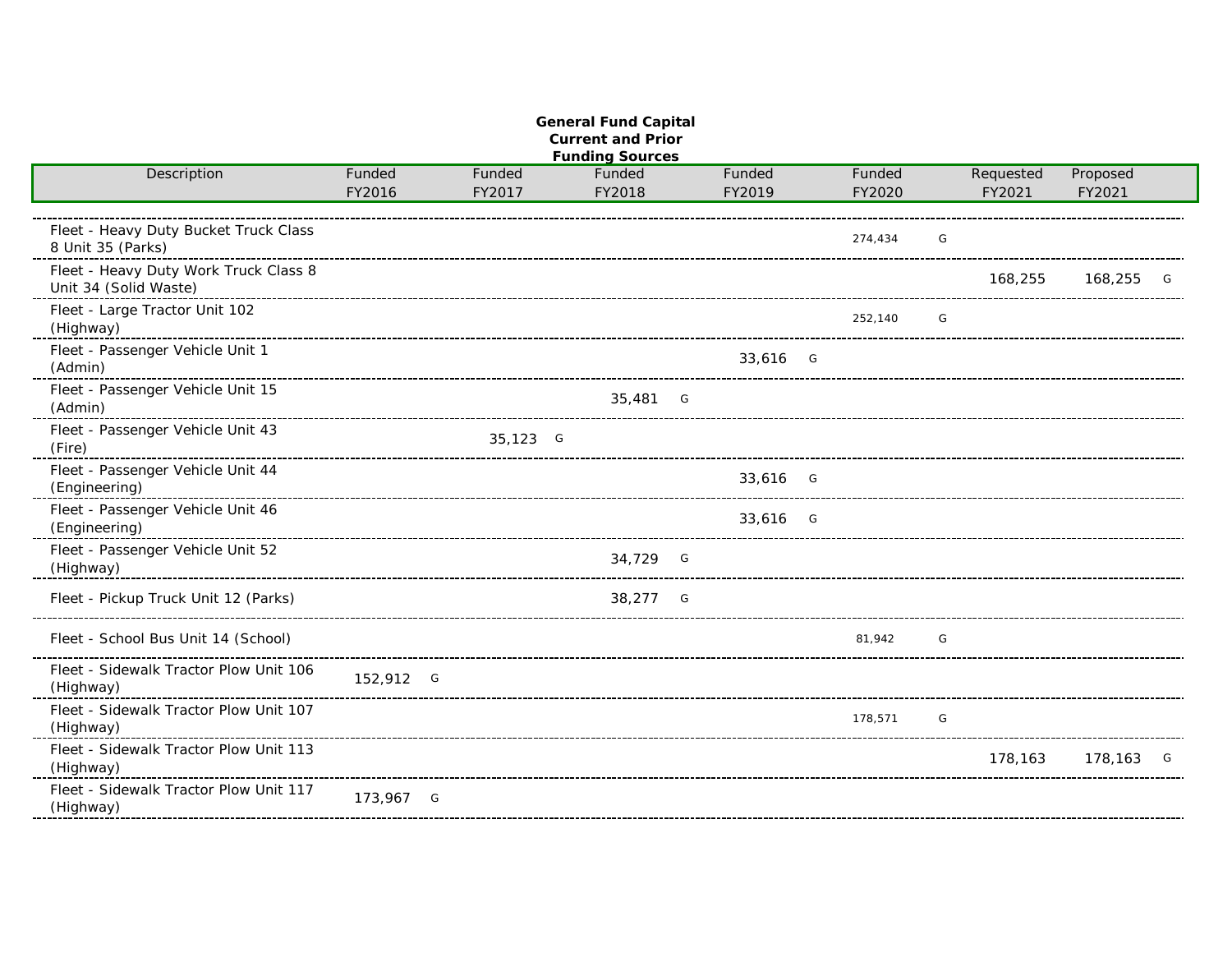| <b>General Fund Capital</b><br><b>Current and Prior</b><br><b>Funding Sources</b> |                  |                  |                  |  |                  |  |                  |   |                     |                    |   |  |  |
|-----------------------------------------------------------------------------------|------------------|------------------|------------------|--|------------------|--|------------------|---|---------------------|--------------------|---|--|--|
| Description                                                                       | Funded<br>FY2016 | Funded<br>FY2017 | Funded<br>FY2018 |  | Funded<br>FY2019 |  | Funded<br>FY2020 |   | Requested<br>FY2021 | Proposed<br>FY2021 |   |  |  |
| Fleet - Skid Steer Loader Unit 76<br>(Highway)                                    |                  |                  |                  |  | 122,182 G        |  |                  |   |                     |                    |   |  |  |
| Fleet - Small SUV replaces Unit 457<br>(Building)                                 |                  |                  |                  |  |                  |  | 33.085           | G |                     |                    |   |  |  |
| Fleet - Street Sweeper Unit 181<br>(Highway)                                      |                  |                  |                  |  |                  |  |                  |   | 263,412             | 263,412            | G |  |  |
| Fleet - Street Sweeper Unit 182<br>(Highway)                                      |                  |                  |                  |  | 264,101 G        |  |                  |   |                     |                    |   |  |  |
| Fleet - SUV Emergency Response Unit<br>2 (Fire)                                   |                  | 56,635 G         |                  |  |                  |  |                  |   |                     |                    |   |  |  |
| Fleet - SUV Emergency Response Unit<br>3 (Fire)                                   |                  | 46,116 G         |                  |  |                  |  |                  |   |                     |                    |   |  |  |
| Fleet - Tractor Mower Unit 336 (Parks)                                            |                  |                  | 98.747 G         |  |                  |  |                  |   |                     |                    |   |  |  |
| Fleet - Trailer Large Unit 183 (Parks)                                            |                  |                  |                  |  | 25,722 G         |  |                  |   |                     |                    |   |  |  |
| Fleet - Transport Van Unit 1 (School)                                             |                  |                  |                  |  |                  |  | 38,388           | G |                     |                    |   |  |  |
| Fleet - Transport Van Unit 2 (School)                                             |                  |                  |                  |  |                  |  | 38,388           | G |                     |                    |   |  |  |
| Fleet - Transport Van Unit 3 (School)                                             |                  |                  | 32,875 G         |  |                  |  |                  |   |                     |                    |   |  |  |
| Fleet - Transport Van Unit 4 (School)                                             |                  |                  |                  |  | 48,776 G         |  |                  |   |                     |                    |   |  |  |
| Fleet - Transport Van Unit 404 (HHS<br>Aging Services)                            |                  | 87,354 AG        |                  |  |                  |  |                  |   |                     |                    |   |  |  |
| Fleet - Transport Van Unit 5 (School)                                             |                  |                  |                  |  | 48,776 G         |  |                  |   |                     |                    |   |  |  |
| Fleet - Transport Van Unit 6 (School)                                             |                  |                  | 32,875 G         |  |                  |  |                  |   |                     |                    |   |  |  |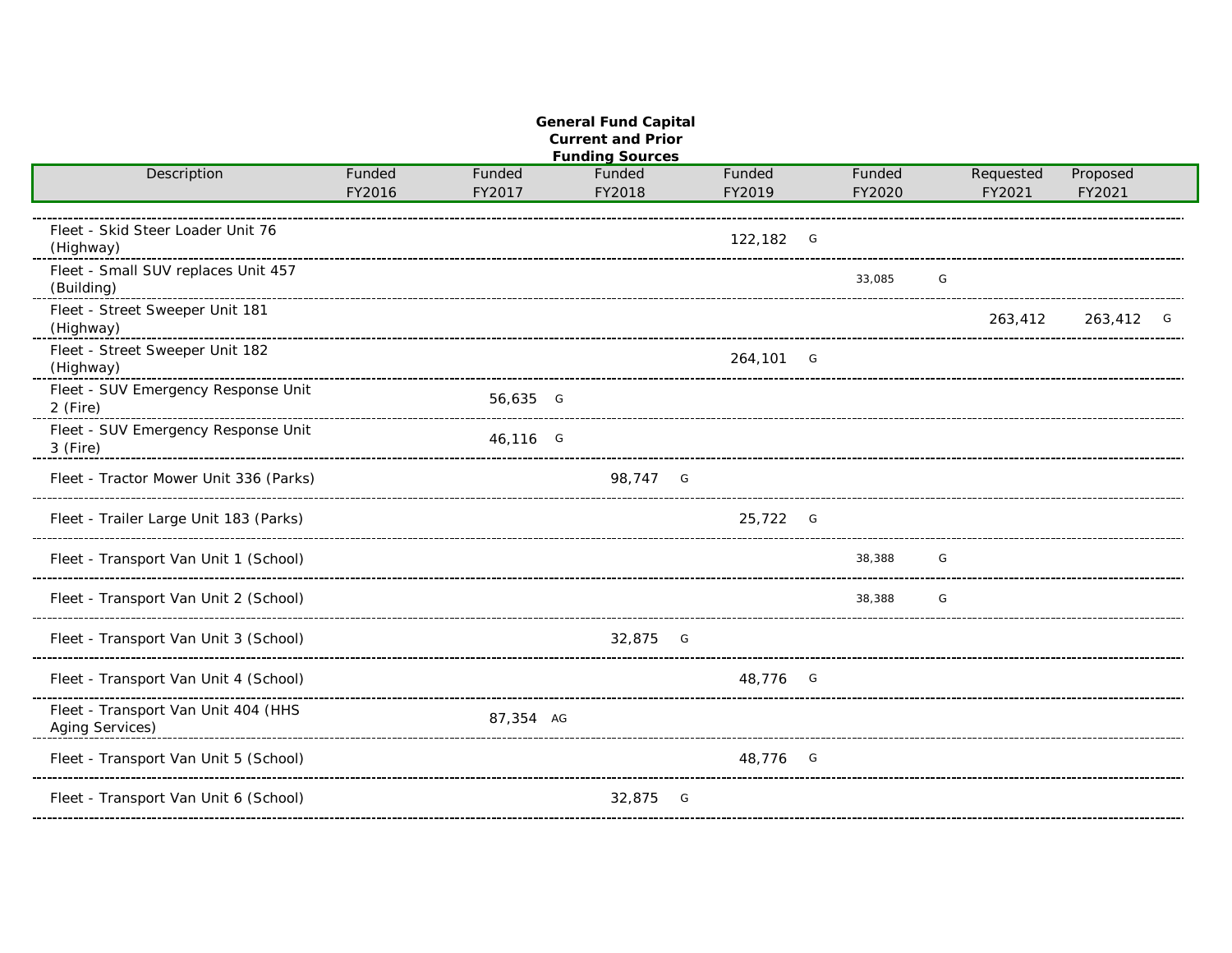| <b>General Fund Capital</b><br><b>Current and Prior</b>                |        |          |                                  |           |        |  |           |          |   |  |  |  |  |
|------------------------------------------------------------------------|--------|----------|----------------------------------|-----------|--------|--|-----------|----------|---|--|--|--|--|
| Description                                                            | Funded | Funded   | <b>Funding Sources</b><br>Funded | Funded    | Funded |  | Requested | Proposed |   |  |  |  |  |
|                                                                        | FY2016 | FY2017   | FY2018                           | FY2019    | FY2020 |  | FY2021    | FY2021   |   |  |  |  |  |
| Fleet - Transport Van with Wheelchair<br>Lift Van 7 (School)           |        |          |                                  |           |        |  | 52,374    | 52,374 G |   |  |  |  |  |
| Fleet - Transport Van with Wheelchair<br>Lift Van 8 (School)           |        |          |                                  |           |        |  | 52,374    | 52,374 G |   |  |  |  |  |
| Fleet - Utility Trailer Chipper Unit 256<br>(Parks)                    |        |          |                                  |           | 64.936 |  | G         |          |   |  |  |  |  |
| Fleet - Utility Trailer Portable<br>Messenger Board Unit 120 (Highway) |        | 23,031 G |                                  |           |        |  |           |          |   |  |  |  |  |
| Fleet - Utility Truck Unit 48 (Highway)                                |        |          | 83,561 G                         |           |        |  |           |          |   |  |  |  |  |
| Fleet - Work Truck Class 1 Unit 720<br>(Building Maintenance)          |        |          |                                  |           |        |  | 43,002    | 43,002 G |   |  |  |  |  |
| Fleet - Work Truck Class 2 Unit 2<br>(Fleet)                           |        |          |                                  |           | 37,060 |  | G         |          |   |  |  |  |  |
| Fleet - Work Truck Class 2 Unit 56<br>(Solid Waste)                    |        |          |                                  |           | 50,332 |  | G         |          |   |  |  |  |  |
| Fleet - Work Truck Class 2 Unit 57<br>(Highway)                        |        |          |                                  |           | 63.804 |  | G         |          |   |  |  |  |  |
| Fleet - Work Truck Class 2 Unit 702<br>(Building Maintenance)          |        |          |                                  | 45,765 G  |        |  |           |          |   |  |  |  |  |
| Fleet - Work Truck Class 2 Unit 705<br>(Building Maintenance)          |        |          |                                  |           | 37,060 |  | G         |          |   |  |  |  |  |
| Fleet - Work Truck Class 3 Unit 4<br>(Fleet)                           |        |          |                                  | 82,671 G  |        |  |           |          |   |  |  |  |  |
| Fleet - Work Truck Class 3 Unit 43<br>(Highway)                        |        |          |                                  |           |        |  | 69,455    | 69,455   | G |  |  |  |  |
| Fleet - Work Truck Class 3 Unit 65<br>(Parks)                          |        |          |                                  | 66,037 G  |        |  |           |          |   |  |  |  |  |
| Fleet - Work Truck Class 5 Unit 55<br>(Highway)                        |        |          |                                  | 142,495 G |        |  |           |          |   |  |  |  |  |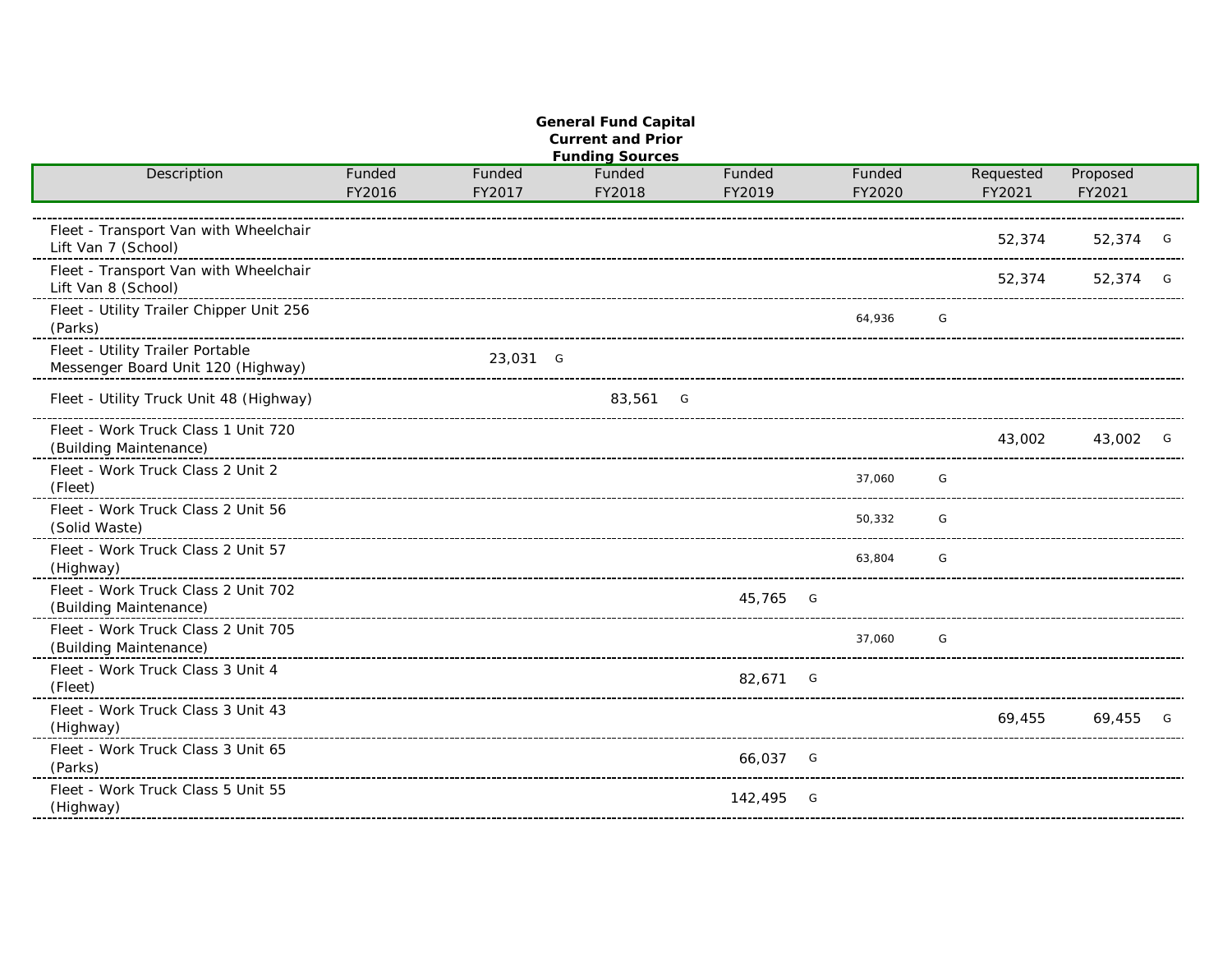| <b>General Fund Capital</b><br><b>Current and Prior</b><br><b>Funding Sources</b> |                  |                  |                       |  |                  |  |                  |                     |                    |   |  |  |  |
|-----------------------------------------------------------------------------------|------------------|------------------|-----------------------|--|------------------|--|------------------|---------------------|--------------------|---|--|--|--|
| Description                                                                       | Funded<br>FY2016 | Funded<br>FY2017 | Funded<br>FY2018      |  | Funded<br>FY2019 |  | Funded<br>FY2020 | Requested<br>FY2021 | Proposed<br>FY2021 |   |  |  |  |
| Fleet - Work Van Class 2 Unit 707<br>(Building Maintenance)                       |                  |                  |                       |  |                  |  |                  | 48,713              | 48,713             | G |  |  |  |
| Fleet - Work Van Unit 301 (Parks)                                                 |                  |                  |                       |  | 34,069 G         |  |                  |                     |                    |   |  |  |  |
| Fleet - Work Van Unit 704 (Building<br>Maintenance)                               |                  |                  | $31,222$ G            |  |                  |  |                  |                     |                    |   |  |  |  |
| Fleet - Work Van Unit 706 (Glazier)                                               |                  | 35,073 G         |                       |  |                  |  |                  |                     |                    |   |  |  |  |
| Fleet - Work Van Unit 708 (Delivery)                                              | 28,049 G         |                  |                       |  |                  |  |                  |                     |                    |   |  |  |  |
| Fleet - Work Van Unit 715 (Building<br>Maintenance)                               |                  |                  |                       |  |                  |  | 43,709           | G                   |                    |   |  |  |  |
| Fleet - Work Van Unit 92 (Engineering)                                            |                  |                  |                       |  |                  |  | 41,550           | G                   |                    |   |  |  |  |
| Fuel Island Relocation and Upgrade                                                |                  |                  | 131,000 G 1,056,000 G |  |                  |  |                  |                     |                    |   |  |  |  |
| Fuel System Software/Hardware<br>Upgrade                                          | 94,500 G         |                  |                       |  |                  |  |                  |                     |                    |   |  |  |  |
| High School A Gym Upgrade                                                         |                  | 130,557 G        |                       |  |                  |  |                  |                     |                    |   |  |  |  |
| High School Chiller                                                               |                  |                  | 125,000 0             |  |                  |  |                  |                     |                    |   |  |  |  |
| High School Classroom Expansion &<br>Other Improvements                           |                  |                  | 14,138,000 ADS        |  | 431,000 G        |  |                  |                     |                    |   |  |  |  |
| High School Classroom Expansion<br>Alternatives Feasibility Study                 |                  | 65,000 G         |                       |  |                  |  |                  |                     |                    |   |  |  |  |
| High School Expansion Options                                                     | 150,000 A        |                  |                       |  |                  |  |                  |                     |                    |   |  |  |  |
| High School Locker Reconfiguration &<br>Addition                                  |                  |                  |                       |  |                  |  | 50,000           | AG                  |                    |   |  |  |  |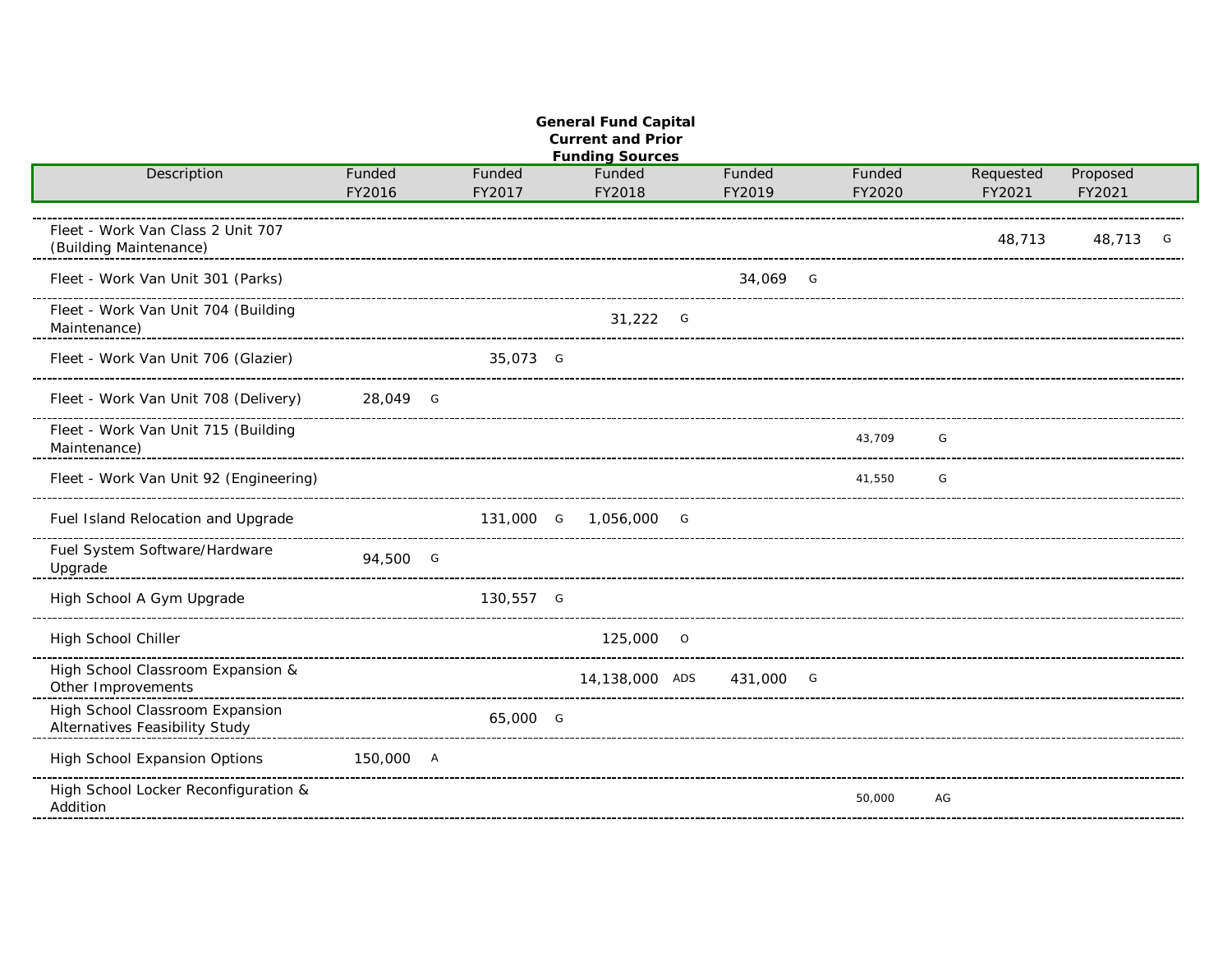| <b>General Fund Capital</b><br><b>Current and Prior</b><br><b>Funding Sources</b> |                  |                  |  |                  |  |                  |  |                  |   |                     |                    |   |  |
|-----------------------------------------------------------------------------------|------------------|------------------|--|------------------|--|------------------|--|------------------|---|---------------------|--------------------|---|--|
| Description                                                                       | Funded<br>FY2016 | Funded<br>FY2017 |  | Funded<br>FY2018 |  | Funded<br>FY2019 |  | Funded<br>FY2020 |   | Requested<br>FY2021 | Proposed<br>FY2021 |   |  |
| Hillcrest Radio Repeater Building<br>Replacement                                  |                  |                  |  |                  |  | 136,000 G        |  |                  |   |                     |                    |   |  |
| Hillside School (Williams) Feasibility &<br>Design                                | 45,000 A         |                  |  |                  |  |                  |  |                  |   |                     |                    |   |  |
| Library Furniture                                                                 |                  |                  |  |                  |  | 43.970 G         |  | 112,960          | G | 84,168              | 84,168             | G |  |
| Library Space Planning                                                            |                  |                  |  |                  |  |                  |  |                  |   | 60,000              | 60,000             | G |  |
| Library Technology                                                                |                  |                  |  |                  |  |                  |  |                  |   | 30,000              | 30,000             | G |  |
| Mail Processing Machines                                                          | 30,645 G         |                  |  |                  |  |                  |  |                  |   |                     |                    |   |  |
| Memorial Park Buildings and Grounds<br>Improvements                               |                  | 50,000 G         |  | 375,000 G        |  | 5,750,000 DSG    |  |                  |   |                     |                    |   |  |
| Mitchell School Locker Replacement                                                |                  |                  |  |                  |  | 70,000 A         |  |                  |   |                     |                    |   |  |
| Mitchell School Modular Classrooms                                                |                  |                  |  |                  |  | 1,560,000 AG     |  | 630,000          | G |                     |                    |   |  |
| Mitchell School Restroom Upgrades                                                 |                  |                  |  |                  |  |                  |  | 67,000           | G | 676,700             | 676,700            | D |  |
| Mobile Column Lifts                                                               | 73,500 G         |                  |  |                  |  |                  |  |                  |   |                     |                    |   |  |
| Multi-Function Printer Devices                                                    |                  |                  |  |                  |  | 35,000 G         |  | 35,600           | G | 35,600              | 35,600 G           |   |  |
| Needham Crossing Streetscape                                                      |                  |                  |  |                  |  |                  |  |                  |   | 25,000              | 25,000             | G |  |
| Needham High School Cafeteria<br>Expansion                                        | 2,100,000 D      |                  |  |                  |  |                  |  |                  |   |                     |                    |   |  |
| Needs Assessment of Pollard, Newman and<br>NHS Auditorium Theatrical Sound and    |                  |                  |  |                  |  |                  |  |                  |   | 60,000              |                    |   |  |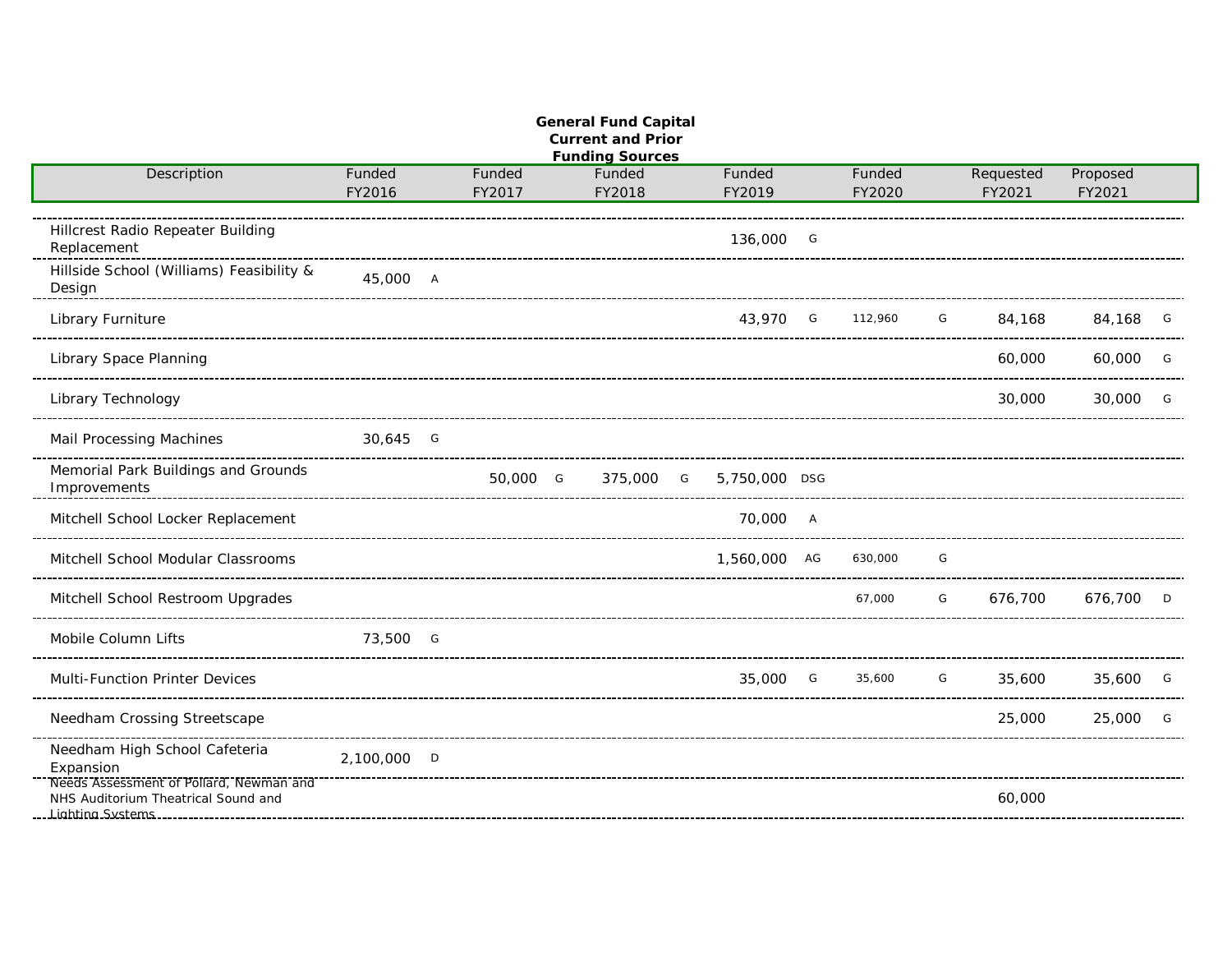|                                                            |                                        |          | <b>General Fund Capital</b><br><b>Current and Prior</b><br><b>Funding Sources</b> |                    |         |    |           |          |   |
|------------------------------------------------------------|----------------------------------------|----------|-----------------------------------------------------------------------------------|--------------------|---------|----|-----------|----------|---|
| Description                                                | Funded                                 | Funded   | Funded                                                                            | Funded             | Funded  |    | Requested | Proposed |   |
|                                                            | FY2016                                 | FY2017   | FY2018                                                                            | FY2019             | FY2020  |    | FY2021    | FY2021   |   |
| Network Hardware, Servers &<br>Switches                    | 30,000 G<br>-------------------------- |          |                                                                                   |                    |         |    |           |          |   |
| Newman Preschool Playground Custom<br>Shade Shelter        |                                        |          |                                                                                   |                    | 69.200  | G  |           |          |   |
| Newman School Gym Floor                                    |                                        |          |                                                                                   |                    | 275,000 | G  |           |          |   |
| Non-Public Safety Data Center Servers<br>and Storage Units |                                        |          | 145,000 G                                                                         | 180,000 G          |         |    |           |          |   |
| <b>NPDES Support Projects</b>                              |                                        |          |                                                                                   |                    |         |    | 770,500   | 770,500  | G |
| Open Space for Municipal Purposes                          |                                        |          |                                                                                   |                    |         |    | 1,000,000 |          |   |
| Personal Protective Equipment                              |                                        |          |                                                                                   | 167,872 G 43,424 G | 43,424  | G  | 43,424    | 43,424   | G |
| Police and Fire Mobile and Portable<br>Radios              |                                        |          |                                                                                   |                    | 617,550 | G  |           |          |   |
| Police Use-Of-Force Training Simulator                     |                                        |          |                                                                                   | 47,000 G           |         |    |           |          |   |
| Pollard School Air Conditioning<br>Upgrade                 |                                        |          |                                                                                   |                    |         |    | 100,000   | 100,000  | G |
| Pollard School Blue & Green Gym<br>Upgrades                |                                        |          | 45,000 G                                                                          | 540,000 G          | 155,000 | AG |           |          |   |
| Pollard School Locker Replacement                          |                                        | 41,157 G |                                                                                   |                    |         |    |           |          |   |
| Pollard School Locker Room Retrofit<br>Design              |                                        |          |                                                                                   |                    |         |    | 60,000    | 60,000   | G |
| Pollard School Phased Improvements<br>Feasibility Study    |                                        |          |                                                                                   | 65,000 G           |         |    |           |          |   |
| Pollard School Restroom Upgrades                           |                                        |          | 650,000 0                                                                         |                    |         |    |           |          |   |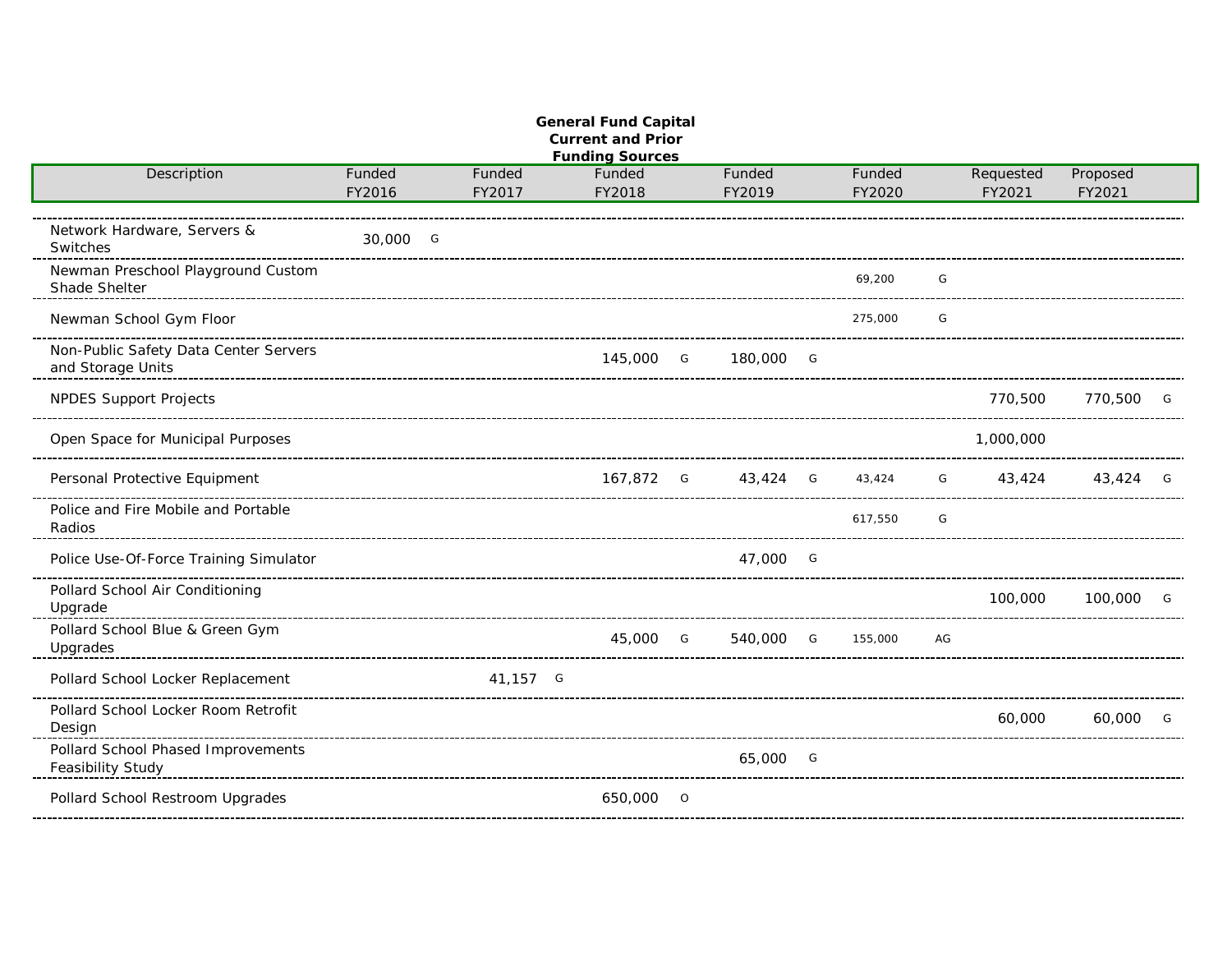| <b>General Fund Capital</b><br><b>Current and Prior</b><br><b>Funding Sources</b> |                  |  |                  |  |                  |  |                                                    |  |                  |   |                     |                    |   |
|-----------------------------------------------------------------------------------|------------------|--|------------------|--|------------------|--|----------------------------------------------------|--|------------------|---|---------------------|--------------------|---|
| Description                                                                       | Funded<br>FY2016 |  | Funded<br>FY2017 |  | Funded<br>FY2018 |  | Funded<br>FY2019                                   |  | Funded<br>FY2020 |   | Requested<br>FY2021 | Proposed<br>FY2021 |   |
| Property Acquisition (609 Central<br>Avenue)                                      |                  |  | 762,500 X        |  |                  |  |                                                    |  |                  |   |                     |                    |   |
| Property Acquisition (Owens Farm &<br><b>Abutting Properties)</b>                 | 7,000,000 X      |  |                  |  |                  |  |                                                    |  |                  |   |                     |                    |   |
| Public Safety Complex/Station #2<br>Projects                                      | 50,000 OA        |  | 90,000 0         |  |                  |  | 4,000,000 0X 66,245,000 X                          |  |                  |   |                     |                    |   |
| Public Safety Data Center Servers and<br>Storage Units                            |                  |  |                  |  |                  |  | 30,000 G                                           |  |                  |   |                     |                    |   |
| Public Safety Desktops, Printers and<br>Peripherals                               |                  |  |                  |  |                  |  |                                                    |  | 200,000          | G |                     |                    |   |
| Public Safety Mobile Devices                                                      |                  |  |                  |  |                  |  | 35,000 G                                           |  | 35,000           | G |                     |                    |   |
| Public Works Infrastructure Program                                               |                  |  |                  |  |                  |  | 1,453,500 DG 1,700,000 DG 1,762,000 G 1,773,500 DG |  | 2,169,550        | G | 2,415,000           | 2,415,000          | G |
| Public Works Storage Facility                                                     |                  |  |                  |  | 150,000 G        |  | 4.885,000 DG                                       |  |                  |   |                     |                    |   |
| Recycling and Transfer Station<br>Property Improvements                           |                  |  |                  |  |                  |  |                                                    |  | 295,000          | G |                     |                    |   |
| Renovate/Reconstruct Hillside as<br>Swing Space for School Construction           |                  |  |                  |  |                  |  |                                                    |  |                  |   | 100,000             |                    |   |
| Ridge Hill Building Demolition                                                    |                  |  |                  |  |                  |  |                                                    |  |                  |   | 500,000             |                    |   |
| Rosemary Complex                                                                  |                  |  |                  |  | 3,800,000 DO     |  |                                                    |  |                  |   |                     |                    |   |
| School Copier Replacement                                                         | 62,740 G         |  | 39,330 G         |  | 46,790 G         |  | 84,190 G                                           |  | 52,470           | G | 62,420              | 62,420             | G |
| School Furniture & Musical Equipment                                              | 45,405 G         |  | 45,000 G         |  | 45,000 G         |  | 60,500 G                                           |  | 35,000           | G | 35,000              | 35,000             | G |
| School Master Plan Feasibility Study                                              |                  |  |                  |  |                  |  |                                                    |  |                  |   | 650,000             |                    |   |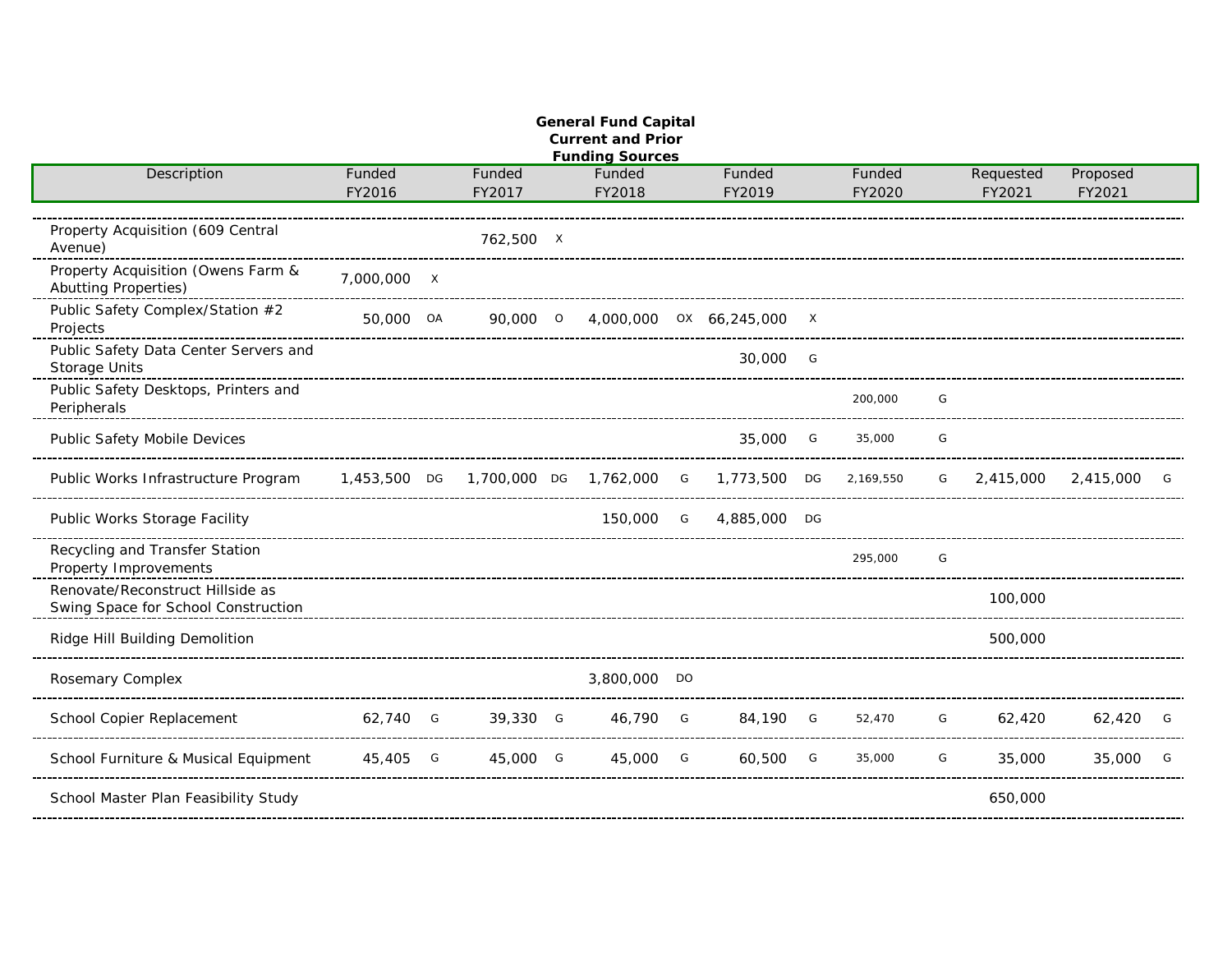| <b>General Fund Capital</b><br><b>Current and Prior</b><br><b>Funding Sources</b> |                                     |                  |  |                  |  |                  |  |                  |   |                     |                    |   |  |
|-----------------------------------------------------------------------------------|-------------------------------------|------------------|--|------------------|--|------------------|--|------------------|---|---------------------|--------------------|---|--|
| Description                                                                       | Funded<br>FY2016                    | Funded<br>FY2017 |  | Funded<br>FY2018 |  | Funded<br>FY2019 |  | Funded<br>FY2020 |   | Requested<br>FY2021 | Proposed<br>FY2021 |   |  |
| School Master Plan Supplement                                                     |                                     |                  |  |                  |  |                  |  | 125,000          | G |                     |                    |   |  |
| School Phone System Replacement                                                   |                                     |                  |  |                  |  | 319,000 G        |  |                  |   |                     |                    |   |  |
| School Technology Replacement                                                     | 403,000 G                           | 307,750 G        |  | 463,500 G        |  | 303,600 G        |  | 632,350          | G | 586,575             | 586,575            | G |  |
| Specialty Equipment - Field Renovator<br>(Parks)                                  |                                     |                  |  | 30,000 G         |  |                  |  |                  |   |                     |                    |   |  |
| Specialty Equipment - Loader Mounted<br>Snow Blower (Highway)                     | ----------------------------------- |                  |  |                  |  |                  |  |                  |   | 192,000             | 192,000            | G |  |
| Specialty Equipment - Unit 344 Large<br>Mower (Parks)                             |                                     |                  |  |                  |  | 76,500 G         |  |                  |   |                     |                    |   |  |
| Specialty Equipment - Unit 351 Tractor<br>(Parks)                                 |                                     |                  |  |                  |  |                  |  | 68,000           | G |                     |                    |   |  |
| Streetlight Conversion to LED                                                     |                                     |                  |  |                  |  | 685,000 G        |  |                  |   |                     |                    |   |  |
| Town Hall Stair Modifications                                                     |                                     |                  |  | 200,000 G        |  |                  |  |                  |   |                     |                    |   |  |
| Town Offices Replacement Furniture                                                |                                     |                  |  |                  |  | 25,000 G         |  | 25,000           | G |                     |                    |   |  |
| <b>Traffic Improvements</b>                                                       |                                     |                  |  | 249,000 G        |  | 50,000 G         |  | 50,000           | G | 50,000              | 50,000             | G |  |
| Turf Field Replacement at DeFazio<br>Field and Memorial Park                      |                                     |                  |  |                  |  | 55,000 S         |  | 2,500,000        | S |                     |                    |   |  |
| Williams Elementary School                                                        |                                     | 57,542,500 X     |  |                  |  |                  |  |                  |   |                     |                    |   |  |
| Williams Elementary School Outside<br>Play Area                                   |                                     | 250,000 A        |  |                  |  |                  |  |                  |   |                     |                    |   |  |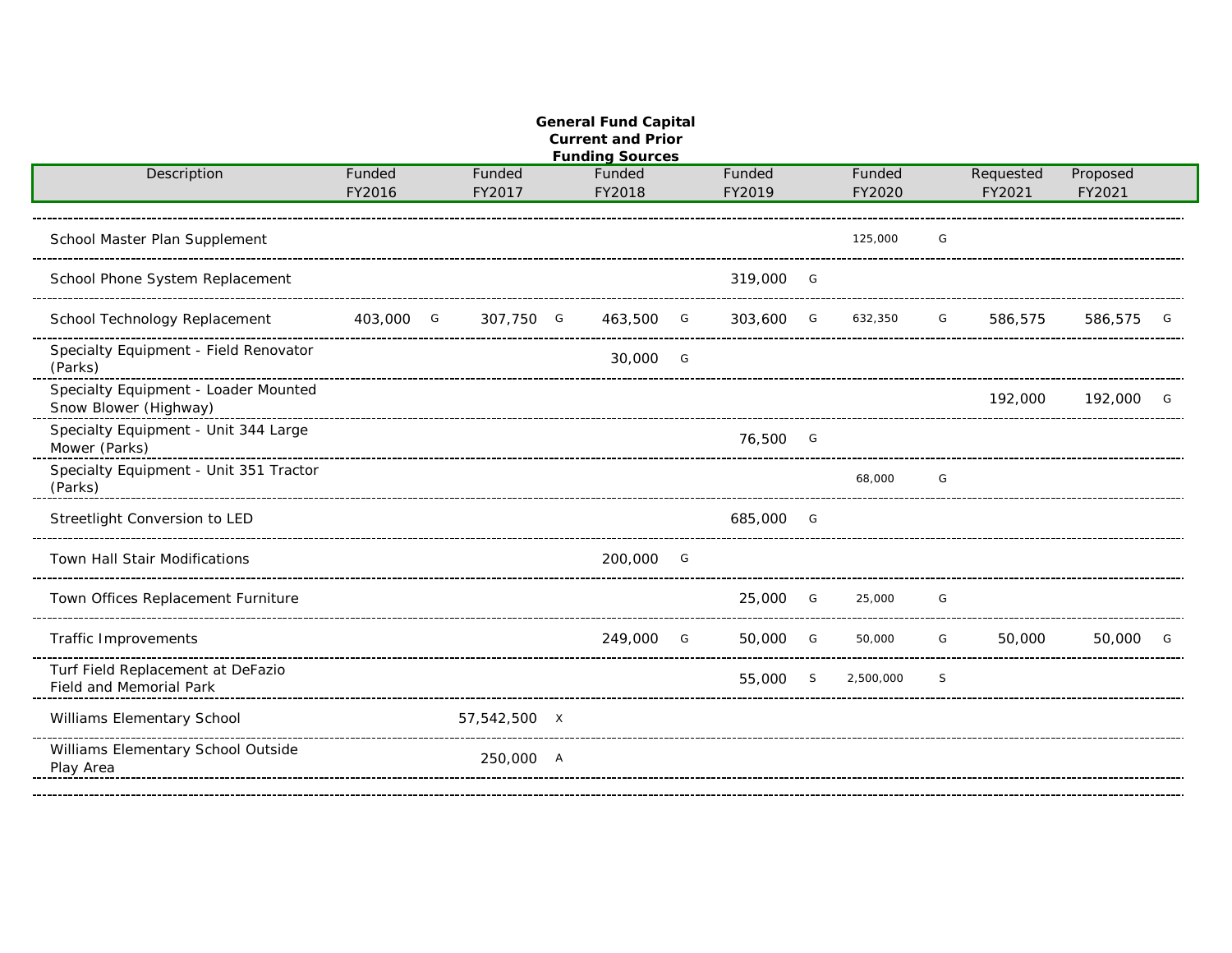| <b>General Fund Capital</b><br><b>Current and Prior</b> |        |                            |                                                    |                           |        |                          |          |  |  |  |  |  |
|---------------------------------------------------------|--------|----------------------------|----------------------------------------------------|---------------------------|--------|--------------------------|----------|--|--|--|--|--|
| <b>Funding Sources</b>                                  |        |                            |                                                    |                           |        |                          |          |  |  |  |  |  |
| Description                                             | Funded | <b>Funded</b>              | Funded                                             | Funded                    | Funded | Requested                | Proposed |  |  |  |  |  |
|                                                         | FY2016 | FY2017                     | FY2018                                             | FY2019                    | FY2020 | FY2021                   | FY2021   |  |  |  |  |  |
|                                                         |        |                            |                                                    |                           |        |                          |          |  |  |  |  |  |
| <b>Funding Source</b>                                   |        |                            |                                                    |                           |        |                          |          |  |  |  |  |  |
| $A =$ Transfer from another Financial Warrant Article   |        | $E =$ Enterprise Fund Cash |                                                    | $S =$ Stabilization Fund  |        | $3 =$ Open Space Reserve |          |  |  |  |  |  |
| $B =$ Operating Budget                                  |        | $G = General Fund Cash$    |                                                    | $T = CPA$ General Reserve |        | $4 = CPA$ Free Cash      |          |  |  |  |  |  |
| $C = CPA$ Fund Cash                                     |        | $O =$ Overlay Surplus      | = Community Housing Reserve<br>$X =$ Excluded Debt |                           |        |                          |          |  |  |  |  |  |
| $D = Det$                                               |        | $R = Retained Earninas$    |                                                    | $2$ = Historic Reserve    |        |                          |          |  |  |  |  |  |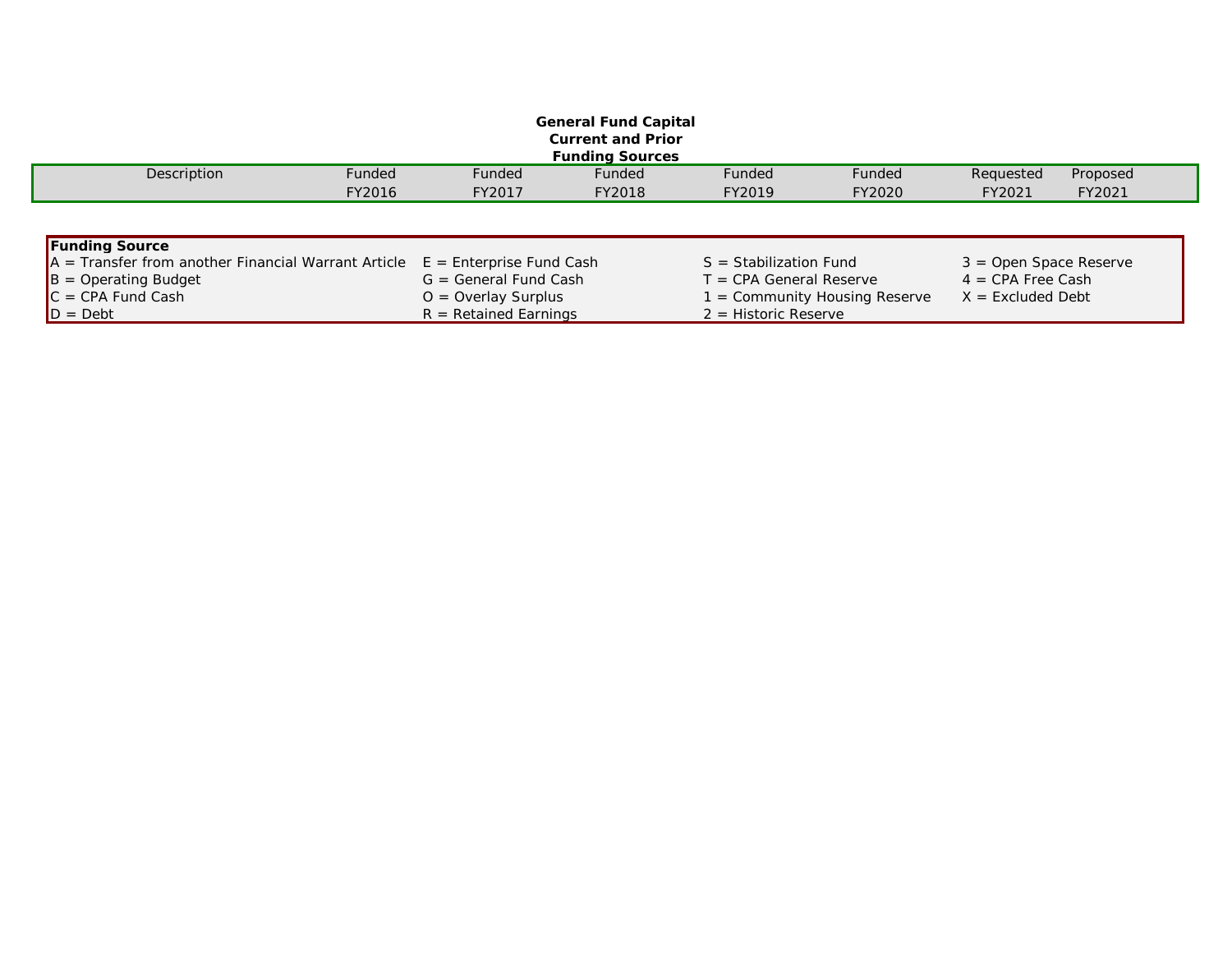|                                                                                   |                  |                  | <b>Community Preservation Fund Capital</b><br><b>Current and Prior</b> |                      |                  |                     |                    |  |  |  |  |  |  |
|-----------------------------------------------------------------------------------|------------------|------------------|------------------------------------------------------------------------|----------------------|------------------|---------------------|--------------------|--|--|--|--|--|--|
| <b>Funding Sources</b>                                                            |                  |                  |                                                                        |                      |                  |                     |                    |  |  |  |  |  |  |
| Description                                                                       | Funded<br>FY2016 | Funded<br>FY2017 | Funded<br>FY2018                                                       | Funded<br>FY2019     | Funded<br>FY2020 | Requested<br>FY2021 | Proposed<br>FY2021 |  |  |  |  |  |  |
| <b>Current Year Requests</b>                                                      |                  |                  |                                                                        |                      |                  | 1,101,500           | 101,500            |  |  |  |  |  |  |
| Cash<br><b>Current Receipts &amp; State Match</b><br><b>Other Available Funds</b> | 3,417,000        | 978,000          | 1,030,000<br>4,075,000                                                 | 500,000<br>2,450,000 | 1,162,000        |                     | 101,500            |  |  |  |  |  |  |
| Total - Cash                                                                      | 3,417,000        | 978,000          | 5,105,000                                                              | 2,950,000            | 1,162,000        |                     | 101,500            |  |  |  |  |  |  |
| Debt<br><b>CPA Surcharge Supported</b>                                            |                  |                  | 8,000,000                                                              |                      |                  |                     |                    |  |  |  |  |  |  |
| <b>Total - Debt</b>                                                               |                  |                  | 8,000,000                                                              |                      |                  |                     |                    |  |  |  |  |  |  |
| Total                                                                             | 3,417,000        | 978,000          | 13,105,000                                                             | 2,950,000            | 1,162,000        | 1,101,500           | 101,500            |  |  |  |  |  |  |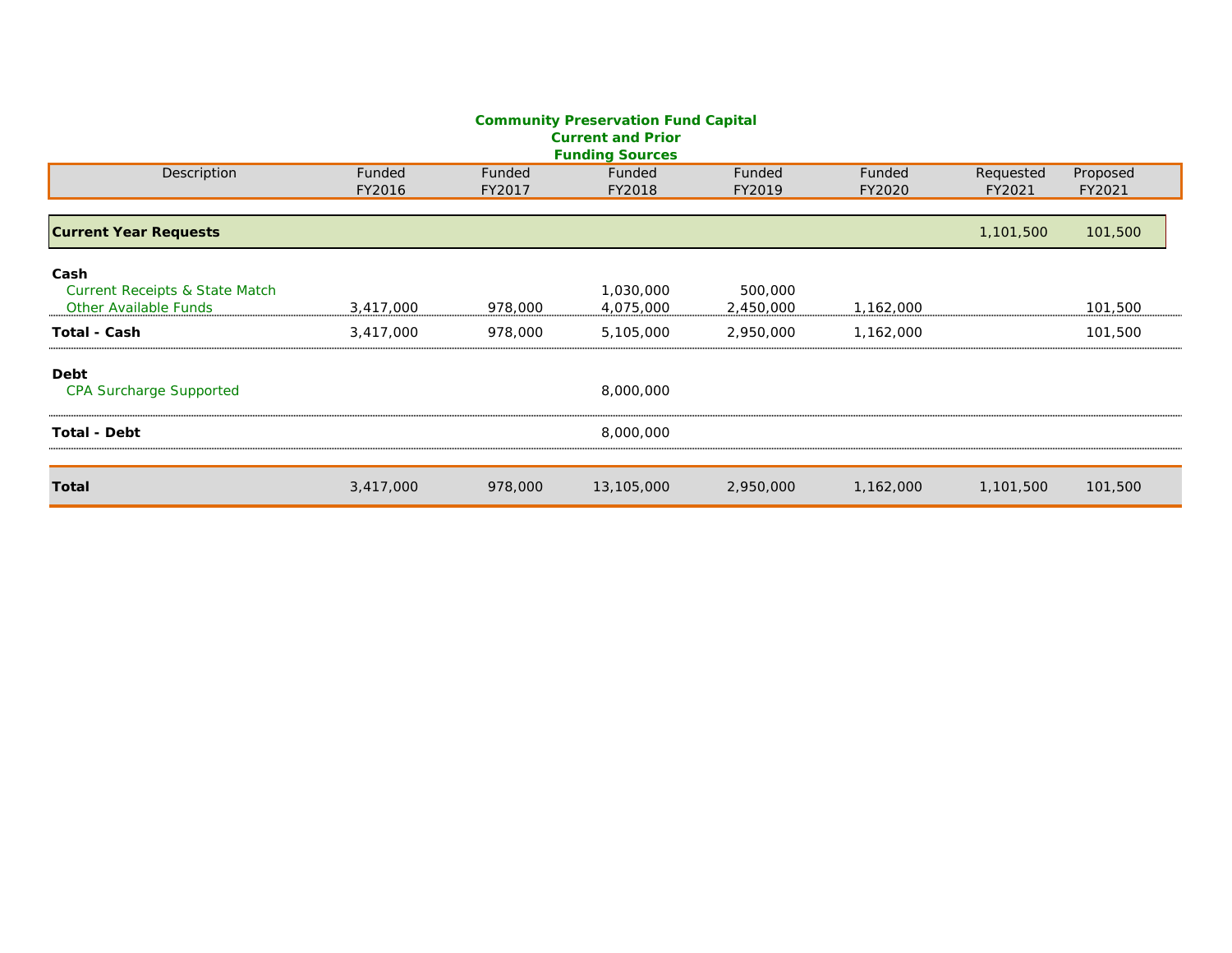#### **Community Preservation Fund Capital Current and Prior Funding Sources**

| Description                                                       | Funded<br>FY2016 |                | Funded<br>FY2017 |                | Funded<br>FY2018 |                | Funded<br>FY2019 |              | Funded<br>FY2020 |                | Requested<br>FY2021 | Proposed<br>FY2021 |
|-------------------------------------------------------------------|------------------|----------------|------------------|----------------|------------------|----------------|------------------|--------------|------------------|----------------|---------------------|--------------------|
|                                                                   |                  |                |                  |                |                  |                |                  |              |                  |                |                     |                    |
| Athletic Facility Improvements (Claxton<br>Field Lighting) +      |                  |                |                  |                |                  |                |                  |              |                  |                | 72,500              | 72,500 T           |
| Athletic Facility Improvements (Claxton<br>Softball Field Skin) + |                  |                |                  |                |                  |                |                  |              |                  |                | 29,000              | 29,000 T           |
| Boat Launch Design                                                | 30,000 4         |                |                  |                |                  |                |                  |              |                  |                |                     |                    |
| Cricket Field Improvements                                        |                  |                |                  |                | 35,000           | $\overline{4}$ |                  |              | 480,000          | $\overline{4}$ |                     |                    |
| Fisher Street Trailhead Design                                    |                  |                |                  |                |                  |                |                  |              | 15,000           | $\top$         |                     |                    |
| Memorial Park Buildings and Grounds<br>Improvements               |                  |                | 310,000          | $\overline{4}$ |                  |                | 500,000          | $\mathsf{C}$ |                  |                |                     |                    |
| Mills Field Improvements                                          | 510,000 4        |                |                  |                |                  |                |                  |              |                  |                |                     |                    |
| Newman School Fields Renovation                                   | 1,527,000 4      |                |                  |                |                  |                |                  |              |                  |                |                     |                    |
| Open Space Purchase                                               |                  |                |                  |                |                  |                |                  |              |                  |                | 1,000,000           |                    |
| Public Playgrounds                                                |                  |                |                  |                |                  |                |                  |              | 350,000          | $\top$         |                     |                    |
| Rail Trail Improvements                                           | 100,000 4        |                |                  |                |                  |                |                  |              |                  |                |                     |                    |
| Rosemary Complex                                                  | 450,000          | $\overline{4}$ | 550,000          | $\overline{4}$ | 12,000,000       | CD<br>T4       |                  |              |                  |                |                     |                    |
| Rosemary Lake Camp and Trail                                      |                  |                |                  |                |                  |                | 50,000           | 4            | 200,000          | $\top$         |                     |                    |
| Rosemary Lake Sediment Removal                                    |                  |                | 118,000          | 4              |                  |                | 2,400,000        | Τ<br>3,4     |                  |                |                     |                    |
| Town Common Historic Redesign                                     |                  |                |                  |                |                  |                |                  |              | 117,000          | $\top$         |                     |                    |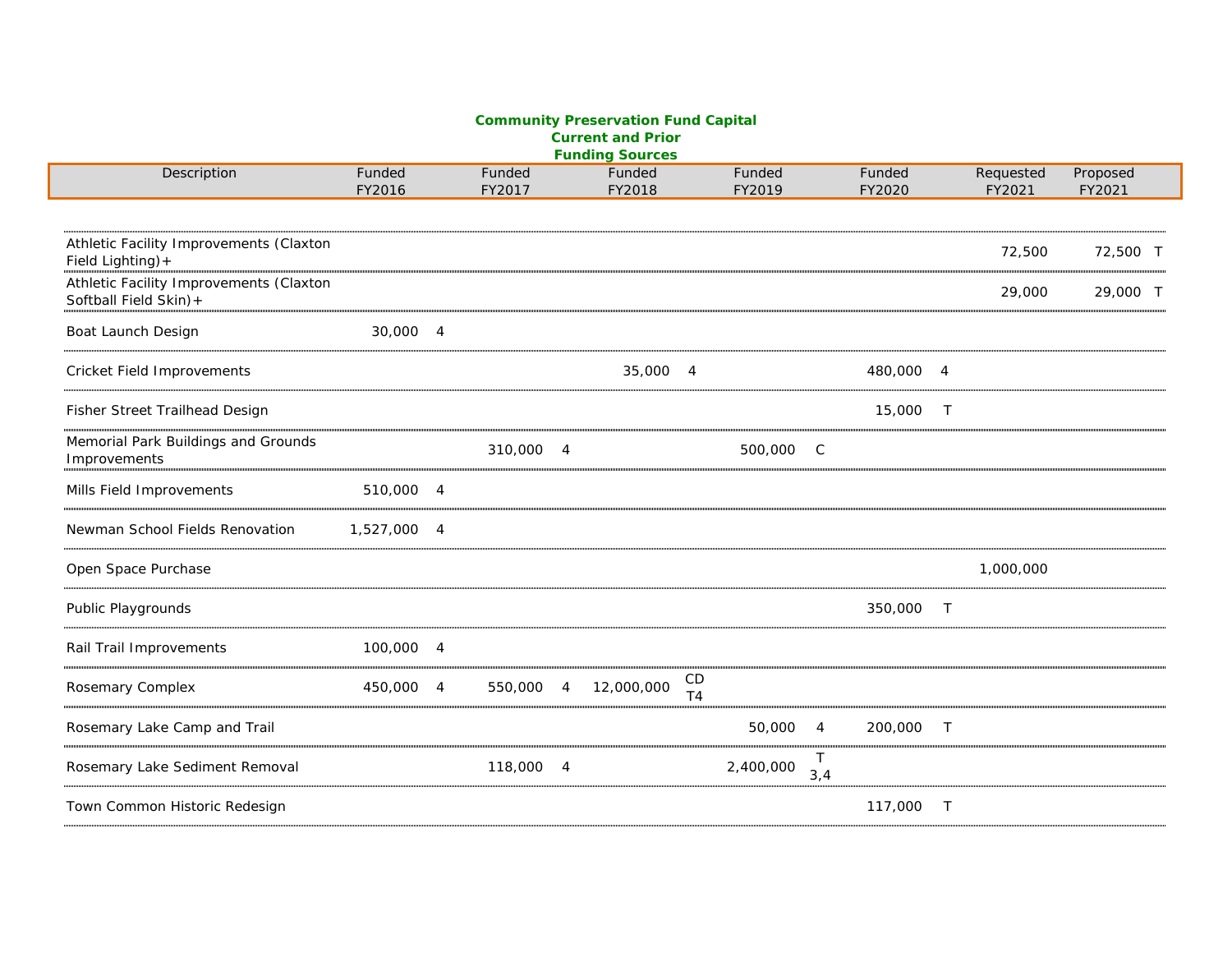#### **Community Preservation Fund Capital Current and Prior Funding Sources**

|                                                               |                            | <b>I diluliy Journoy</b> |                           |                             |                          |          |
|---------------------------------------------------------------|----------------------------|--------------------------|---------------------------|-----------------------------|--------------------------|----------|
| Description<br><b>Funded</b>                                  | Funded                     | Funded                   | Funded                    | Funded                      | Requested                | Proposed |
| FY2016                                                        | FY2017                     | FY2018                   | FY2019                    | FY2020                      | FY2021                   | FY2021   |
|                                                               |                            |                          |                           |                             |                          |          |
| Trail Improvement Project - Needham                           |                            |                          |                           |                             |                          |          |
| Reservoir                                                     |                            | 860,000 4                |                           |                             |                          |          |
| Trail Improvement Project - Newman                            |                            |                          |                           |                             |                          |          |
| 800,000 4<br>Eastman                                          |                            |                          |                           |                             |                          |          |
| Williams Elementary School Walking                            |                            |                          |                           |                             |                          |          |
| Trails                                                        |                            | 210,000 4                |                           |                             |                          |          |
|                                                               |                            |                          |                           |                             |                          |          |
| Notes                                                         |                            |                          |                           |                             |                          |          |
| + Subject to approval by the Community Preservation Committee |                            |                          |                           |                             |                          |          |
|                                                               |                            |                          |                           |                             |                          |          |
| <b>Funding Source</b>                                         |                            |                          |                           |                             |                          |          |
| $A =$ Transfer from another Financial Warrant Article         | $E =$ Enterprise Fund Cash |                          | $S =$ Stabilization Fund  |                             | $3 =$ Open Space Reserve |          |
| $B =$ Operating Budget                                        | $G = General Fund Cash$    |                          | $T = CPA$ General Reserve |                             | $4 = CPA$ Free Cash      |          |
| $C = CPA$ Fund Cash                                           | $O =$ Overlay Surplus      |                          |                           | = Community Housing Reserve | $X =$ Excluded Debt      |          |
| $D = Det$                                                     | $R = Retained Earnings$    |                          | $2$ = Historic Reserve    |                             |                          |          |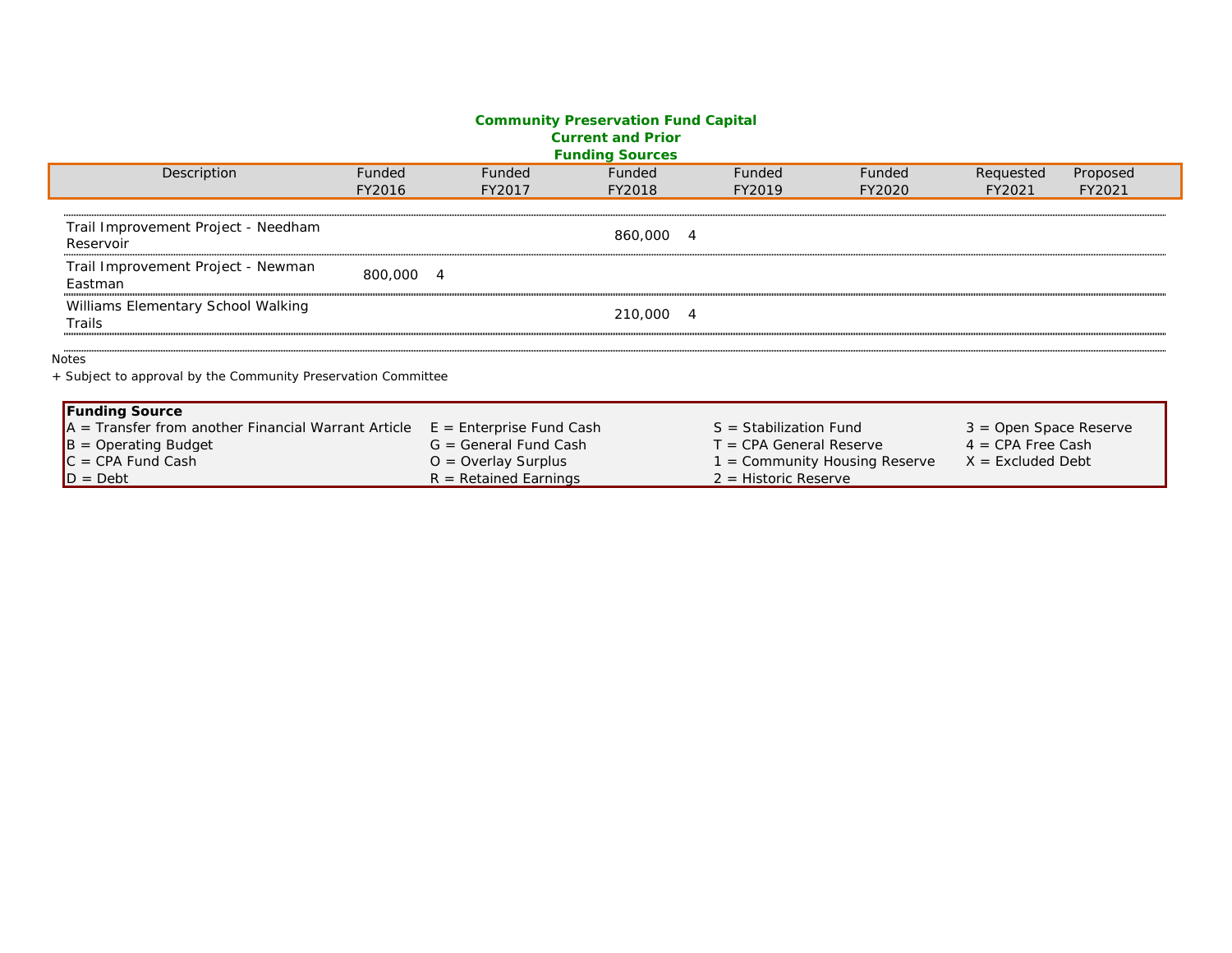| <b>RTS Enterprise Fund Capital</b><br>Prior                                             |        |                   |                        |         |        |           |          |  |  |  |  |  |
|-----------------------------------------------------------------------------------------|--------|-------------------|------------------------|---------|--------|-----------|----------|--|--|--|--|--|
|                                                                                         |        |                   | <b>Funding Sources</b> |         |        |           |          |  |  |  |  |  |
| Description                                                                             | Funded | Funded            | Funded                 | Funded  | Funded | Requested | Proposed |  |  |  |  |  |
|                                                                                         | FY2016 | FY2017            | FY2018                 | FY2019  | FY2020 | FY2021    | FY2021   |  |  |  |  |  |
| <b>Current Year Requests</b>                                                            |        |                   |                        |         |        |           |          |  |  |  |  |  |
| Cash<br><b>Current Receipts &amp; Retained Earnings</b><br><b>Other Available Funds</b> |        | 215,927<br>22,073 | 725,342                | 345,360 |        |           |          |  |  |  |  |  |
| <b>Total - Cash</b>                                                                     |        | 238,000           | 725,342                | 345,360 |        |           |          |  |  |  |  |  |
| Debt<br>Fee Supported <sup>^</sup>                                                      |        | 269,000           |                        | 645,000 |        |           |          |  |  |  |  |  |
| <b>Total - Debt</b>                                                                     |        | 269,000           |                        | 645,000 |        |           |          |  |  |  |  |  |
| <b>Total</b>                                                                            |        | 507,000           | 725,342                | 990,360 |        |           |          |  |  |  |  |  |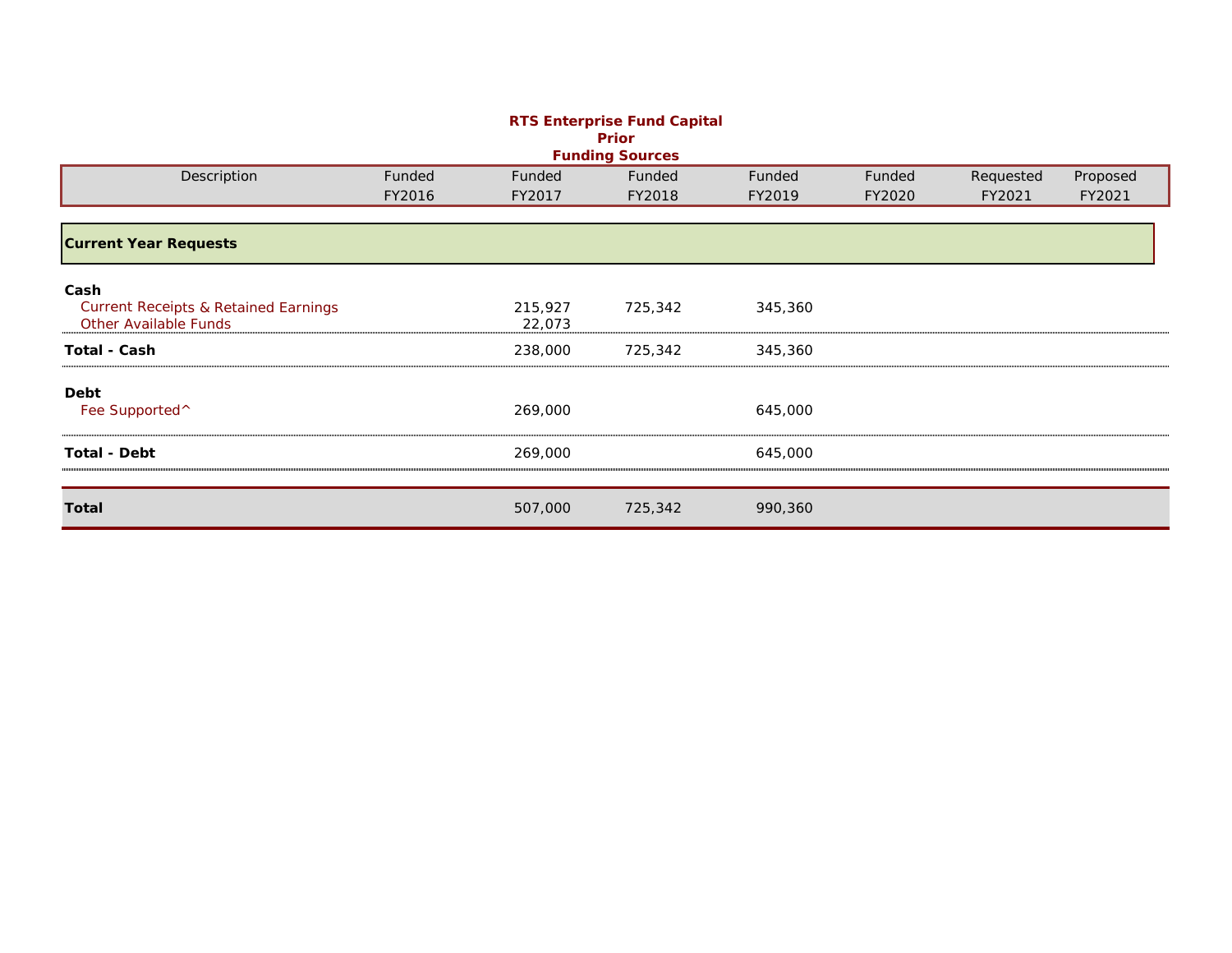| <b>RTS Enterprise Fund Capital</b><br><b>Prior</b>    |                                                       |    |                        |    |                                                       |                                                 |          |  |  |  |  |  |
|-------------------------------------------------------|-------------------------------------------------------|----|------------------------|----|-------------------------------------------------------|-------------------------------------------------|----------|--|--|--|--|--|
|                                                       |                                                       |    | <b>Funding Sources</b> |    |                                                       |                                                 |          |  |  |  |  |  |
| Description<br>Funded                                 | Funded                                                |    | Funded                 |    | Funded<br>Funded                                      | Requested                                       | Proposed |  |  |  |  |  |
| FY2016                                                | FY2017                                                |    | FY2018                 |    | FY2019<br>FY2020                                      | FY2021                                          | FY2021   |  |  |  |  |  |
| <b>Big Belly Trash Cans</b>                           |                                                       |    |                        |    | 100,000 R                                             |                                                 |          |  |  |  |  |  |
| Fleet - Collection Packer Unit 80                     |                                                       |    | 211,256                | -R |                                                       |                                                 |          |  |  |  |  |  |
| Fleet - Front End Loader Unit 104                     | 269,000                                               | D  |                        |    |                                                       |                                                 |          |  |  |  |  |  |
| Fleet - Front End Loader Unit 143                     |                                                       |    |                        |    | 245,360 R                                             |                                                 |          |  |  |  |  |  |
| Fleet - Grinder Unit 67                               |                                                       |    | 43,086                 | R  |                                                       |                                                 |          |  |  |  |  |  |
| Fleet - Swap Loader Truck Unit 5                      | 120,000                                               | R  |                        |    |                                                       |                                                 |          |  |  |  |  |  |
| Fuel Island Relocation and Upgrade                    |                                                       |    | 15,000                 | R  |                                                       |                                                 |          |  |  |  |  |  |
| RTS Property Improvements                             | 68,000                                                | AR | 290,000                | R  | 645,000 D                                             |                                                 |          |  |  |  |  |  |
| <b>RTS Stormwater Plan</b>                            | 50,000                                                | R  |                        |    |                                                       |                                                 |          |  |  |  |  |  |
| Transfer Station Floor Replacement                    |                                                       |    | 166,000                | R  |                                                       |                                                 |          |  |  |  |  |  |
| <b>Funding Source</b>                                 |                                                       |    |                        |    |                                                       |                                                 |          |  |  |  |  |  |
| $A =$ Transfer from another Financial Warrant Article | $E =$ Enterprise Fund Cash<br>$G = General$ Fund Cash |    |                        |    | $S =$ Stabilization Fund<br>$T = CPA$ General Reserve | $3 =$ Open Space Reserve<br>$4 = CPA$ Free Cash |          |  |  |  |  |  |
| $B =$ Operating Budget<br>$C = CPA$ Fund Cash         | $O =$ Overlay Surplus                                 |    |                        |    | $1 =$ Community Housing Reserve X = Excluded Debt     |                                                 |          |  |  |  |  |  |
| $D = Debt$                                            | $R = Retained Earnings$                               |    |                        |    | $2$ = Historic Reserve                                |                                                 |          |  |  |  |  |  |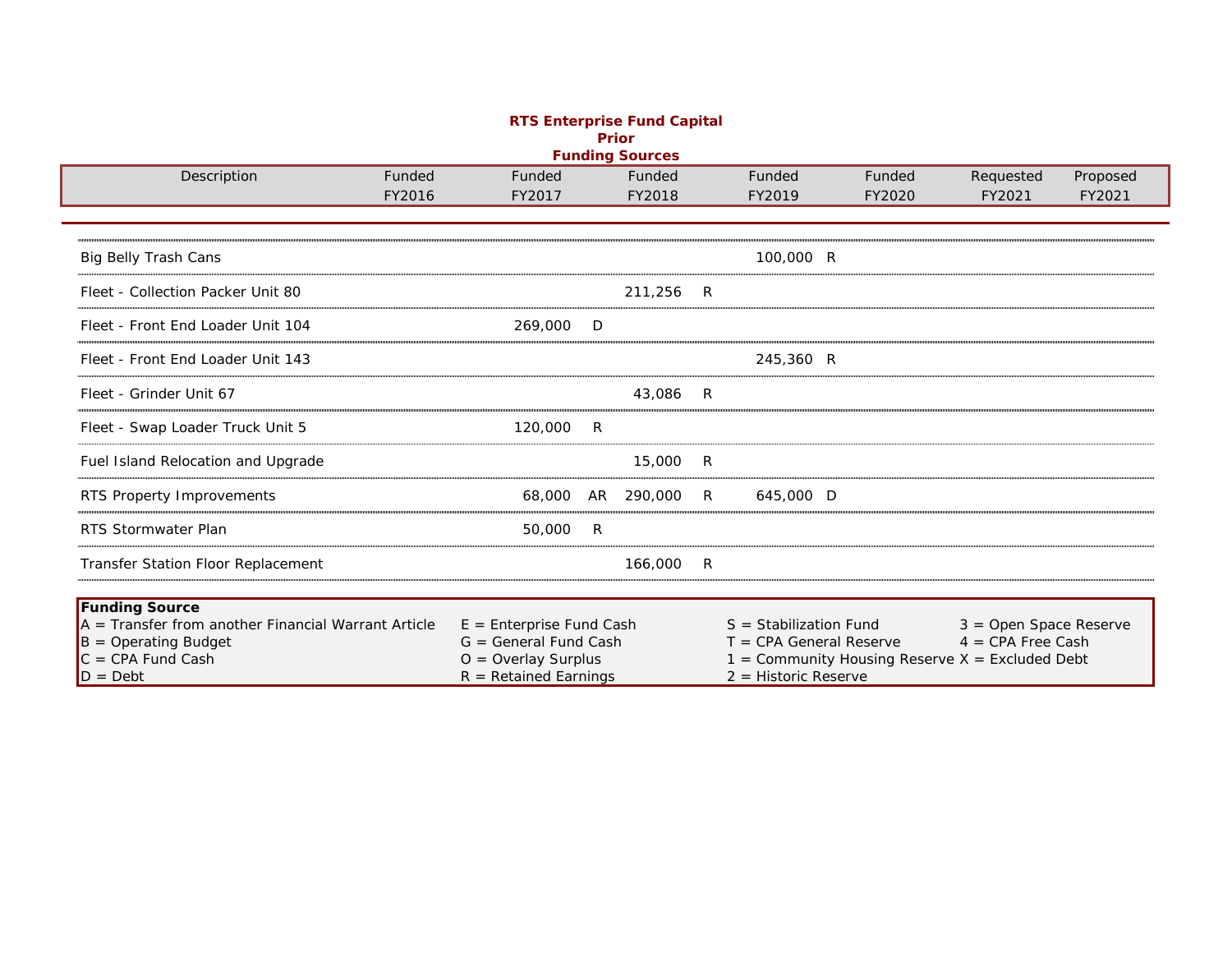| <b>Sewer Enterprise Fund Capital</b>               |         |        |         |           |           |                     |                    |  |  |  |  |  |
|----------------------------------------------------|---------|--------|---------|-----------|-----------|---------------------|--------------------|--|--|--|--|--|
| <b>Current and Prior</b><br><b>Funding Sources</b> |         |        |         |           |           |                     |                    |  |  |  |  |  |
|                                                    | Funded  | Funded | Funded  | Funded    | Funded    |                     |                    |  |  |  |  |  |
| Description                                        | FY2016  | FY2017 | FY2018  | FY2019    | FY2020    | Requested<br>FY2021 | Proposed<br>FY2021 |  |  |  |  |  |
|                                                    |         |        |         |           |           |                     |                    |  |  |  |  |  |
| <b>Current Year Requests</b>                       |         |        |         |           |           | 318,088             | 318,088            |  |  |  |  |  |
| Cash                                               |         |        |         |           |           |                     |                    |  |  |  |  |  |
| <b>Current Receipts &amp; Retained Earnings</b>    | 554,357 | 63,525 | 87,000  | 2,301,111 | 1,631,487 |                     | 318,088            |  |  |  |  |  |
| <b>Other Available Funds</b>                       | 116,143 | 10,335 |         |           |           |                     |                    |  |  |  |  |  |
| <b>Total - Cash</b>                                | 670,500 | 73,860 | 87,000  | 2,301,111 | 1,631,487 |                     | 318,088            |  |  |  |  |  |
| Debt                                               |         |        |         |           |           |                     |                    |  |  |  |  |  |
| <b>Fee Supported</b>                               |         |        | 600,000 |           | 800,000   |                     |                    |  |  |  |  |  |
| <b>Total - Debt</b>                                |         |        | 600,000 |           | 800,000   |                     |                    |  |  |  |  |  |
| <b>Total</b>                                       | 670,500 | 73,860 | 687,000 | 2,301,111 | 2,431,487 | 318,088             | 318,088            |  |  |  |  |  |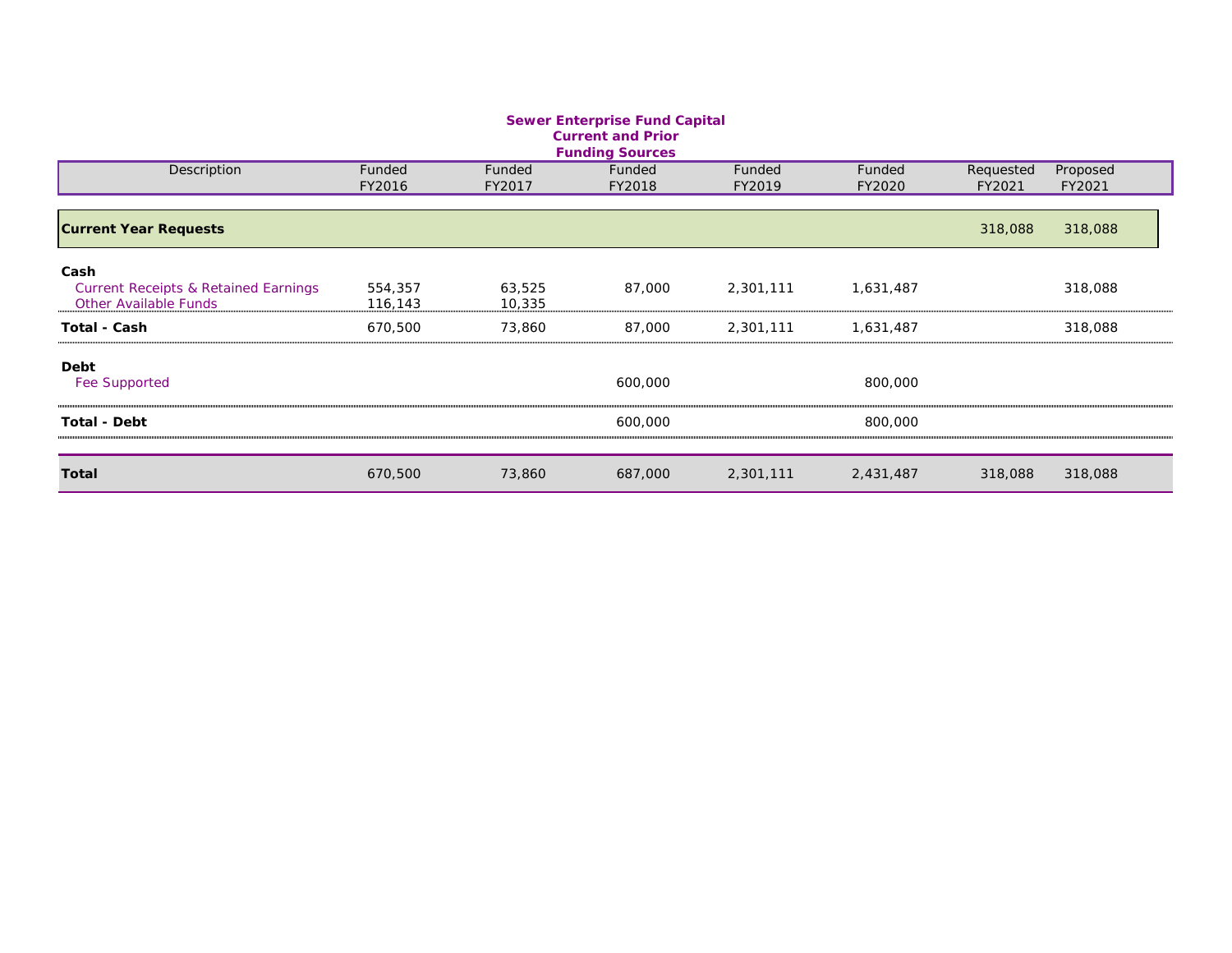#### **Sewer Enterprise Fund Capital Current and Prior Funding Sources**

| Description                                                                                                                                  | Funded<br>FY2016 | Funded<br>FY2017                                                                                          | Funded<br>FY2018 | Funded<br>FY2019                                                                                                 | Funded<br>FY2020 | Requested<br>FY2021                                                    | Proposed<br>FY2021 |  |
|----------------------------------------------------------------------------------------------------------------------------------------------|------------------|-----------------------------------------------------------------------------------------------------------|------------------|------------------------------------------------------------------------------------------------------------------|------------------|------------------------------------------------------------------------|--------------------|--|
|                                                                                                                                              |                  |                                                                                                           |                  |                                                                                                                  |                  |                                                                        |                    |  |
| Fleet - Front End Loader Unit 101                                                                                                            |                  |                                                                                                           |                  |                                                                                                                  |                  | 238,283                                                                | 238,283            |  |
| Fleet - Heavy Duty Work Truck Class 8<br>Unit 35 (with Catch Basin Cleaner)                                                                  |                  |                                                                                                           |                  |                                                                                                                  | 201,487 R        |                                                                        |                    |  |
| Fleet - Work Truck Class 2b Unit 94                                                                                                          |                  |                                                                                                           |                  | 67.864 R                                                                                                         |                  |                                                                        |                    |  |
| Fleet - Work Truck Class 3 Unit 23                                                                                                           |                  |                                                                                                           |                  |                                                                                                                  |                  | 79,805                                                                 | 79,805             |  |
| Fleet - Work Truck Class 3 Unit 28<br>(Rodder)                                                                                               |                  |                                                                                                           |                  | 64.247 R                                                                                                         |                  |                                                                        |                    |  |
| Fuel Island Relocation and Upgrade                                                                                                           |                  |                                                                                                           | 87,000 R         |                                                                                                                  |                  |                                                                        |                    |  |
| Public Works Storage Facility                                                                                                                |                  |                                                                                                           |                  | 944,000 R                                                                                                        |                  |                                                                        |                    |  |
| Sewer Main Extension Zone I and II                                                                                                           |                  | 73,860 AR                                                                                                 |                  | 690,000 R                                                                                                        |                  |                                                                        |                    |  |
| Sewer Main Replacements                                                                                                                      |                  |                                                                                                           |                  | 330,000 R                                                                                                        |                  |                                                                        |                    |  |
| Sewer Pump Station Improvements<br>(Alden Road)                                                                                              |                  |                                                                                                           | 600,000 D        |                                                                                                                  |                  |                                                                        |                    |  |
| Sewer Pump Station Improvements<br>(Lake Drive)                                                                                              |                  |                                                                                                           |                  |                                                                                                                  | 630,000 R        |                                                                        |                    |  |
| Sewer Pump Station Improvements<br>(Reservoir A)                                                                                             | 550,000 AR       |                                                                                                           |                  |                                                                                                                  |                  |                                                                        |                    |  |
| Sewer Service Connections                                                                                                                    | 50,000 R         |                                                                                                           |                  |                                                                                                                  |                  |                                                                        |                    |  |
| Sewer System Infiltration & Inflow                                                                                                           |                  |                                                                                                           |                  | 205,000 R                                                                                                        | 1,600,000 DR     |                                                                        |                    |  |
| Removal Program<br>Specialty Equipment Sewer Easement<br>Machine to Clean Sewer Lines                                                        | 70,500 R         |                                                                                                           |                  |                                                                                                                  |                  |                                                                        |                    |  |
| <b>Funding Source</b><br>$A =$ Transfer from another Financial Warrant Article<br>$B =$ Operating Budget<br>$C = CPA$ Fund Cash<br>$D = Det$ |                  | $E =$ Enterprise Fund Cash<br>$G =$ General Fund Cash<br>$O =$ Overlay Surplus<br>$R = Retained Earnings$ |                  | $S =$ Stabilization Fund<br>$T = CPA$ General Reserve<br>1 = Community Housing Reserve<br>$2$ = Historic Reserve |                  | $3 =$ Open Space Reserve<br>$4 = CPA$ Free Cash<br>$X =$ Excluded Debt |                    |  |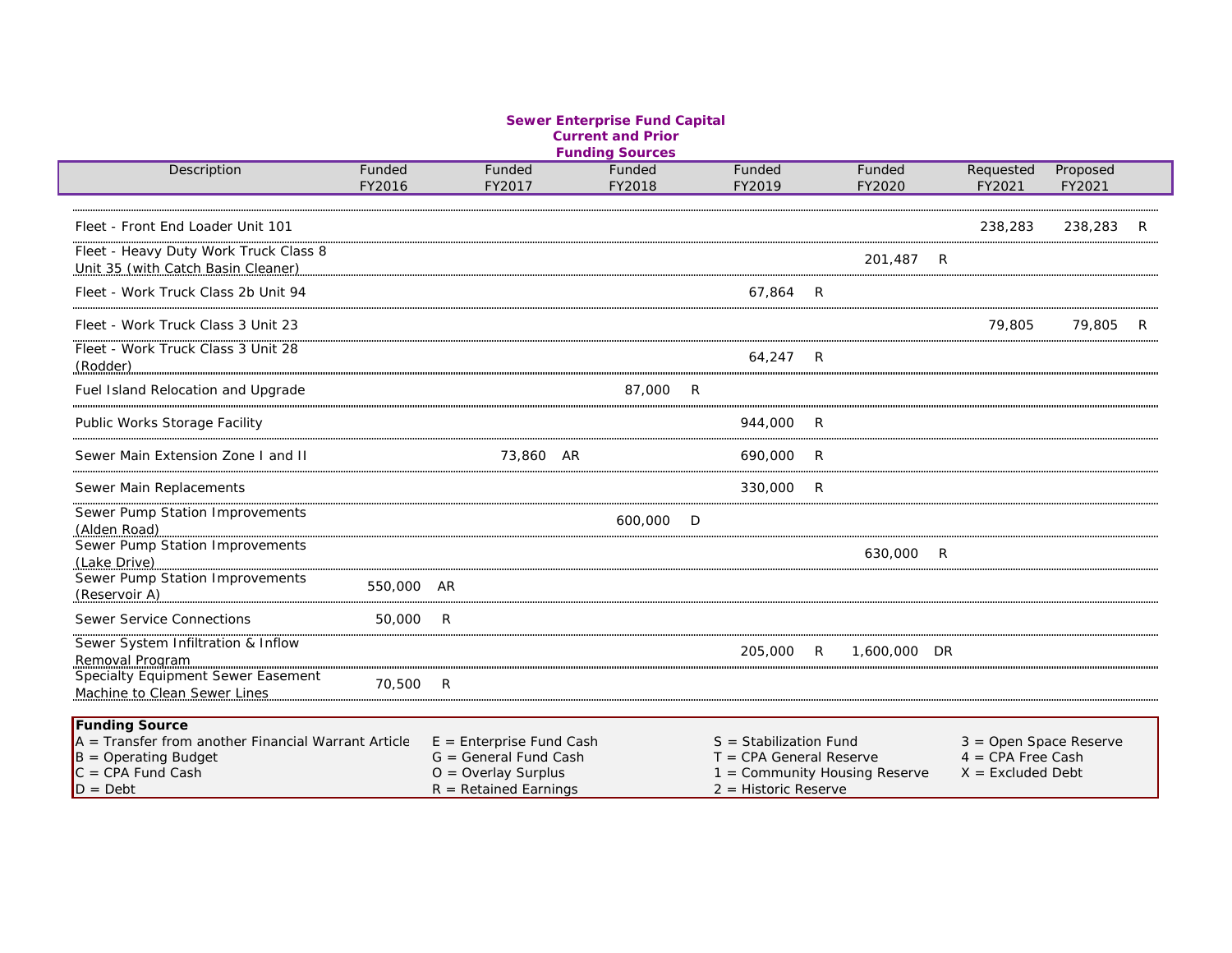| <b>Water Enterprise Fund Capital</b><br><b>Current and Prior</b><br><b>Funding Sources</b> |                    |                  |                  |                  |                  |                     |                    |  |  |  |  |  |
|--------------------------------------------------------------------------------------------|--------------------|------------------|------------------|------------------|------------------|---------------------|--------------------|--|--|--|--|--|
| Description                                                                                | Funded<br>FY2016   | Funded<br>FY2017 | Funded<br>FY2018 | Funded<br>FY2019 | Funded<br>FY2020 | Requested<br>FY2021 | Proposed<br>FY2021 |  |  |  |  |  |
| <b>Current Year Requests</b>                                                               |                    |                  |                  |                  |                  | 43,002              | 43,002             |  |  |  |  |  |
| Cash<br><b>Current Receipts &amp; Retained Earnings</b><br>Other Available Funds           | 980,179<br>181,925 | 345,679          | 433,074          | 3,311,048        | 291,500          |                     | 43,002             |  |  |  |  |  |
| <b>Total - Cash</b>                                                                        | 1,162,104          | 345,679          | 433,074          | 3,311,048        | 291,500          |                     | 43,002             |  |  |  |  |  |
| Debt<br>Fee Supported                                                                      | 635,000            |                  | 2,300,000        |                  | 4,500,000        |                     |                    |  |  |  |  |  |
| <b>Total - Debt</b>                                                                        | 635,000            |                  | 2,300,000        |                  | 4,500,000        |                     |                    |  |  |  |  |  |
| <b>Total</b>                                                                               | 1,797,104          | 345,679          | 2,733,074        | 3,311,048        | 4,791,500        | 43,002              | 43,002             |  |  |  |  |  |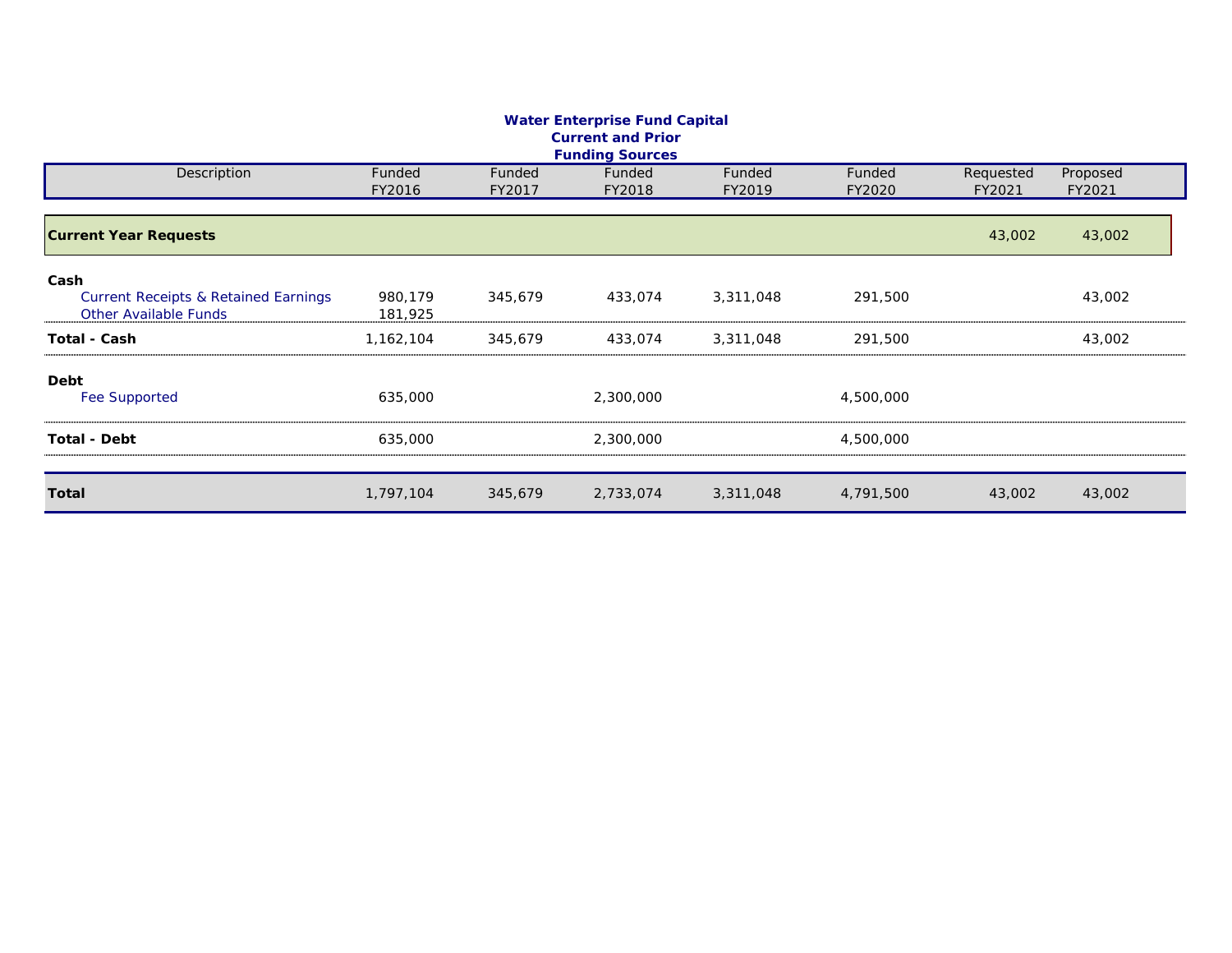#### **Water Enterprise Fund Capital Current and Prior Funding Sources**

| Description                                      | Funded<br>FY2016 |              | Funded<br>FY2017 |              | Funded<br>FY2018 |   | Funded<br>FY2019 |                | Funded<br>FY2020 |   | Requested<br>FY2021 | Proposed<br>FY2021 |   |
|--------------------------------------------------|------------------|--------------|------------------|--------------|------------------|---|------------------|----------------|------------------|---|---------------------|--------------------|---|
|                                                  |                  |              |                  |              |                  |   |                  |                |                  |   |                     |                    |   |
| <b>Birds Hill Water Tank</b>                     |                  |              |                  |              |                  |   | 340,000          | $\overline{R}$ |                  |   |                     |                    |   |
| Fire Flow Improvement Study                      |                  |              | 20,000           | R            |                  |   |                  |                |                  |   |                     |                    |   |
| Fleet - Heavy Duty Truck Class 7 Unit<br>14      |                  |              |                  |              |                  |   | 239,404 R        |                |                  |   |                     |                    |   |
| Fleet - Medium Work Truck Class 4 Unit<br>22     |                  |              |                  |              |                  |   | 115,644 R        |                |                  |   |                     |                    |   |
| Fleet - Pickup Truck Unit 21                     | 41,604           | $\mathsf{R}$ |                  |              |                  |   |                  |                |                  |   |                     |                    |   |
| Fleet - Pickup Truck Unit 26                     |                  |              | 43,679           | $\mathsf{R}$ |                  |   |                  |                |                  |   |                     |                    |   |
| Fleet - SUV Hybrid Unit 20                       |                  |              |                  |              | 34,729           | R |                  |                |                  |   |                     |                    |   |
| Fleet - Tractor Excavator Unit 115               |                  |              |                  |              | 132,000          | R |                  |                |                  |   |                     |                    |   |
| Fleet - Van Unit 24                              |                  |              |                  |              | 29,345           | R |                  |                |                  |   |                     |                    |   |
| Fleet - Pickup Truck Unit 31                     |                  |              |                  |              |                  |   |                  |                |                  |   | 43,002              | 43,002             | R |
| Fuel Island Relocation and Upgrade               |                  |              |                  |              | 162,000          | R |                  |                |                  |   |                     |                    |   |
| Mobile Record Keeping Devices GIS                | 35,000           | $\mathsf{R}$ |                  |              |                  |   |                  |                |                  |   |                     |                    |   |
| Public Works Storage Facility                    |                  |              |                  |              |                  |   | 1,786,000        | R              |                  |   |                     |                    |   |
| Trail Improvement Project - Needham<br>Reservoir |                  |              |                  |              | 75,000           | R |                  |                |                  |   |                     |                    |   |
| Water Distribution System<br>Improvements        |                  |              |                  |              |                  |   | 830,000          | R              | 3,800,000        | D |                     |                    |   |
|                                                  |                  |              |                  |              |                  |   |                  |                |                  |   |                     |                    |   |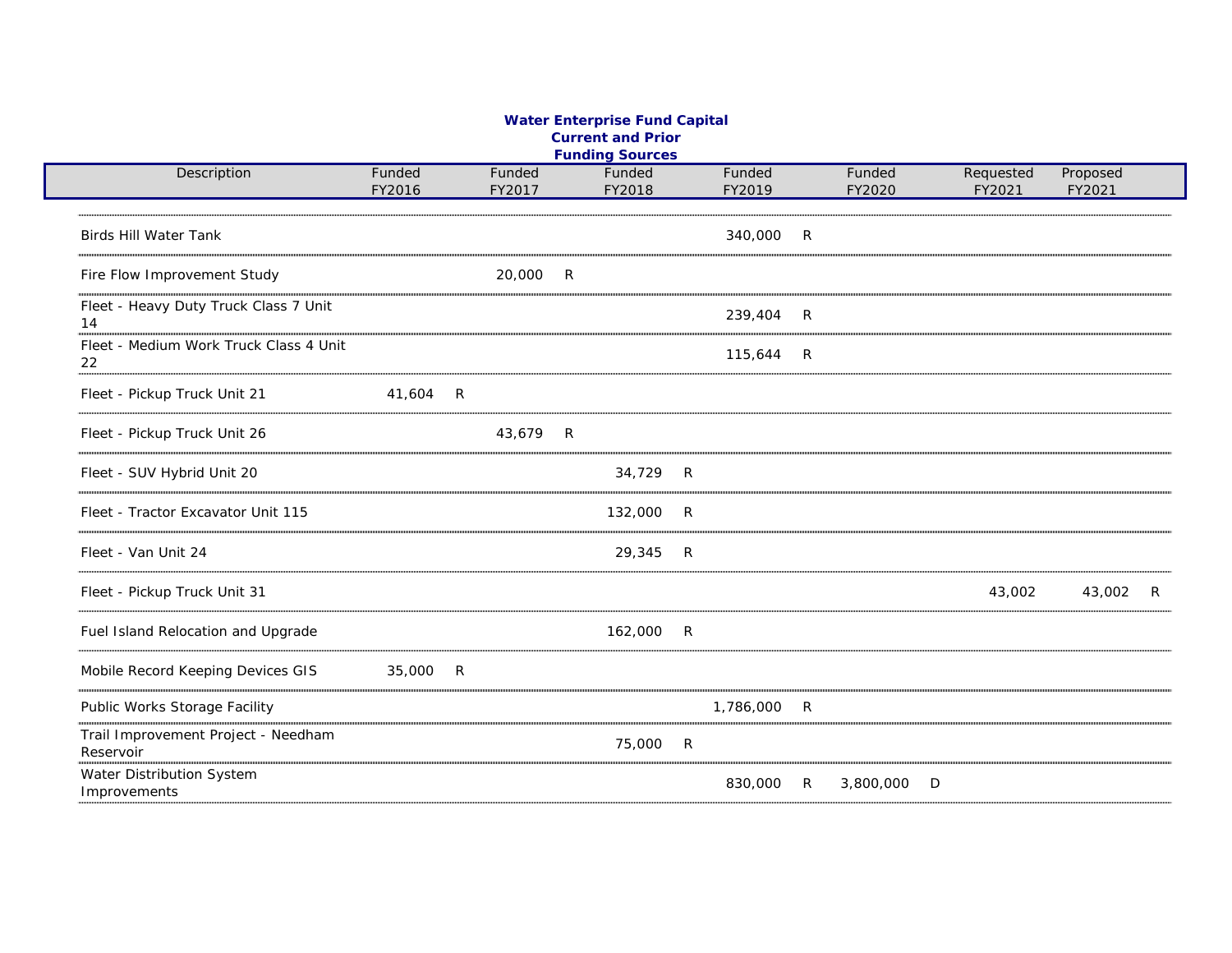#### **Water Enterprise Fund Capital Current and Prior Funding Sources**

| Description                                                                                                         | Funded<br>FY2016 |   | Funded<br>FY2017                                                                                          |    | Funded<br>FY2018 |   | Funded<br>FY2019                                                                | Funded<br>FY2020            |     | Requested<br>FY2021                                                    | Proposed<br>FY2021 |
|---------------------------------------------------------------------------------------------------------------------|------------------|---|-----------------------------------------------------------------------------------------------------------|----|------------------|---|---------------------------------------------------------------------------------|-----------------------------|-----|------------------------------------------------------------------------|--------------------|
|                                                                                                                     |                  |   |                                                                                                           |    |                  |   |                                                                                 |                             |     |                                                                        |                    |
| Water Distribution System<br>Improvements                                                                           |                  |   |                                                                                                           |    |                  |   |                                                                                 | 430,000                     | D   |                                                                        |                    |
| Water Distribution System<br>Improvements                                                                           |                  |   |                                                                                                           |    |                  |   |                                                                                 | 430,000                     | DR  |                                                                        |                    |
| Water Distribution System<br>Improvements                                                                           |                  |   |                                                                                                           |    |                  |   |                                                                                 | 82,000                      | - R |                                                                        |                    |
| Water Distribution System<br>Improvements                                                                           |                  |   |                                                                                                           |    |                  |   |                                                                                 | 49,500                      | R   |                                                                        |                    |
| <b>Water Service Connections</b>                                                                                    | 200,000          | R | 200,000                                                                                                   | R  | 1,000,000        | D |                                                                                 |                             |     |                                                                        |                    |
| Water Supply Development                                                                                            | 700,000          | R |                                                                                                           |    |                  |   |                                                                                 |                             |     |                                                                        |                    |
| Water System Rehabilitation Program                                                                                 |                  |   |                                                                                                           |    | 1,300,000        | D |                                                                                 |                             |     |                                                                        |                    |
| Water System Rehabilitation Program                                                                                 |                  |   | 82,000                                                                                                    | -R |                  |   |                                                                                 |                             |     |                                                                        |                    |
| Water System Rehabilitation Program                                                                                 | 820,500 ADR      |   |                                                                                                           |    |                  |   |                                                                                 |                             |     |                                                                        |                    |
| <b>Funding Source</b>                                                                                               |                  |   |                                                                                                           |    |                  |   |                                                                                 |                             |     |                                                                        |                    |
| $A =$ Transfer from another Financial Warrant Article<br>$B =$ Operating Budget<br>$C = CPA$ Fund Cash<br>$D = Det$ |                  |   | $E =$ Enterprise Fund Cash<br>$G = General Fund Cash$<br>$O =$ Overlay Surplus<br>$R = Retained EarningS$ |    |                  |   | $S =$ Stabilization Fund<br>$T = CPA$ General Reserve<br>$2 = Historic Reserve$ | = Community Housing Reserve |     | $3 =$ Open Space Reserve<br>$4 = CPA$ Free Cash<br>$X =$ Excluded Debt |                    |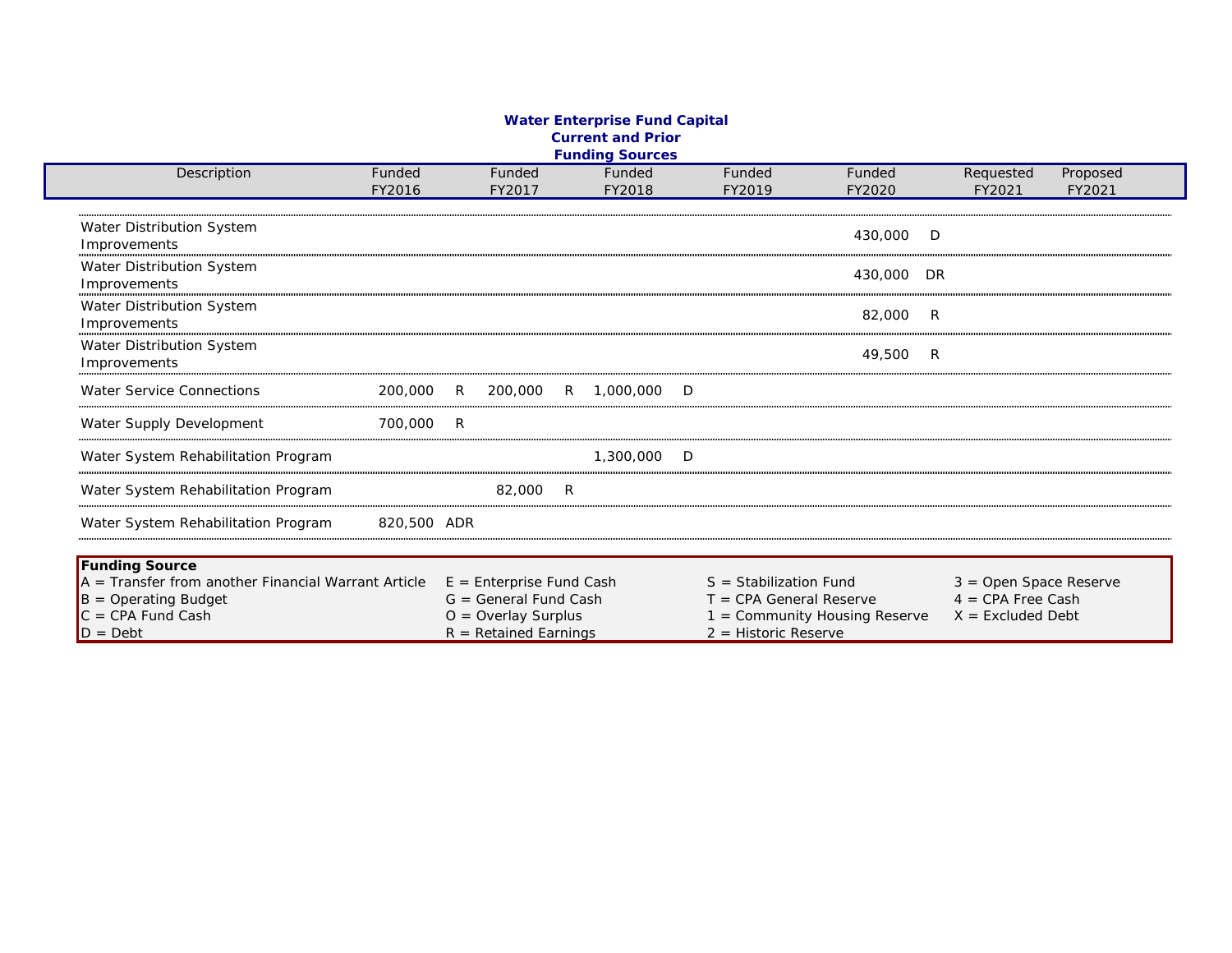|                              | <b>All Capital Funds</b>       |                         |                                |                                |                                |                     |                    |  |  |  |  |  |
|------------------------------|--------------------------------|-------------------------|--------------------------------|--------------------------------|--------------------------------|---------------------|--------------------|--|--|--|--|--|
|                              |                                |                         | <b>Funding Sources</b>         |                                |                                |                     |                    |  |  |  |  |  |
| <b>Description</b>           | <b>Funded</b><br><b>FY2016</b> | <b>Funded</b><br>FY2017 | <b>Funded</b><br><b>FY2018</b> | <b>Funded</b><br><b>FY2019</b> | <b>Funded</b><br><b>FY2020</b> | Requested<br>FY2021 | Proposed<br>FY2021 |  |  |  |  |  |
|                              |                                |                         |                                |                                |                                |                     |                    |  |  |  |  |  |
| <b>Current Year Requests</b> |                                |                         |                                |                                |                                | 14,645,991          | 8,135,991          |  |  |  |  |  |
| Cash                         |                                |                         |                                |                                |                                |                     |                    |  |  |  |  |  |
| Cash                         | 2,432,606                      | 2,729,117               | 6,468,467                      | 10,991,289                     | 7,418,252                      |                     | 6,996,701          |  |  |  |  |  |
| <b>Retained Earnings</b>     | 1,534,536                      | 625,131                 | 1,245,416                      | 5,957,519                      | 1,922,987                      |                     | 361,090            |  |  |  |  |  |
| Other Available Funds        | 4,035,373                      | 1,312,408               | 7,963,000                      | 4,594,000                      | 3,906,500                      |                     | 101,500            |  |  |  |  |  |
| <b>Total - Cash</b>          | 8,002,515                      | 4,666,656               | 15,676,883                     | 21,542,808                     | 13,247,739                     |                     | 7,459,291          |  |  |  |  |  |
| <b>Debt</b>                  |                                |                         |                                |                                |                                |                     |                    |  |  |  |  |  |
| <b>Operating Revenues</b>    | 5,735,000                      | 769,000                 | 17,975,000                     | 7,316,000                      | 5,300,000                      |                     | 676,700            |  |  |  |  |  |
| CPA Surcharge                |                                |                         | 8,000,000                      |                                |                                |                     |                    |  |  |  |  |  |
| Debt Excluded                | 7,000,000                      | 58,305,000              | 3,750,000                      | 66,245,000                     |                                |                     |                    |  |  |  |  |  |
| <b>Total - Debt</b>          | 12,735,000                     | 59,074,000              | 29,725,000                     | 73,561,000                     | 5,300,000                      |                     | 676,700            |  |  |  |  |  |
|                              |                                |                         |                                |                                |                                |                     |                    |  |  |  |  |  |
| <b>Total</b>                 | 20,737,515                     | 63,740,656              | 45,401,883                     | 95,103,808                     | 18,547,739                     | 14,645,991          | 8,135,991          |  |  |  |  |  |
|                              |                                |                         |                                |                                |                                |                     |                    |  |  |  |  |  |
|                              |                                |                         |                                |                                |                                |                     |                    |  |  |  |  |  |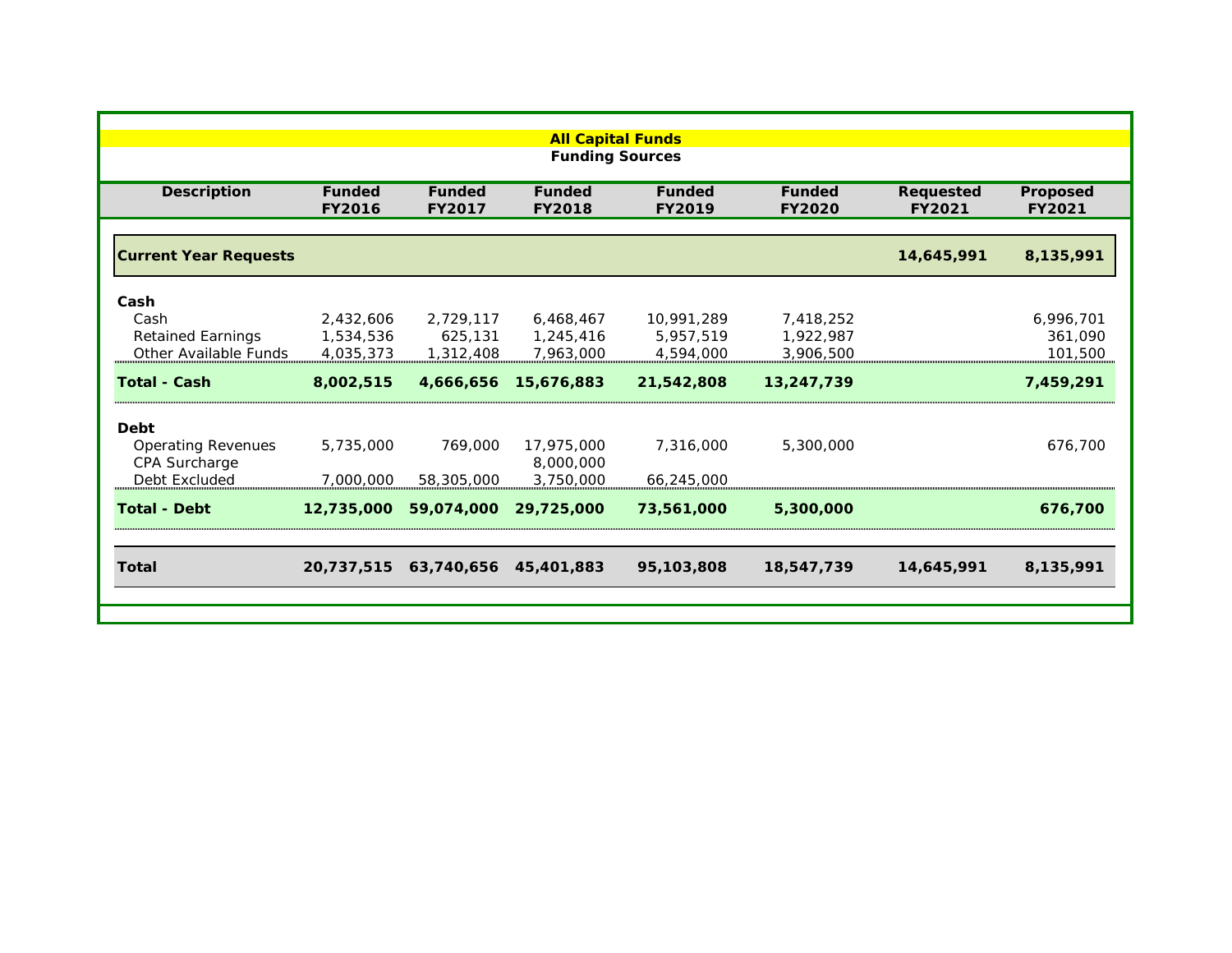### **Debt Service to RevenueIssued, Authorized and Proposed FY2021 - FY2025**

| <b>Description</b>                                | 2020         | 2021                                                                                | 2022         | 2023         | 2024         | 2025           |
|---------------------------------------------------|--------------|-------------------------------------------------------------------------------------|--------------|--------------|--------------|----------------|
|                                                   |              |                                                                                     |              |              |              |                |
| <b>Revenue</b>                                    |              |                                                                                     |              |              |              |                |
| General Fund Within the Levy *                    |              | \$165,076,994 \$170,854,689 \$176,834,603 \$183,023,814 \$189,429,647 \$196,059,685 |              |              |              |                |
| General Fund Excluded from Levy **                | \$12,122,683 | \$13,779,837                                                                        | \$14,043,246 | \$14,039,746 | \$13,571,078 | \$13,204,216   |
| <b>CPA Revenue</b>                                | \$2,994,287  | \$2,997,918                                                                         | \$3,102,845  | \$3,211,445  | \$3,323,845  | \$3,440,180    |
| Sewer Revenue                                     | \$8,806,606  | \$9,561,499                                                                         | \$9,669,768  | \$9,788,973  | \$9,948,794  | \$10,405,493   |
| <b>Water Revenue</b>                              | \$6,146,985  | \$6,237,320                                                                         | \$6,299,662  | \$6,362,782  | \$6,426,692  | \$6,491,400.61 |
| <b>Total Revenue</b>                              |              | \$195,147,555 \$203,431,263 \$209,950,123 \$216,426,759 \$222,700,056 \$229,600,974 |              |              |              |                |
| <b>Debt Service</b>                               |              |                                                                                     |              |              |              |                |
| General Debt (Table I)                            | \$4,930,163  | \$5,211,403                                                                         | \$5,305,038  | \$5,490,715  | \$5,682,890  | \$5,881,791    |
| Gross Excluded Debt (Table II)                    | \$12,922,990 | \$14,474,985                                                                        | \$14,738,394 | \$14,734,894 | \$14,266,226 | \$13,204,216   |
| CPA Debt (Table III)                              | \$1,185,317  | \$1,425,000                                                                         | \$1,128,397  | \$988,238    | \$959,638    | \$931,244      |
| Sewer Debt (Table IV)                             | \$900,000    | \$900,000                                                                           | \$900,000    | \$909,583    | \$958,412    | \$1,302,731    |
| Water Debt (Table V)                              | \$1,250,000  | \$1,250,000                                                                         | \$1,250,000  | \$1,250,000  | \$1,250,000  | \$1,250,000    |
| <b>Total Debt Service</b>                         | \$21,188,470 | \$23,261,388                                                                        | \$23,321,829 | \$23,373,429 | \$23,117,165 | \$22,569,981   |
| Total Debt Service to Total Revenue               | 10.9%        | 11.4%                                                                               | 11.1%        | 10.8%        | 10.4%        | 9.8%           |
| <b>Total Debt Service to Total Revenue</b>        |              |                                                                                     |              |              |              |                |
| (less MSBA) $***$                                 | 10.5%        | 11.1%                                                                               | 10.8%        | 10.5%        | 10.1%        | 9.8%           |
| <b>General Debt Service to General</b><br>Revenue | 3.0%         | 3.1%                                                                                | 3.0%         | 3.0%         | 3.0%         | 3.0%           |

\* General Fund revenue is based on the FY2020 recap estimate increased annually at 3.50%

\*\* Excludes Massachusetts School Building Assistance (MSBA) Revenue.

\*\*\* Uses net general fund debt excluded figure (or actual debt to be paid by Town after MSBA payment) see table II.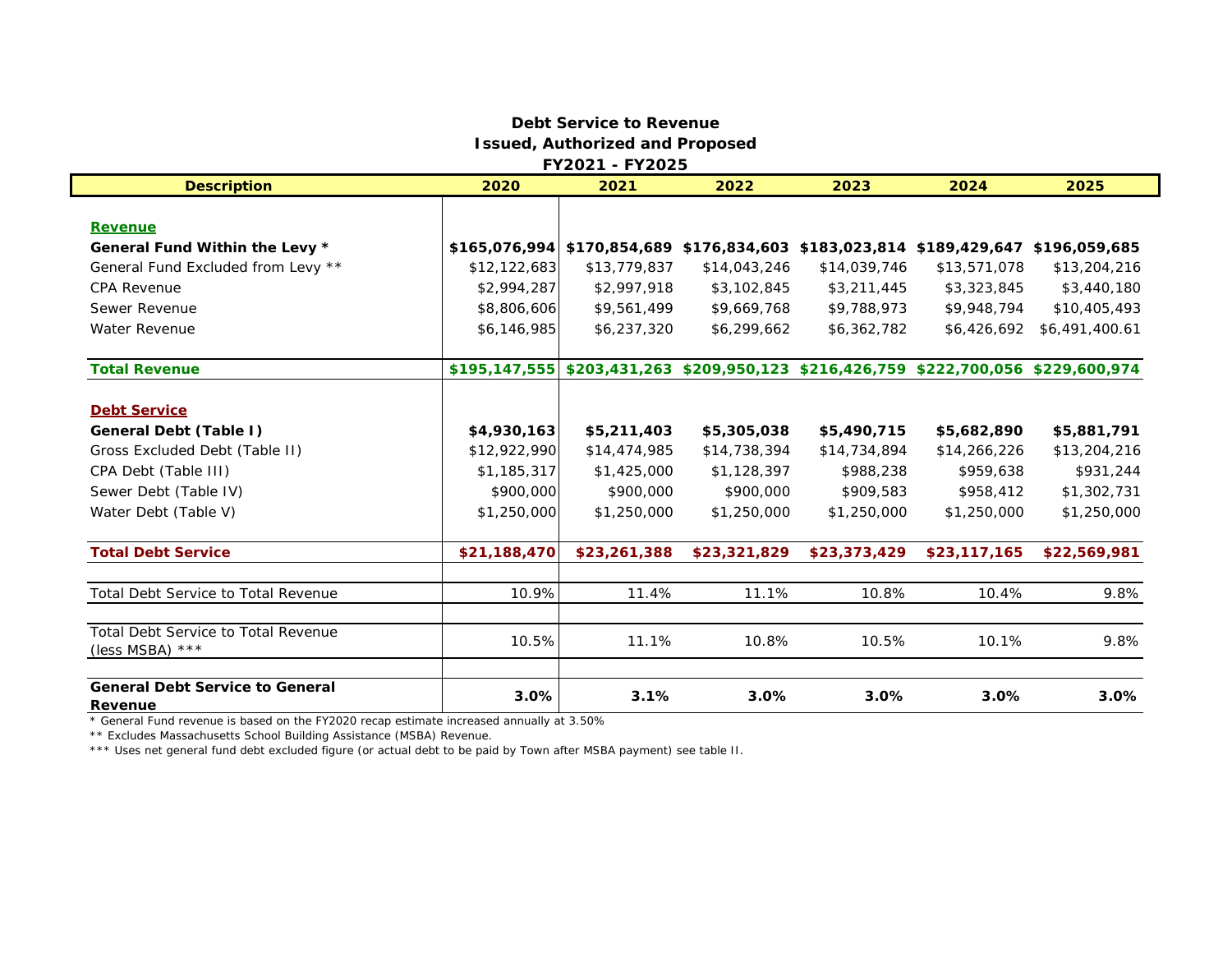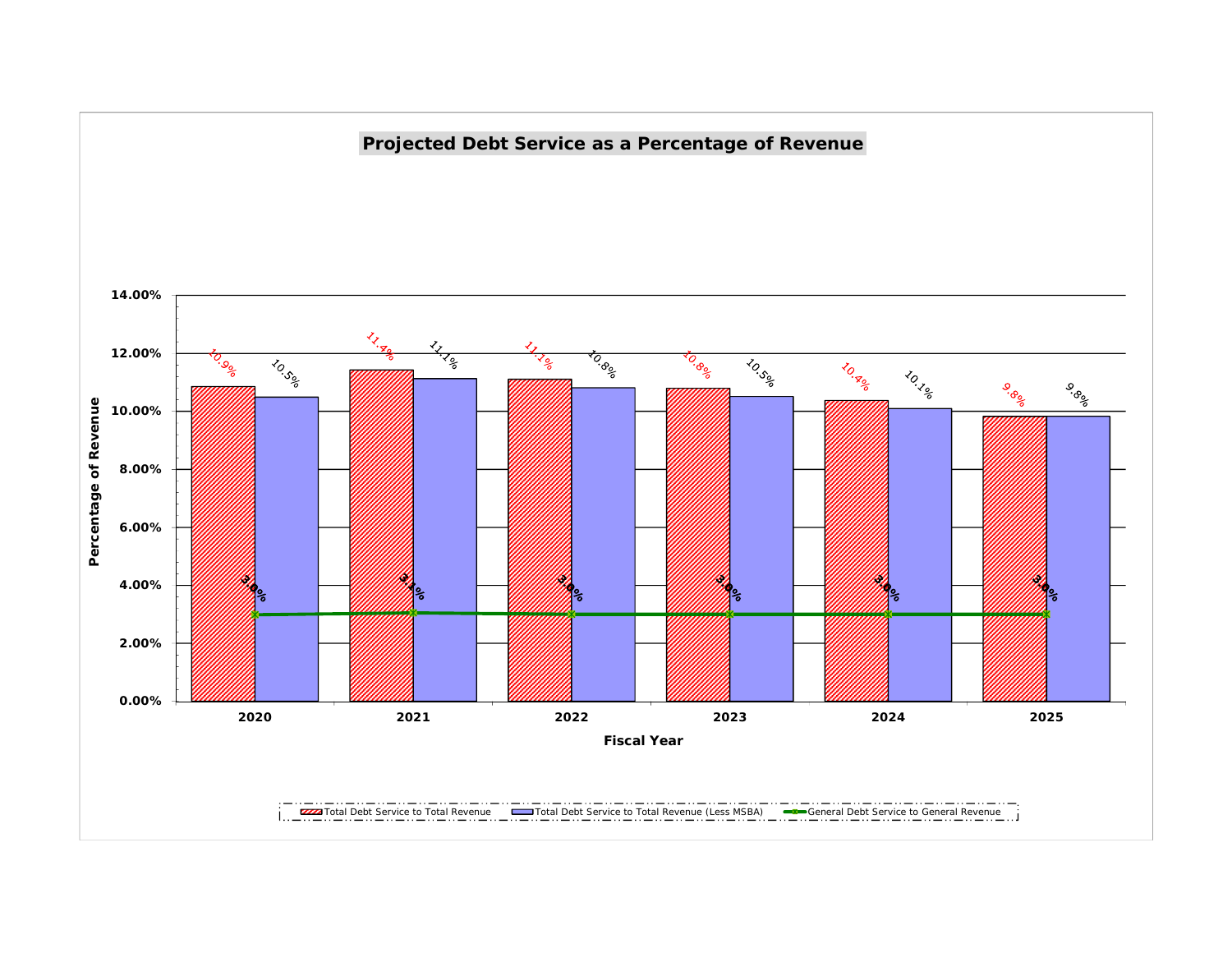#### **Table I General Fund Capital Projects Proposed Funding by Debt FY2021**

|                                                                            |           |              |                              | <b>Budget</b> |             |             | <b>Estimated Debt Service Schedule</b> |                                                                                     |             |
|----------------------------------------------------------------------------|-----------|--------------|------------------------------|---------------|-------------|-------------|----------------------------------------|-------------------------------------------------------------------------------------|-------------|
| Project                                                                    | Amount    | <b>Years</b> | <b>Bond</b><br>Rate $\wedge$ | 2020          | 2021        | 2022        | 2023                                   | 2024                                                                                | 2025        |
| <b>General Fund Within the Levy</b>                                        |           |              |                              |               |             |             |                                        |                                                                                     |             |
| Mitchell School Restroom Upgrades<br>(2021)                                | 676,700   | 3            | 7.00%                        |               |             | \$274,069   | \$256,500                              | \$240,750                                                                           |             |
| Pollard School Air Conditioning Upgrade<br>(2022)                          | 1,135,000 | 4            | 7.00%                        |               |             |             | \$514,450                              | \$449,000                                                                           | \$171,000   |
| Pollard School Locker Room Retrofit<br>(2022)                              | 636,300   | 3            | 7.00%                        |               |             |             | \$280,841                              | \$228,000                                                                           | \$214,000   |
| Sutphen Quint Ladder Truck (2024)                                          | 1,512,026 | 3            | 7.00%                        |               |             |             |                                        | \$617,868                                                                           | \$570,000   |
|                                                                            |           |              |                              |               |             |             |                                        |                                                                                     |             |
| <b>Estimated Debt Service for</b><br><b>Recommended New Authorizations</b> | 3,960,026 |              |                              |               |             | \$274,069   | \$1,051,791                            | \$1,535,618                                                                         | \$955,000   |
| <b>General Fund Debt</b>                                                   |           |              |                              |               |             |             |                                        |                                                                                     |             |
| Authorized & Issued (refer to schedule)                                    |           |              |                              | \$4,194,193   | \$4,455,853 | \$3,556,514 | \$2,759,044                            | \$2,592,380                                                                         | \$2,387,178 |
| Authorized Not Yet Issued & Short Term Costs                               |           |              |                              | \$735,970     | \$755,550   | \$1,161,300 | \$1,097,500                            | \$909,050                                                                           | \$614,700   |
| Proposed Authorizations                                                    |           |              |                              |               |             | \$274.069   | \$1,051,791                            | \$1,535,618                                                                         | \$955,000   |
| <b>Future Authorizations</b>                                               |           |              |                              |               |             | \$313,155   | \$582,380                              | \$645,842                                                                           | \$1,924,913 |
| <b>Total General Fund Debt Service Within the Levy</b>                     |           |              |                              | \$4,930,163   | \$5,211,403 | \$5,305,038 | \$5,490,715                            | \$5,682,890                                                                         | \$5,881,791 |
|                                                                            |           |              |                              |               |             |             |                                        |                                                                                     |             |
| General Fund Within the Levy Revenue *                                     |           |              |                              |               |             |             |                                        | \$165,076,994 \$170,854,689 \$176,834,603 \$183,023,814 \$189,429,647 \$196,059,685 |             |
|                                                                            |           |              |                              |               |             |             |                                        |                                                                                     |             |
| Debt Service % of General Fund Revenue                                     |           |              |                              | 3.0%          | 3.1%        | 3.0%        | 3.0%                                   | 3.0%                                                                                | 3.0%        |

\* General Fund revenue is based on the FY2020 recap estimate increased annually at 3.5%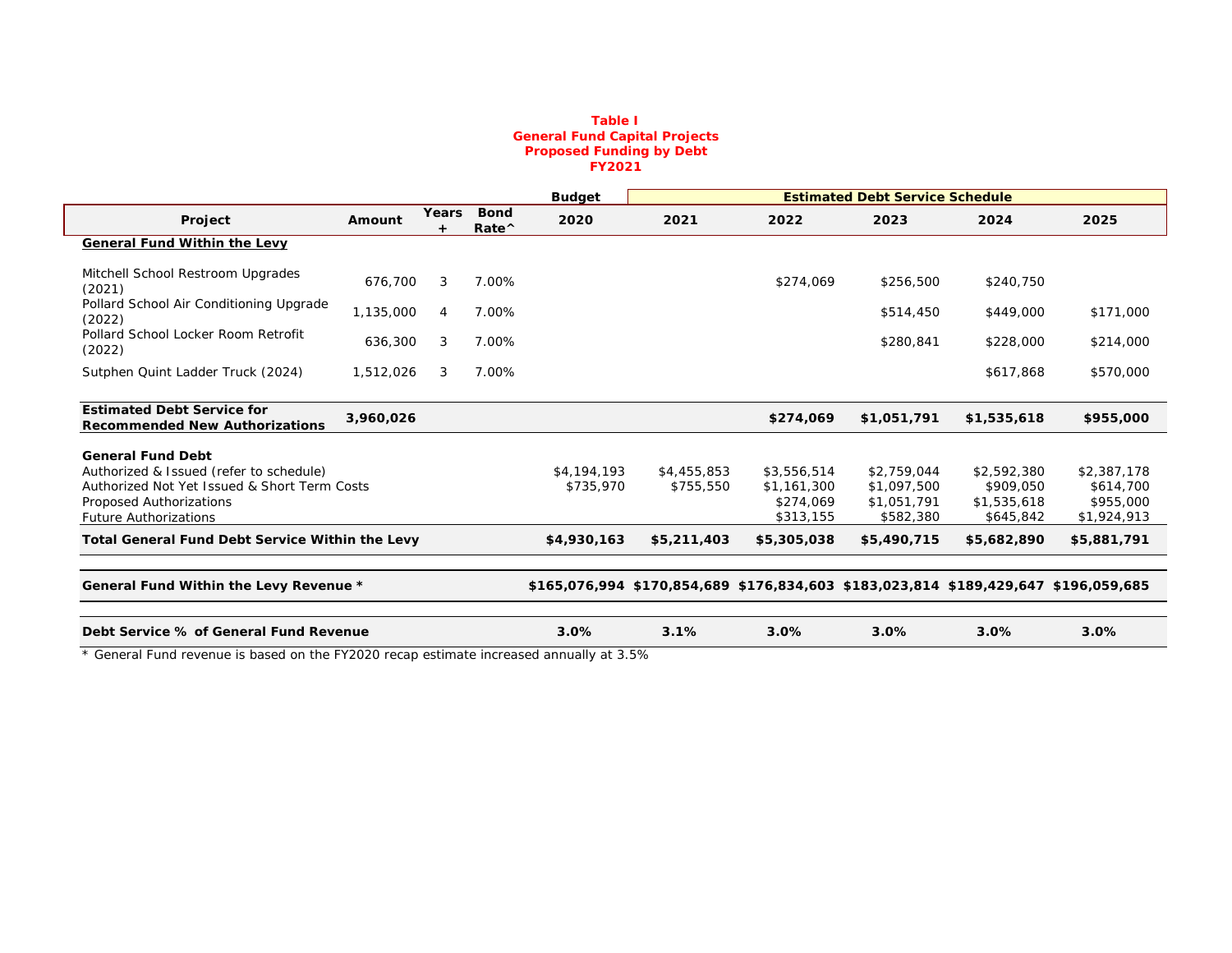#### **Table II Capital Projects Proposed Funding by Debt Exclusion FY2021**

|                                                 |        |            |                                                    | <b>Budget</b> |              |              | <b>Estimated Debt Service Schedule</b> |              |              |
|-------------------------------------------------|--------|------------|----------------------------------------------------|---------------|--------------|--------------|----------------------------------------|--------------|--------------|
| Project                                         | Amount | Years<br>÷ | <b>Bond</b><br>Rate <sup><math>\wedge</math></sup> | 2020          | 2021         | 2022         | 2023                                   | 2024         | 2025         |
| <b>General Fund Debt Excluded</b>               |        |            |                                                    |               |              |              |                                        |              |              |
| No New Authorizations Proposed                  |        |            |                                                    |               |              |              |                                        |              |              |
| for FY2021                                      |        |            |                                                    |               |              |              |                                        |              |              |
|                                                 |        |            |                                                    |               |              |              |                                        |              |              |
| <b>Estimated Debt Service for</b>               |        |            |                                                    |               |              |              |                                        |              |              |
| <b>Recommended New Authorizations</b>           |        |            |                                                    |               |              |              |                                        |              |              |
| <b>General Fund Debt Excluded</b>               |        |            |                                                    |               |              |              |                                        |              |              |
| Authorized & Issued (refer to schedule)         |        |            |                                                    | \$8,195,740   | \$9,749,210  | \$7,946,849  | \$7,695,894                            | \$7,434,776  | \$6,580,316  |
| Authorized Not Yet Issued & Short Term Costs    |        |            |                                                    | \$4,727,250   | \$4,725,775  | \$6,791,545  | \$7,039,000                            | \$6,831,450  | \$6,623,900  |
| Proposed Authorizations                         |        |            |                                                    |               |              |              |                                        |              |              |
| <b>Total General Fund Excluded Debt Service</b> |        |            |                                                    | \$12,922,990  | \$14,474,985 | \$14,738,394 | \$14,734,894                           | \$14,266,226 | \$13,204,216 |
|                                                 |        |            |                                                    |               |              |              |                                        |              |              |
| Projected SBA Payments/Other Adjustments        |        |            |                                                    | \$800,307     | \$695,148    | \$695,148    | \$695,148                              | \$695,148    |              |
|                                                 |        |            |                                                    |               |              |              |                                        |              |              |
| Net General Fund Excluded Debt Service          |        |            |                                                    | \$12,122,683  | \$13,779,837 | \$14,043,246 | \$14,039,746                           | \$13,571,078 | \$13,204,216 |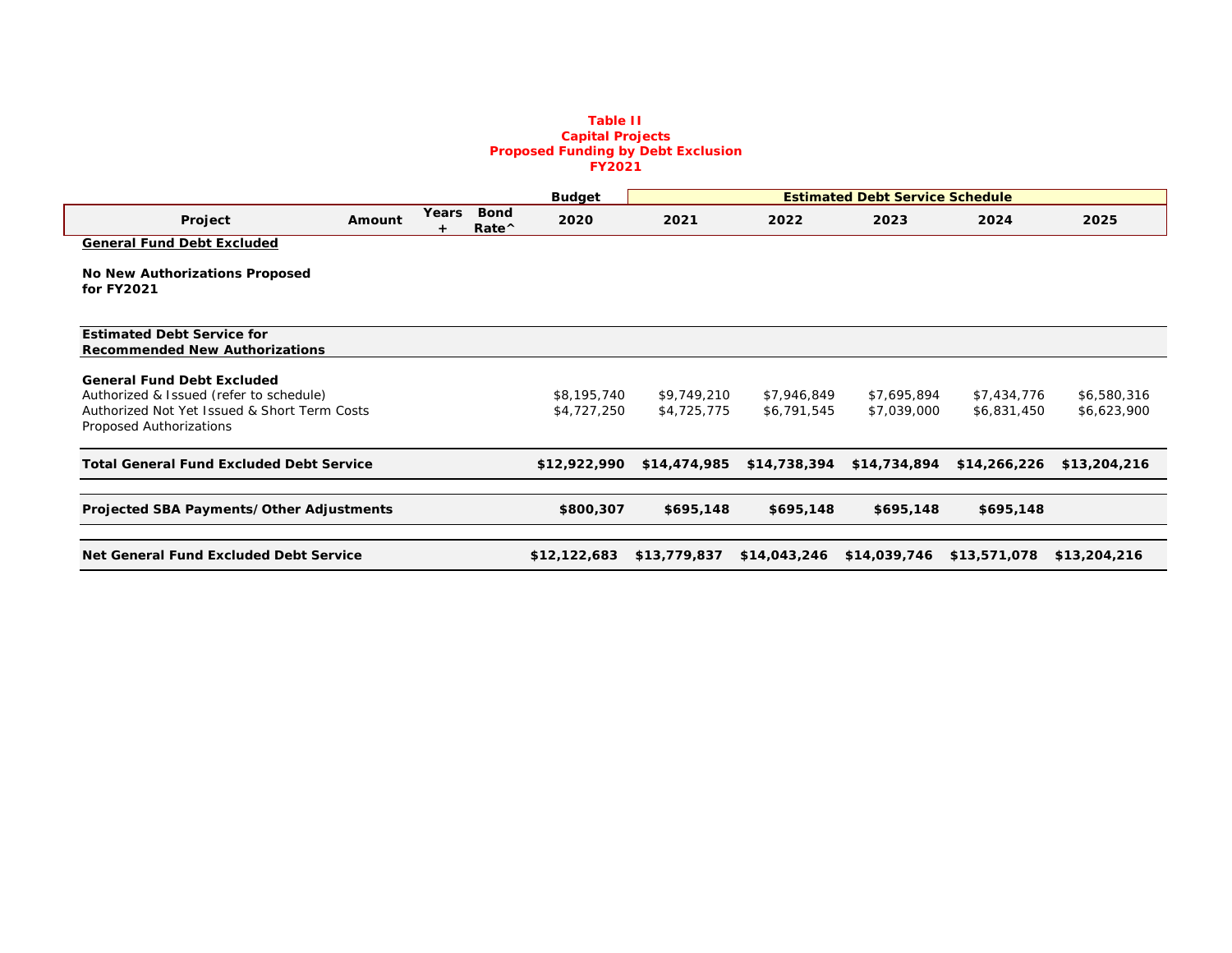#### **Table III CPA Capital Projects Proposed Funding by Debt FY2021**

|                                                                                                                        |        |            |                              | <b>Budget</b>          |                         |                          | <b>Estimated Debt Service Schedule</b> |           |           |
|------------------------------------------------------------------------------------------------------------------------|--------|------------|------------------------------|------------------------|-------------------------|--------------------------|----------------------------------------|-----------|-----------|
| Project                                                                                                                | Amount | Years<br>÷ | <b>Bond</b><br>Rate $\wedge$ | 2020                   | 2021                    | 2022                     | 2023                                   | 2024      | 2025      |
| <b>CPA Fund Debt</b>                                                                                                   |        |            |                              |                        |                         |                          |                                        |           |           |
| <b>No New Authorizations Proposed</b><br>for FY2021                                                                    |        |            |                              |                        |                         |                          |                                        |           |           |
| <b>Estimated Debt Service for</b><br><b>Recommended New Authorizations</b>                                             |        |            |                              |                        |                         |                          |                                        |           |           |
| <b>CPA Fund Debt</b><br>Authorized & Issued<br>Authorized Not Yet Issued & Short Term Costs<br>Proposed Authorizations |        |            |                              | \$860,317<br>\$325,000 | \$1,406,108<br>\$18,892 | \$1,021,397<br>\$107,000 | \$988,238                              | \$959,638 | \$931,244 |
| <b>Total CPA Fund Debt Service</b>                                                                                     |        |            |                              | \$1,185,317            | \$1,425,000             | \$1,128,397              | \$988,238                              | \$959,638 | \$931,244 |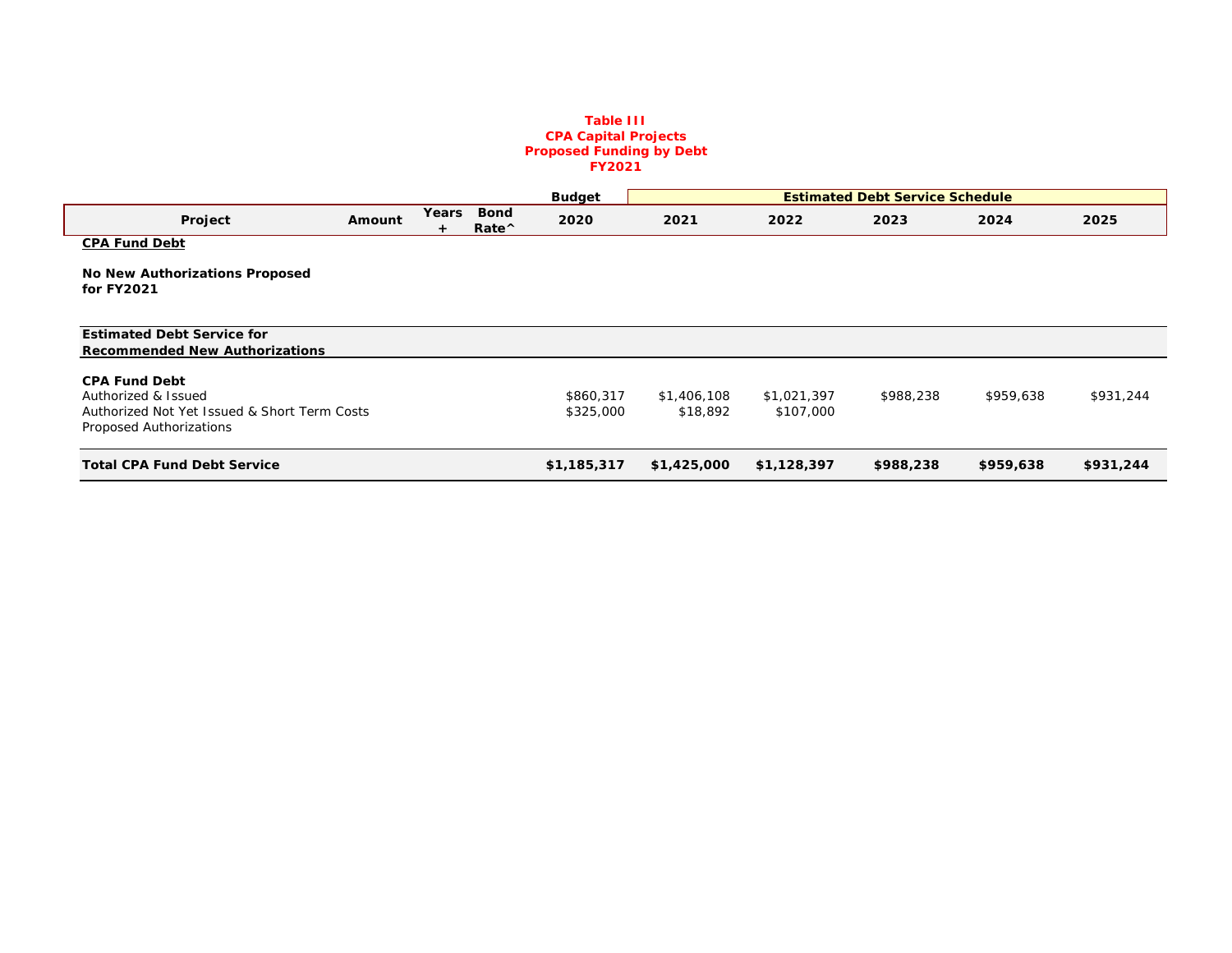#### **Table IV Sewer Fund Capital Projects Proposed Funding by Debt FY2021**

|                                                                                         |           |            |                                | <b>Budget</b>          | <b>Estimated Debt Service Schedule</b> |           |           |           |             |
|-----------------------------------------------------------------------------------------|-----------|------------|--------------------------------|------------------------|----------------------------------------|-----------|-----------|-----------|-------------|
| Project                                                                                 | Amount    | Years<br>÷ | <b>Bond</b><br>$Rate^{\wedge}$ | 2020                   | 2021                                   | 2022      | 2023      | 2024      | 2025        |
| <b>Sewer Enterprise</b>                                                                 |           |            |                                |                        |                                        |           |           |           |             |
| <b>No New Authorizations Proposed</b><br>for FY2021                                     |           |            |                                |                        |                                        |           |           |           |             |
| Sewer Main Replacements (2022)                                                          | 1,969,500 | 10         | 7.00%                          |                        |                                        |           | \$288,433 | \$322,500 | \$308,500   |
| Sewer Pump Station Improvements<br>(2023)                                               | 3,404,205 | 15         | 7.00%                          |                        |                                        |           |           | \$123,352 | \$483,000   |
|                                                                                         |           |            |                                |                        |                                        |           |           |           |             |
| <b>Estimated Debt Service for</b><br><b>Recommended New Authorizations</b>              | 5,373,705 |            |                                |                        |                                        |           | \$288,433 | \$445,852 | \$791,500   |
| Sewer Enterprise Fund Debt                                                              |           |            |                                |                        |                                        |           |           |           |             |
| Authorized & Issued (refer to schedule)<br>Authorized Not Yet Issued & Short Term Costs |           |            |                                | \$585,826<br>\$314,174 | \$629,166<br>\$270,834                 | \$625,182 | \$621,150 | \$512,560 | \$511,231   |
| Proposed Authorizations                                                                 |           |            |                                |                        |                                        |           | \$288,433 | \$445,852 | \$791,500   |
| <b>Future Authorizations</b>                                                            |           |            |                                |                        |                                        | \$274,818 |           |           |             |
| <b>Total Sewer Debt Service</b>                                                         |           |            |                                | \$900,000              | \$900,000                              | \$900,000 | \$909,583 | \$958,412 | \$1,302,731 |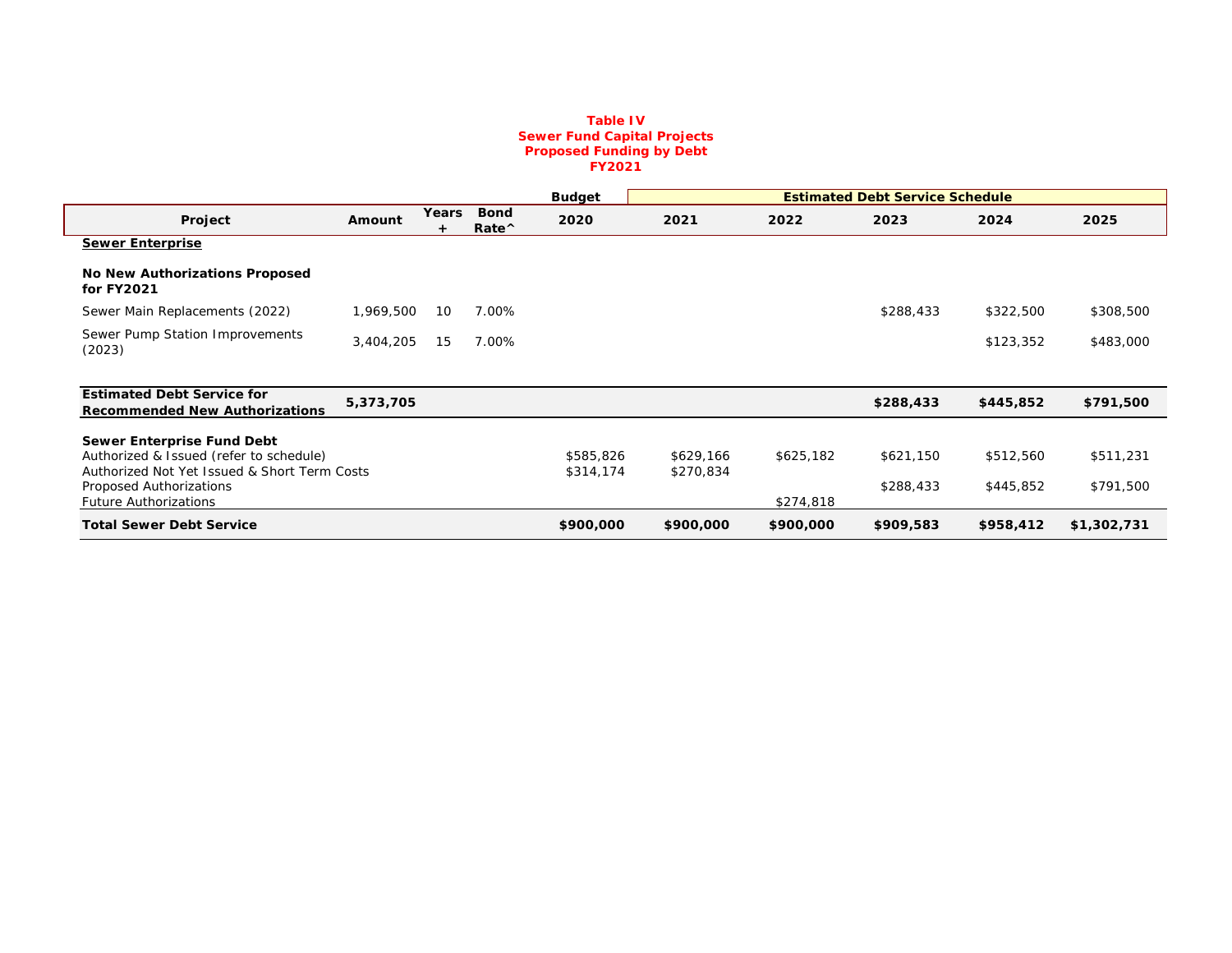### **Table V Water Fund Capital Projects Proposed Funding by Debt**

|                                                                            |        |       |                                | <b>FY2021</b> |             |             |                                        |             |             |
|----------------------------------------------------------------------------|--------|-------|--------------------------------|---------------|-------------|-------------|----------------------------------------|-------------|-------------|
|                                                                            |        |       |                                | <b>Budget</b> |             |             | <b>Estimated Debt Service Schedule</b> |             |             |
| Project                                                                    | Amount | Years | <b>Bond</b><br>$Rate^{\wedge}$ | 2020          | 2021        | 2022        | 2023                                   | 2024        | 2025        |
| <b>Water Enterprise</b>                                                    |        |       |                                |               |             |             |                                        |             |             |
| No New Authorizations Proposed<br>for FY2021                               |        |       |                                |               |             |             |                                        |             |             |
| <b>Estimated Debt Service for</b><br><b>Recommended New Authorizations</b> |        |       |                                |               |             |             |                                        |             |             |
| Water Enterprise Fund Debt                                                 |        |       |                                |               |             |             |                                        |             |             |
| Authorized & Issued (refer to schedule)                                    |        |       |                                | \$770,858     | \$747,120   | \$734,120   | \$716,149                              | \$590,540   | \$581,722   |
| Authorized Not Yet Issued & Short Term Costs                               |        |       |                                | \$479,142     | \$502,880   | \$515,880   | \$500,100                              | \$484,350   | \$468,600   |
| Proposed Authorizations                                                    |        |       |                                |               |             |             |                                        |             |             |
| <b>Future Authorizations</b>                                               |        |       |                                |               |             |             | \$33,751                               | \$175,110   | \$199,678   |
| <b>Total Water Debt Service</b>                                            |        |       |                                | \$1,250,000   | \$1,250,000 | \$1,250,000 | \$1,250,000                            | \$1,250,000 | \$1,250,000 |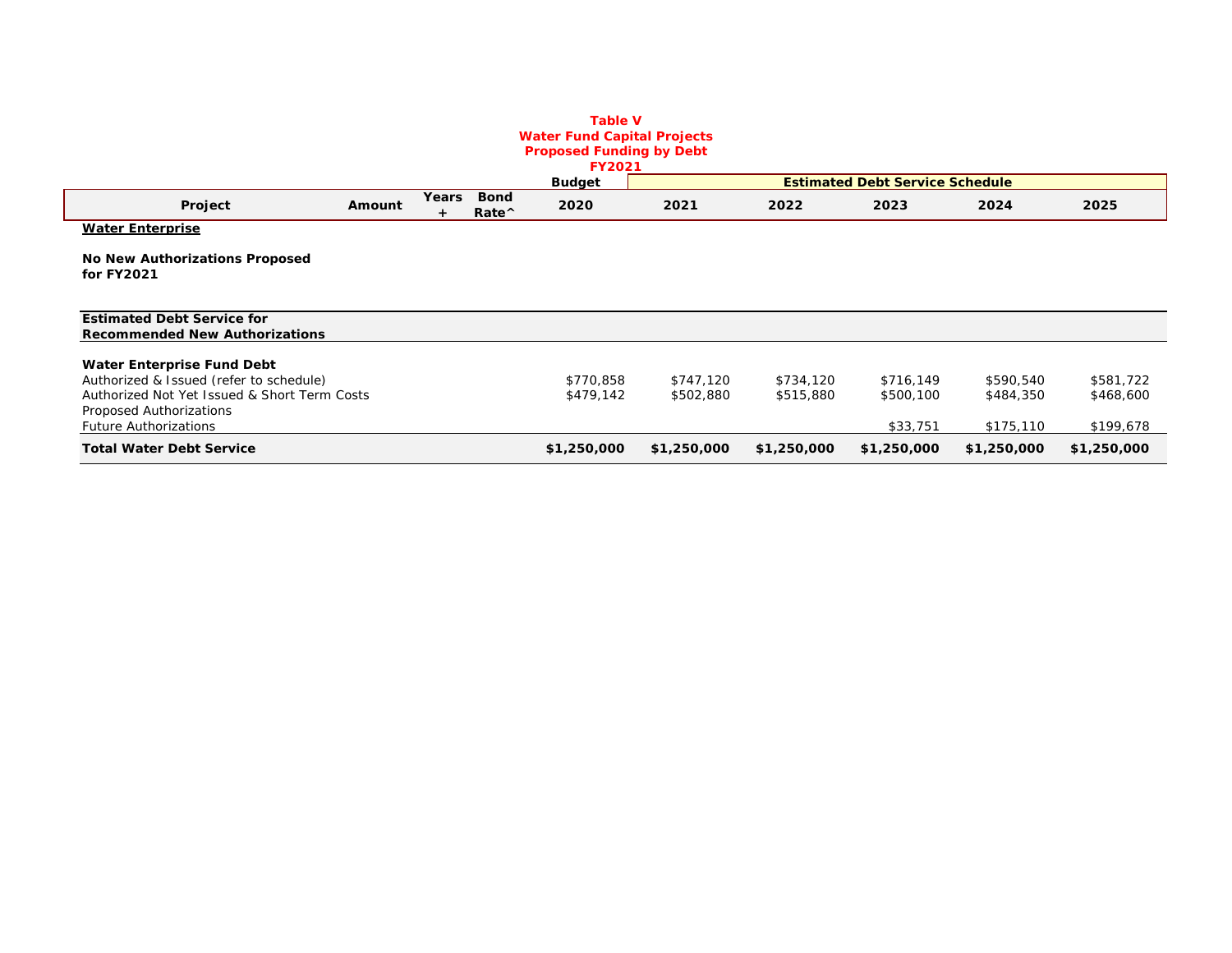### **Previously Approved Debt Funded Capital Open Authorizations Balances Not Yet Issued**

| Approved     | Project                                       | Town Meeting Art |    | Authorized    | <b>Balance</b> |
|--------------|-----------------------------------------------|------------------|----|---------------|----------------|
|              |                                               |                  |    |               |                |
| 2016         | Water System Rehabilitation Program           | 11-May-15        | 47 | \$635,000     | \$12,000       |
| 2017         | Central Avenue Elementary School (Williams)   | 05-Oct-16        | 2  | \$57,542,500  | \$13,271,002   |
| 2018         | Water Distribution System Improvements        | 01-May-17        | 51 | \$1,300,000   | \$35,735       |
| 2018         | Rosemary Recreational Complex - CPA           | 08-May-17        | 33 | \$8,000,000   | \$115,000      |
| 2017         | High School Expansion Design                  | 10-May-17        | 43 | \$950,000     | \$25,000       |
| 2018         | Wastewater System Rehabilitation              | 10-May-17        | 48 | \$600,000     | \$53,550       |
| 2017         | Public Safety Building & Station 2 Design     | 02-Oct-17        | 11 | \$3,750,000   | \$250,000      |
| 2017         | High School Expansion Construction            | 02-Oct-17        | 13 | \$11,125,000  | \$171,000      |
| 2019         | <b>Transfer Station Property Improvements</b> | 07-May-18        | 37 | \$645,000     | \$645,000      |
| 2019         | Memorial Park Building Project                | 09-May-18        | 30 | \$2,918,000   | \$568,000      |
| 2019         | Public Works Infrastructure Program           | 09-May-18        | 34 | \$250,000     | \$250,000      |
| 2019         | Public Works Storage Facility                 | 14-May-18        | 35 | \$3,503,000   | \$3,503,000    |
| 2019         | Public Safety Buildings Construction          | 10-Oct-18        | 10 | \$66,245,000  | \$54,245,000   |
| 2020         | Water Distribution System Improvements        | 06-May-19        | 41 | \$4,500,000   | \$4,500,000    |
|              |                                               |                  |    |               |                |
| <b>Total</b> |                                               |                  |    | \$161,963,500 | \$77,644,287   |

The above projects are in various stages of completion and therefore the amount and timing of each Note and Bond issue has not yet been determined. The debt retirement will be structured to fit within the proposed budget allocation shown in the debt tables.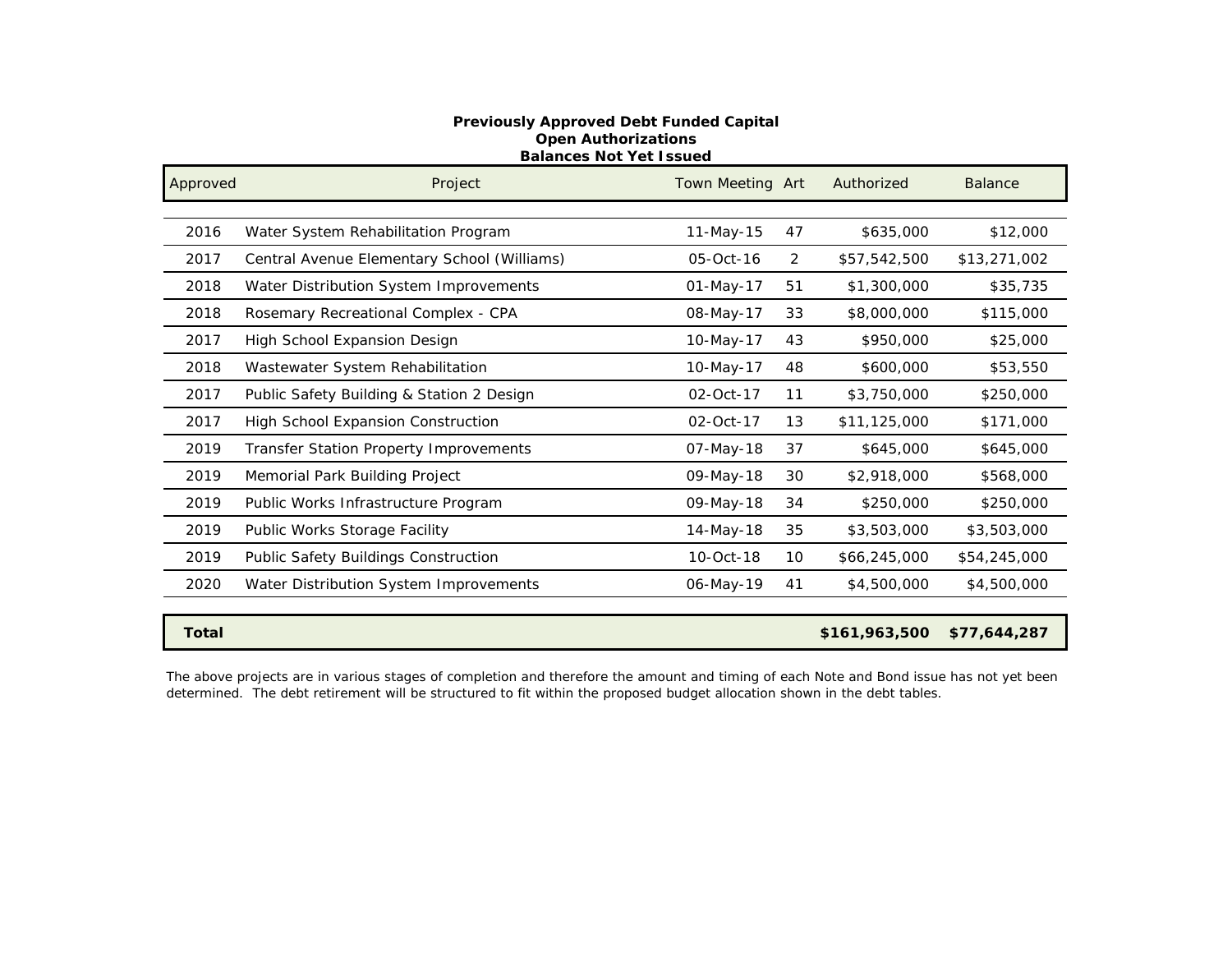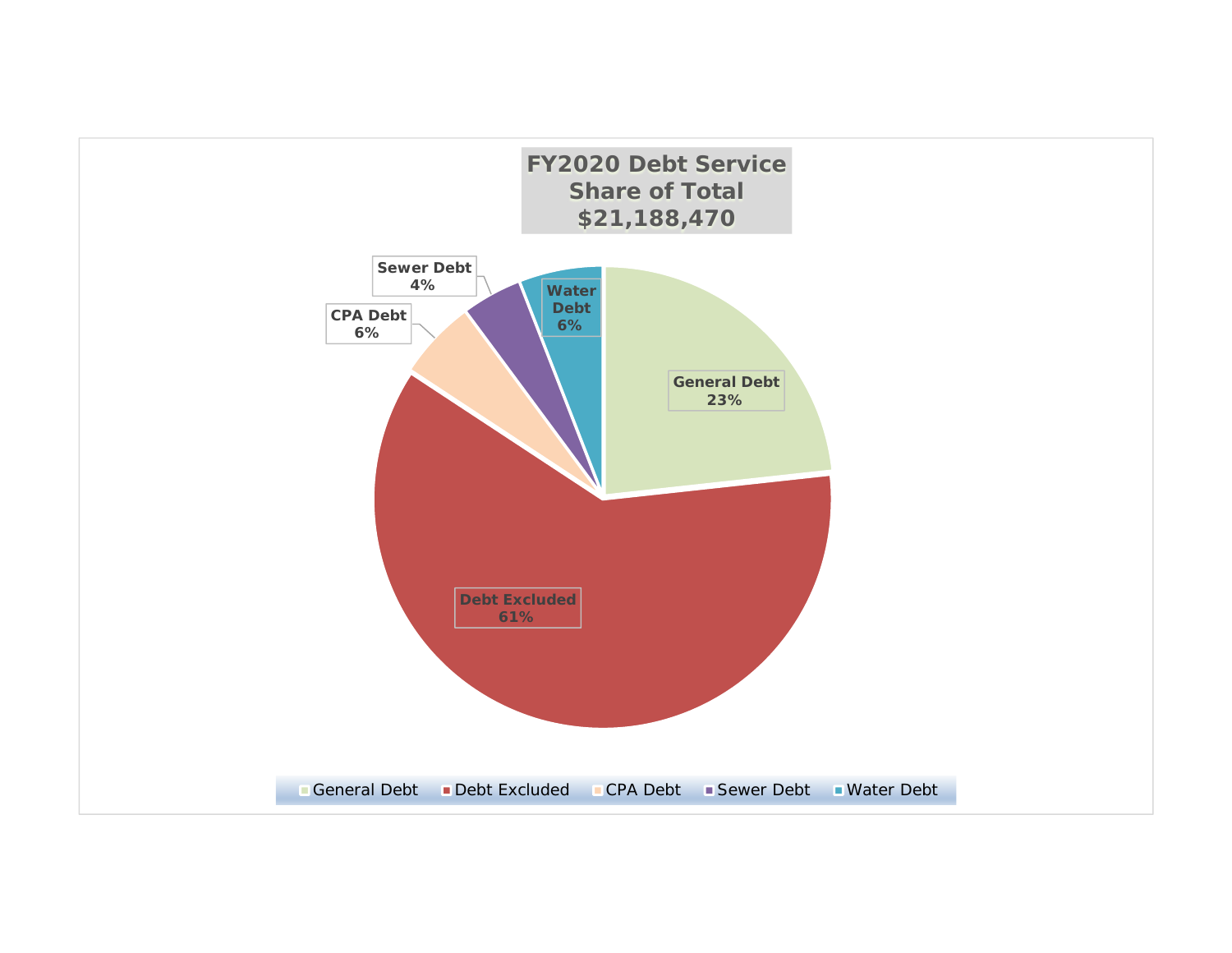### **Town of Needham Current Long Term Debt Service Obligations Inclusive of the October 1, 2019 Bond Issue**

| Fiscal<br>Year | General        | Excluded       | <b>CPA</b>     | Sewer        | Water        | Total                        |
|----------------|----------------|----------------|----------------|--------------|--------------|------------------------------|
|                |                |                |                |              |              |                              |
| 2020           | \$4,194,193.22 | \$8,195,740.00 | \$860,316.67   | \$585,826.46 |              | \$770,857.68 \$14,606,934.03 |
| 2021           | \$4,455,852.52 | \$9,749,210.01 | \$1,406,108.34 | \$629,165.82 |              | \$747,120.10 \$16,987,456.79 |
| 2022           | \$3,556,513.77 | \$7,946,848.76 | \$1,021,396.89 | \$625,182.43 |              | \$734,120.06 \$13,884,061.91 |
| 2023           | \$2,759,043.77 | \$7,695,893.76 | \$988,237.52   | \$621,150.45 |              | \$716,148.92 \$12,780,474.42 |
| 2024           | \$2,592,380.02 | \$7,434,776.26 | \$959,637.52   | \$512,559.50 |              | \$590,539.58 \$12,089,892.88 |
| 2025           | \$2,387,177.52 | \$6,580,316.26 | \$931,243.77   | \$511,230.66 |              | \$581,721.91 \$10,991,690.12 |
| 2026           | \$2,235,952.52 | \$5,651,691.26 | \$902,912.52   | \$421,802.39 | \$509,128.76 | \$9,721,487.45               |
| 2027           | \$2,156,284.39 | \$5,029,131.26 | \$874,287.52   | \$420,276.63 | \$502,758.76 | \$8,982,738.56               |
| 2028           | \$1,651,051.26 | \$4,617,973.76 | \$756,853.14   | \$443,252.24 | \$496,911.50 | \$7,966,041.90               |
| 2029           | \$1,593,115.64 | \$4,102,625.01 | \$720,493.76   | \$430,929.00 | \$283,288.06 | \$7,130,451.47               |
| 2030           | \$1,381,686.27 | \$3,204,213.76 | \$514,668.76   | \$374,907.65 | \$267,663.04 | \$5,743,139.48               |
| 2031           | \$1,269,538.76 | \$3,121,880.01 | \$500,281.26   | \$374,987.84 | \$261,387.51 | \$5,528,075.38               |
| 2032           | \$1,224,827.50 | \$3,039,628.76 | \$437,256.26   | \$375,070.14 | \$206,775.00 | \$5,283,557.66               |
| 2033           | \$1,184,580.00 | \$2,960,745.02 | \$424,856.26   | \$375,154.05 | \$195,650.00 | \$5,140,985.33               |
| 2034           | \$977,268.75   | \$2,342,378.14 | \$413,556.26   |              | \$184,600.00 | \$3,917,803.15               |
| 2035           | \$583,156.25   | \$2,291,046.89 | \$403,356.26   |              |              | \$3,277,559.40               |
| 2036           |                | \$2,238,862.51 | \$393,056.26   |              |              | \$2,631,918.77               |
| 2037           |                | \$2,185,375.01 | \$382,531.26   |              |              | \$2,567,906.27               |
| 2038           |                | \$2,109,440.63 | \$366,853.13   |              |              | \$2,476,293.76               |
| 2039           |                | \$2,043,384.38 | \$203,250.00   |              |              | \$2,246,634.38               |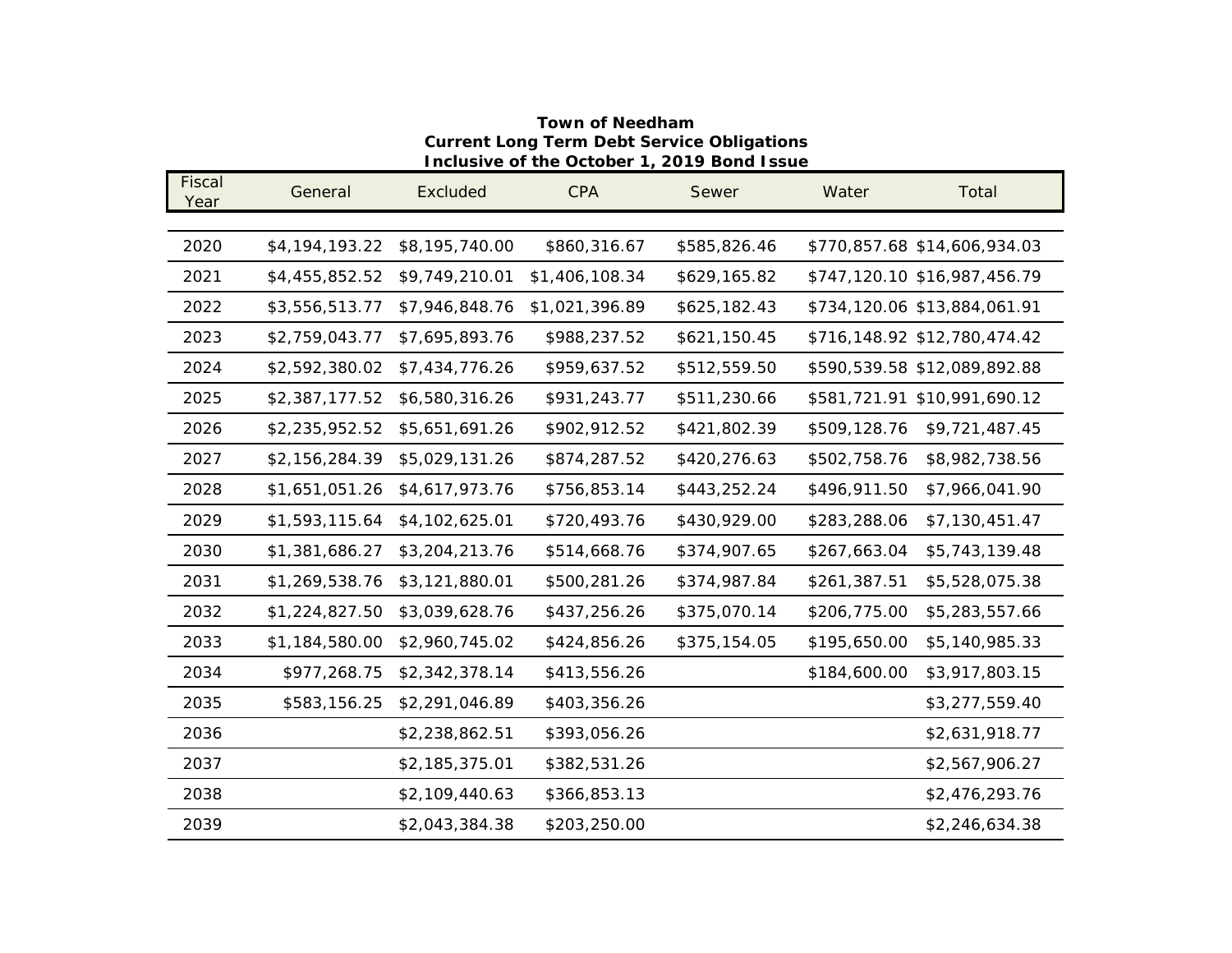### **Town of Needham Current Long Term Debt Service Obligations Inclusive of the October 1, 2019 Bond Issue**

| Fiscal<br>Year | General | Excluded       | <b>CPA</b> | Sewer | Water | Total          |
|----------------|---------|----------------|------------|-------|-------|----------------|
|                |         |                |            |       |       |                |
| 2040           |         | \$1,963,203.13 |            |       |       | \$1,963,203.13 |
| 2041           |         | \$1,907,975.00 |            |       |       | \$1,907,975.00 |
| 2042           |         | \$1,845,650.00 |            |       |       | \$1,845,650.00 |
| 2043           |         | \$1,252,300.00 |            |       |       | \$1,252,300.00 |
| 2044           |         | \$1,213,300.00 |            |       |       | \$1,213,300.00 |
| 2045           |         | \$466,900.00   |            |       |       | \$466,900.00   |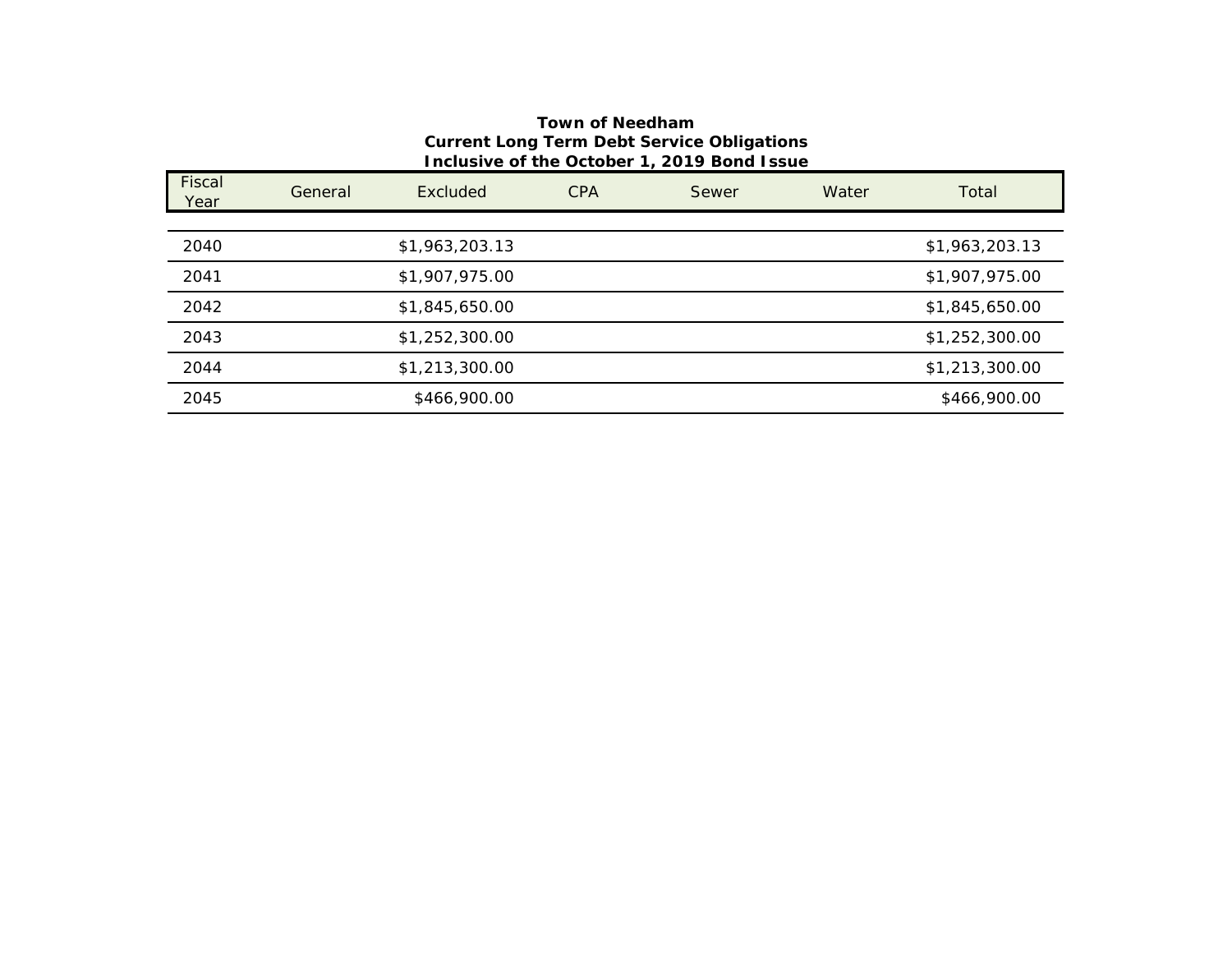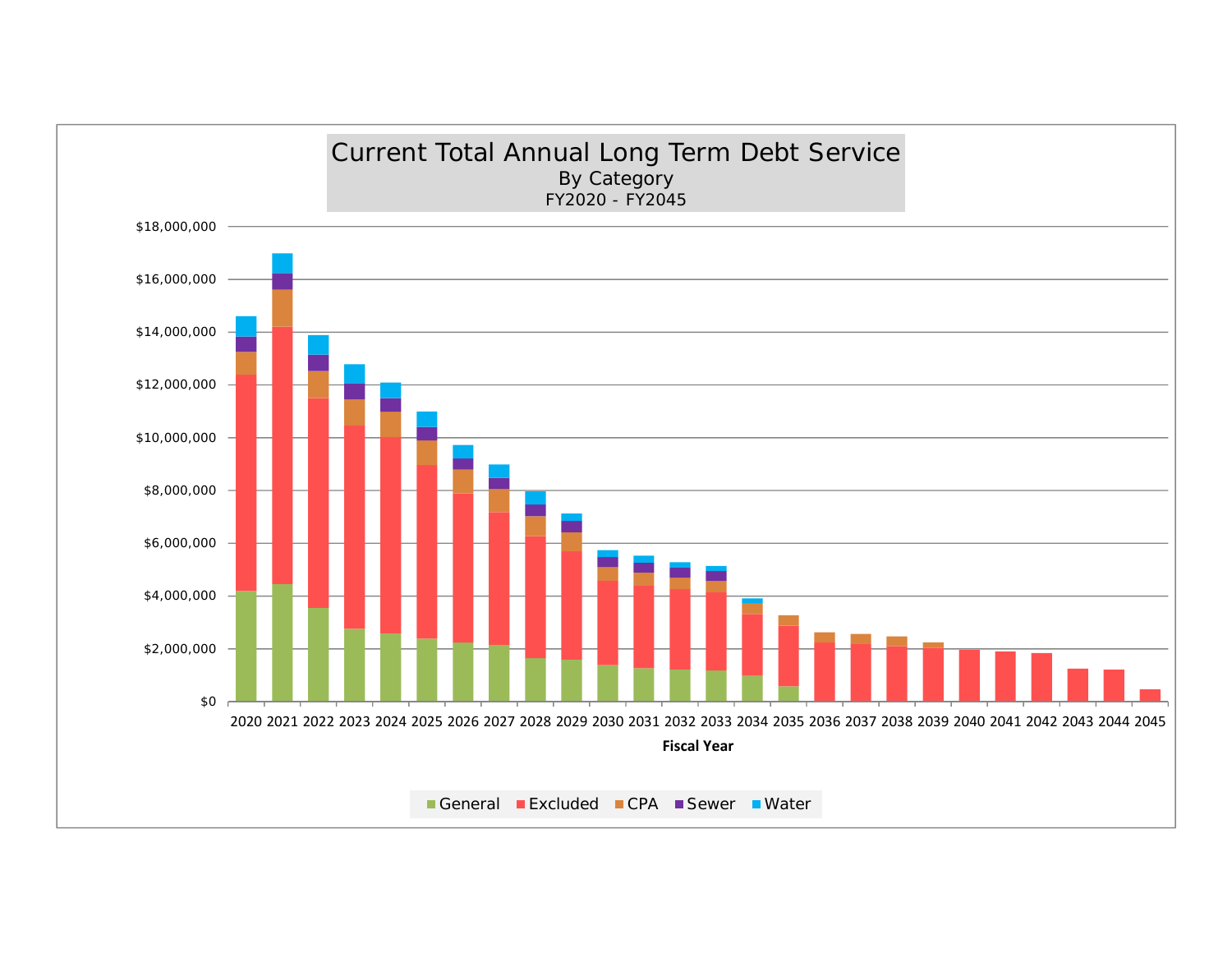|                                                              | TOWN OF NEEDHAM SCHEDULE OF ISSUED LONG TERM DEBT SERVICE |                |                         |                   |                  |                        | <b>DEBT</b><br><b>SERVICE</b> | <b>DEBT</b><br><b>SERVICE</b> | <b>DEBT</b><br><b>SERVICE</b> | <b>DEBT</b><br><b>SERVICE</b> | <b>DEBT</b><br><b>SERVICE</b> | <b>DEBT SERVICE</b> | <b>DEBT SERVICE</b> |
|--------------------------------------------------------------|-----------------------------------------------------------|----------------|-------------------------|-------------------|------------------|------------------------|-------------------------------|-------------------------------|-------------------------------|-------------------------------|-------------------------------|---------------------|---------------------|
| Project                                                      | TM Vote Art                                               |                | Amount<br><b>Issued</b> | Final<br>Maturity | Average<br>Rate* | <b>SERVICE</b><br>2020 | 2021                          | 2022                          | 2023                          | 2024                          | 2025                          | 2026 - 2030         | <b>After 2030</b>   |
| Central Ave & Elliot Street<br><b>Bridge Construction</b>    | May-15                                                    | 43             | \$500,000               | Jan-27            | 4.00%            | 66,000                 | 64,000                        | 62,000                        | 60,000                        | 58,000                        | 56,000                        | 106,000             |                     |
| DPW Garage Bays                                              | May-13                                                    | 42             | \$800,000               | May-24            | 2.09%            | 88,400                 | 86,800                        | 85,200                        | 83,600                        | 82,000                        |                               |                     |                     |
| High School Cafeteria<br>Construction                        | Nov-15                                                    | 11             | \$1,500,000             | $Jan-27$          | 4.00%            | 198,000                | 192,000                       | 186,000                       | 180,000                       | 174,000                       | 168,000                       | 318,000             |                     |
| Kendrick Street Bridge Repair                                | May-10                                                    | 35             | \$750,000               | Aug-21            | 2.21%            | 79,594                 | 77,813                        | 75,938                        |                               |                               |                               |                     |                     |
| MWPAT 98-92 (Stormwater)                                     | May-98                                                    | $\overline{7}$ | \$364,979               | Aug-19            | (see note)       | 28,567                 |                               |                               |                               |                               |                               |                     |                     |
| Pollard School Boiler<br>Replacement                         | May-13                                                    | 40             | \$565,000               | Jul-21            | 3.22%            | 75,950                 | 73,500                        | 71,050                        |                               |                               |                               |                     |                     |
| Pollard School Roof Replacement                              | <b>Nov-10</b>                                             | 10             | \$725,000               | Jul-22            | 3.67%            | 79,800                 | 77,000                        | 74,200                        | 71,400                        |                               |                               |                     |                     |
| Property Acquisition - 37-39<br>Lincoln Street               | May-12                                                    | 31             | \$605,000               | <b>Nov-32</b>     | 3.39%            | 43,350                 | 42,300                        | 41,400                        | 40,500                        | 39,600                        | 38,700                        | 179,569             | 95,231              |
| Property Acquisition - 51 Lincoln<br><b>Street</b>           | <b>Nov-12</b>                                             | 17             | \$950,000               | $Nov-32$          | 3.39%            | 70,575                 | 68,825                        | 67,325                        | 65,825                        | 59,400                        | 58,050                        | 269,353             | 142,847             |
| Property Acquisition - 59 Lincoln<br>& 89 School Streets     | May-12                                                    | 8              | \$1,005,000             | Nov-32            | 3.39%            | 72,250                 | 70,500                        | 69,000                        | 67,500                        | 66,000                        | 64,500                        | 299,281             | 158,719             |
| Property Acquisition - 66 - 70<br>Chestnut Street            | <b>Nov-13</b>                                             | 22             | \$1,330,000             | $Nov-33$          | 3.35%            | 105,350                | 102,550                       | 99,750                        | 96,950                        | 94,150                        | 91,350                        | 418,775             | 296,800             |
| Property Acquisition 59 Lincoln<br>Street & 89 School Street | $May-12$                                                  | 8              | \$52,500                | Jul-32            | 2.93%            | 3,985                  | 3,865                         | 3,745                         | 3,625                         | 3,505                         | 3,415                         | 11,403              | 6,265               |
| Public Services Administration<br><b>Building</b>            | Oct-08                                                    | 5              | \$100,000               | Jul-22            | 3.69%            | 11,400                 | 11,000                        | 10,600                        | 10,200                        |                               |                               |                     |                     |
| Public Services Administration<br>Building (Series I)        | Oct-08                                                    | 5              | \$4,000,000             | Aug-26            | 3.16%            | 299,325                | 292,125                       | 284,625                       | 276,825                       | 268,725                       | 235,763                       | 441,900             |                     |
| Public Services Administration<br>Building (Series II)       | Oct-08                                                    | 5              | \$1,000,000             | $Dec-24$          | 3.07%            | 78,538                 | 86,438                        | 84,094                        | 81,563                        | 78,938                        | 76,313                        |                     |                     |
| Public Works Infrastructure<br>Program                       | $May-15$                                                  | 42             | \$750,000               | $Jan-21$          | 4.00%            | 214,000                | 156,000                       |                               |                               |                               |                               |                     |                     |
| Senior Center (Series I)                                     | <b>Nov-11</b>                                             | 14             | \$1,000,000             | Nov-32            | 3.38%            | 71,506                 | 69,756                        | 68,256                        | 66,756                        | 65,256                        | 63,756                        | 290,650             | 142,847             |
| Senior Center (Series II)                                    | <b>Nov-11</b>                                             | 14             | \$5,050,000             | Jul-33            | 3.54%            | 383,275                | 374,350                       | 365,425                       | 357,775                       | 348,850                       | 335,000                       | 1,555,313           | 1,079,688           |
| Senior Center (Series III)                                   | <b>Nov-11</b>                                             | 14             | \$1,050,500             | $May-34$          | 2.83%            | 76,000                 | 74,900                        | 73,800                        | 72,700                        | 71,600                        | 65,225                        | 306,925             | 217,500             |
| Title V Loans                                                | May-97                                                    | 64             | \$85,894                | Aug-19            | (see note)       | 4,854                  |                               |                               |                               |                               |                               |                     |                     |
| Front-End Loader                                             | $May-16$                                                  | 46             | \$205,000               | $Jan-20$          | 4.00%            | 41,600                 |                               |                               |                               |                               |                               |                     |                     |
| Central Avenue/Elliot Street<br>Bridge                       | May-15                                                    | 43             | \$240,000               | Jul-21            | 5.00%            | 95,500                 | 86,000                        | 82,000                        |                               |                               |                               |                     |                     |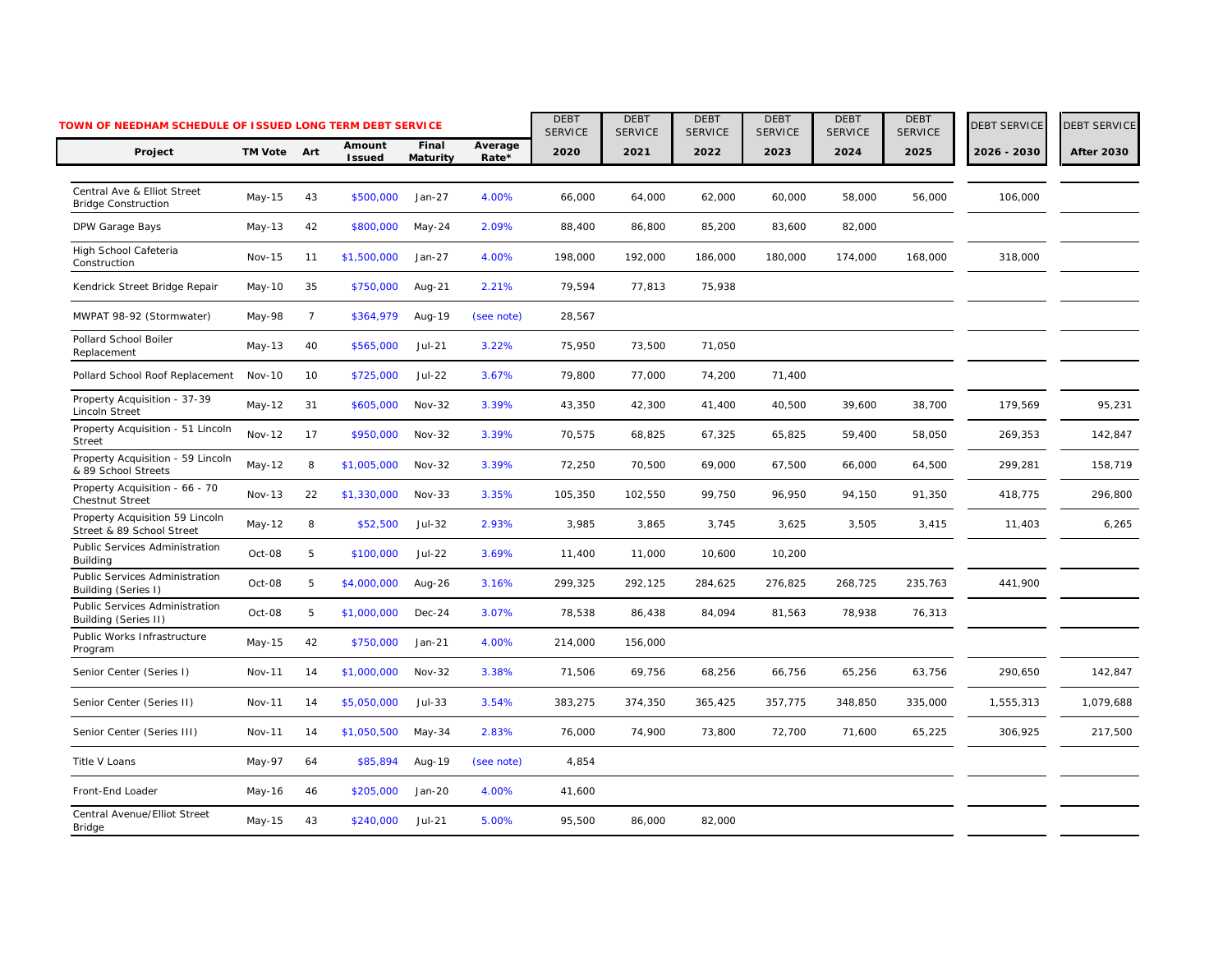| TOWN OF NEEDHAM SCHEDULE OF ISSUED LONG TERM DEBT SERVICE |                |     |                         |                   |                  | <b>DEBT</b><br><b>SERVICE</b> | <b>DEBT</b><br><b>SERVICE</b> | <b>DEBT</b><br><b>SERVICE</b> | <b>DEBT</b><br><b>SERVICE</b> | <b>DEBT</b><br><b>SERVICE</b> | <b>DEBT</b><br><b>SERVICE</b> | <b>DEBT SERVICE</b> | <b>DEBT SERVICE</b> |
|-----------------------------------------------------------|----------------|-----|-------------------------|-------------------|------------------|-------------------------------|-------------------------------|-------------------------------|-------------------------------|-------------------------------|-------------------------------|---------------------|---------------------|
| Project                                                   | <b>TM Vote</b> | Art | Amount<br><b>Issued</b> | Final<br>Maturity | Average<br>Rate* | 2020                          | 2021                          | 2022                          | 2023                          | 2024                          | 2025                          | 2026 - 2030         | <b>After 2030</b>   |
|                                                           |                |     |                         |                   |                  |                               |                               |                               |                               |                               |                               |                     |                     |
| Rosemary Recreational Complex                             | $May-17$       | 33  | \$2,260,000             | <b>Jul-28</b>     | 5.00%            | 608,417                       | 533,875                       | 360,000                       | 198.750                       | 191,250                       | 183.750                       | 660,000             |                     |
| High School Expansion<br>Construction                     | $Oct-17$       | 13  | \$6,500,000             | $Jul-34$          | 3.86%            | 1,367,708                     | 871,000                       | 838,500                       | 489,125                       | 472,875                       | 456,625                       | 2,042,625           | 1,746,875           |
| Memorial Park Building                                    | May-18         | 30  | \$970,000               | Aug-29            | 5.00%            |                               | 327.917                       | 117.875                       | 113.625                       | 109,375                       | 95,375                        | 415,750             |                     |
| High School Expansion<br>Construction                     | $Oct-17$       |     | \$4,004,000             | Aug-34            | 4.13%            |                               | 683,683                       | 406,700                       | 393.950                       | 381,200                       | 368,450                       | 1,651,000           | 1,352,600           |
| <b>Town Hall</b>                                          | May-09         | 35  | \$385,000               | Aug-26            | 2.63%            | 30,250                        | 29,656                        | 29,031                        | 28,375                        | 27,656                        | 26,906                        | 51,547              |                     |
| <b>GENERAL FUND DEBT</b>                                  |                |     |                         |                   |                  | 4,194,193                     | 4,455,853                     | 3,556,514                     | 2,759,044                     | 2,592,380                     | 2,387,178                     | 9,018,090           | 5,239,371           |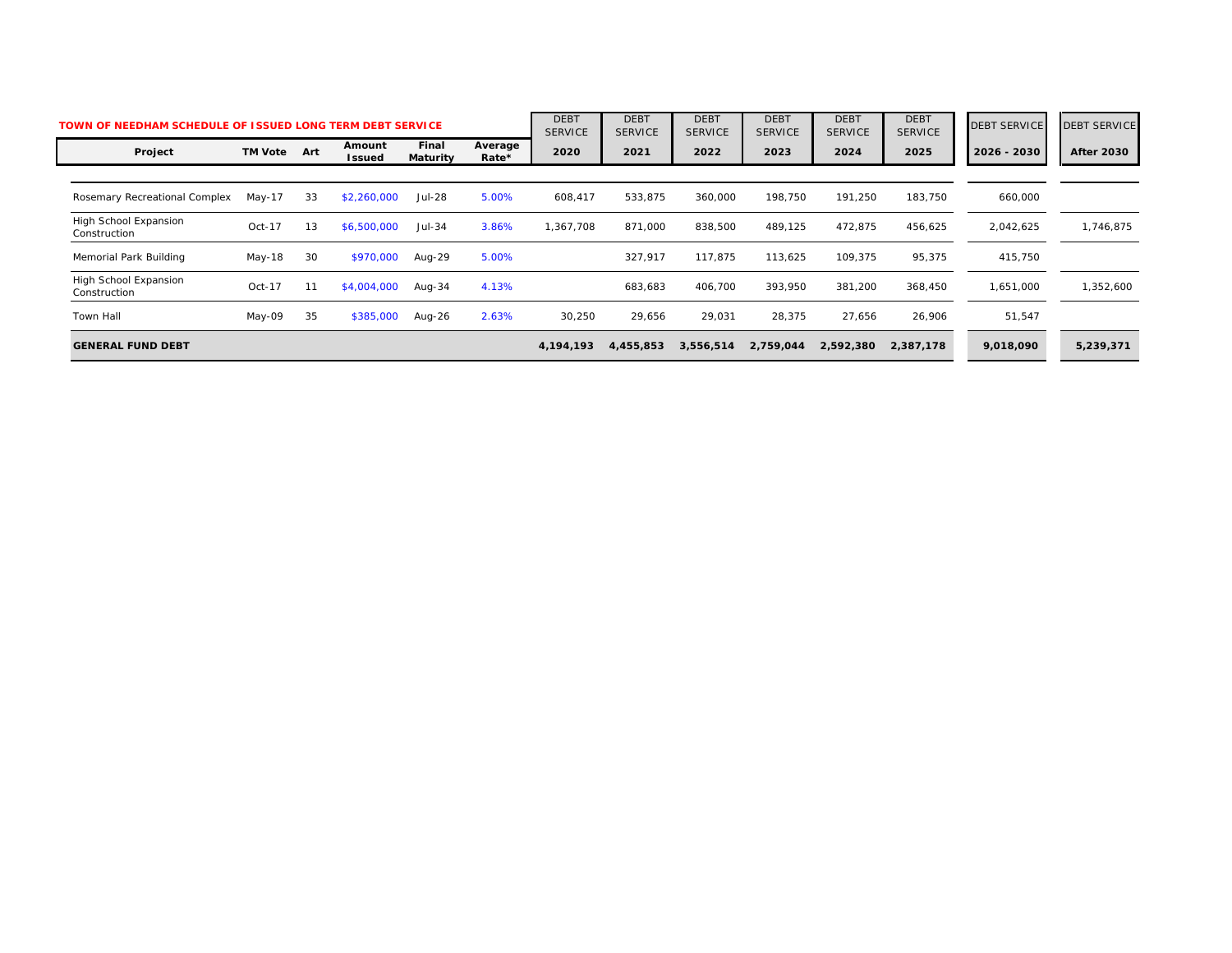| TOWN OF NEEDHAM SCHEDULE OF ISSUED LONG TERM DEBT SERVICE |               |                |                         |                   |                  | <b>DEBT</b><br><b>SERVICE</b> | <b>DEBT</b><br><b>SERVICE</b> | <b>DEBT</b><br><b>SERVICE</b> | <b>DEBT</b><br><b>SERVICE</b> | <b>DEBT</b><br><b>SERVICE</b> | <b>DEBT</b><br><b>SERVICE</b> | <b>DEBT SERVICE</b> | <b>DEBT SERVICE</b> |
|-----------------------------------------------------------|---------------|----------------|-------------------------|-------------------|------------------|-------------------------------|-------------------------------|-------------------------------|-------------------------------|-------------------------------|-------------------------------|---------------------|---------------------|
| Project                                                   | TM Vote Art   |                | Amount<br><b>Issued</b> | Final<br>Maturity | Average<br>Rate* | 2020                          | 2021                          | 2022                          | 2023                          | 2024                          | 2025                          | 2026 - 2030         | <b>After 2030</b>   |
| Broadmeadow School                                        | May-00        | 31             | \$8,400,000             | $Nov-23$          | 3.00%            | 771,225                       | 741,425                       | 708,700                       | 678,000                       | 642,600                       |                               |                     |                     |
| Eliot School                                              | May-00        | 32             | \$2,562,000             | $Nov-24$          | 3.94%            | 304,400                       | 294,400                       | 284,400                       | 269,500                       | 259,700                       | 249,900                       |                     |                     |
| High Rock & Pollard School<br>Projects                    | May-07        | 41             | \$429,470               | Aug-26            | 4.00%            | 75,660                        | 68,360                        | 66,160                        | 63,960                        | 56,860                        | 54,860                        | 100,290             |                     |
| High Rock & Pollard School<br>Projects (Series III)       | May-07        | 41             | \$2,253,010             | Aug-27            | 4.00%            | 342,460                       | 327,160                       | 312,060                       | 297,160                       | 287,360                       | 272,660                       | 738,090             |                     |
| High Rock & Pollard School<br>Projects (Series IV)        | May-07        | 41             | \$10,500,000            | Aug-28            | 3.35%            | 742,075                       | 720,500                       | 703,313                       | 685,438                       | 666,875                       | 647,625                       | 2,376,000           |                     |
| High Rock School Design                                   | Nov-06        | 9              | \$187,770               | Aug-26            | 4.00%            | 31,840                        | 30,840                        | 29,840                        | 28,840                        | 27,840                        | 21,940                        | 40,010              |                     |
| High School (Series IIA)                                  | May-03        | 31             | \$2,991,900             | Aug-24            | 4.00%            | 602,700                       | 582,900                       | 558,200                       | 538,600                       | 514,100                       | 494,700                       |                     |                     |
| High School (Series IIB)                                  | Feb-05        | $\mathbf{1}$   | \$782,850               | Aug-26            | 4.00%            | 128,740                       | 124,740                       | 115,840                       | 112,040                       | 108,240                       | 104,440                       | 196,010             |                     |
| High School (Series III)                                  | Feb-05        | $\mathbf{1}$   | \$3,850,000             | Jun-28            | 3.42%            | 259,450                       | 253,450                       | 247,200                       | 240,450                       | 233,700                       | 226,700                       | 540,600             |                     |
| High School Series 1                                      | May-03        | 31             | \$4,775,000             | <b>Nov-25</b>     | 3.97%            | 589,000                       | 560,400                       | 542,000                       | 523,600                       | 500,300                       | 482,100                       | 459,000             |                     |
| Library Project                                           | May-03        | 30             | \$6,510,000             | Dec-19            | 3.00%            | 796,775                       |                               |                               |                               |                               |                               |                     |                     |
| Newman School Extraordinary<br>Repairs (Series I)         | Nov-09        | 14             | \$1,000,000             | Dec-19            | 2.62%            | 101,500                       |                               |                               |                               |                               |                               |                     |                     |
| Newman School Extraordinary<br>Repairs (Series III)       | Nov-09        | 14             | \$5,000,000             | Oct-28            | 3.35%            | 373,600                       | 359,600                       | 348,925                       | 341,050                       | 332,650                       | 323,900                       | 1,158,575           |                     |
| Newman School Extraordinary<br>Repairs (Series IV)        | Nov-09        | 14             | \$9,000,000             | Jul-32            | 2.82%            | 628,340                       | 610,260                       | 592,180                       | 574,100                       | 556,020                       | 542,460                       | 2,552,660           | 1,392,760           |
| Newman School Extraordinary<br>Repairs (Series V)         | Nov-09        | 14             | \$2,200,000             | <b>Nov-32</b>     | 3.39%            | 158,950                       | 155,100                       | 151,800                       | 148,500                       | 145,200                       | 141,900                       | 658,419             | 349,181             |
| Owens Farm Land Purchase                                  | <b>Nov-15</b> | 13             | \$7,000,000             | $Jan-42$          | 3.70%            | 516,900                       | 505,700                       | 494,500                       | 483,300                       | 472,100                       | 460,900                       | 2,136,500           | 3,973,500           |
| William School Construction<br>Project                    | Oct-16        | 2              | \$18,000,000            | $Jul-43$          | 3.53%            | 1,728,375                     | 1,369,800                     | 1,333,800                     | 1,297,800                     | 1,261,800                     | 1,225,800                     | 5,596,200           | 12,413,700          |
| William School Construction<br>Project                    | Oct-16        | 2              | \$7,400,000             | Aug-41            | 3.48%            |                               | 1,584,225                     | 530,481                       | 515,731                       | 500,981                       | 486,231                       | 2,209,906           | 4,156,647           |
| Public Safety Building & Station<br>2 Design              | Oct-17        | 11             | \$340,000               | Aug-20            | 5.00%            |                               | 354,167                       |                               |                               |                               |                               |                     |                     |
| Public Safety Buildings<br>Construction                   | Oct-18        | 10             | \$11,565,000            | Aug- $44$         | 3.36%            |                               | 1,063,433                     | 885,700                       | 857,075                       | 828,700                       | 805,450                       | 3,664,625           | 8,430,938           |
| Property Acquisition - 609<br><b>Central Street</b>       | May-16        | $\overline{7}$ | \$730,000               | Jan-39            | 3.68%            | 43,750                        | 42,750                        | 41,750                        | 40,750                        | 39,750                        | 38,750                        | 178,750             | 265,344             |
| <b>EXCLUDED DEBT</b>                                      |               |                |                         |                   |                  | 8,195,740                     | 9,749,210                     |                               | 7,946,849 7,695,894 7,434,776 |                               | 6,580,316                     | 22,605,635          | 30,982,069          |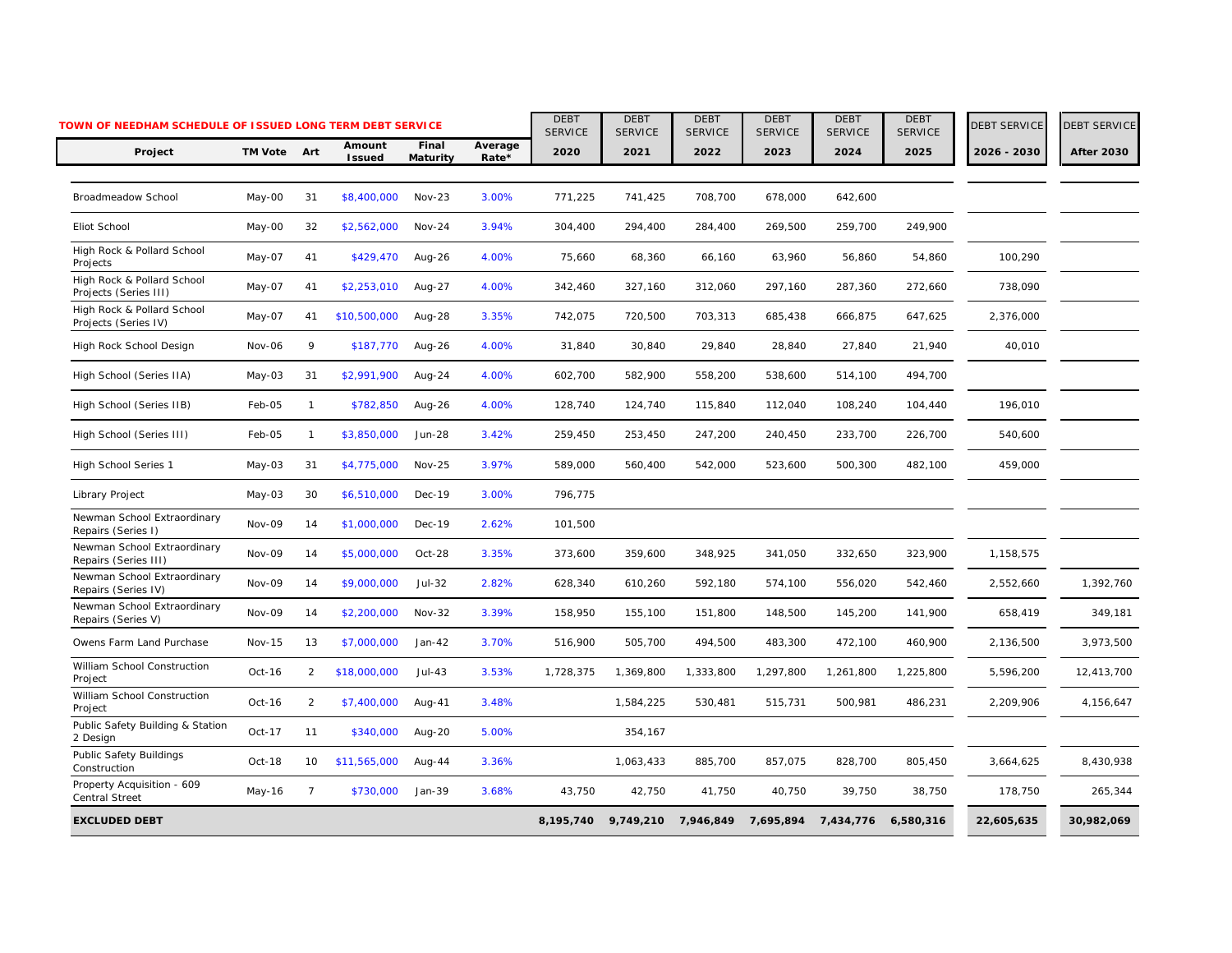| TOWN OF NEEDHAM SCHEDULE OF ISSUED LONG TERM DEBT SERVICE |                |     |                  |                          |                  |         | <b>DEBT</b><br><b>SERVICE</b> | <b>DEBT</b><br><b>SERVICE</b> | <b>DEBT</b><br><b>SERVICE</b> | <b>DEBT</b><br><b>SERVICE</b> | <b>DEBT</b><br><b>SERVICE</b> | <b>DEBT SERVICE</b> | <b>DEBT SERVICE</b> |
|-----------------------------------------------------------|----------------|-----|------------------|--------------------------|------------------|---------|-------------------------------|-------------------------------|-------------------------------|-------------------------------|-------------------------------|---------------------|---------------------|
| Project                                                   | <b>TM Vote</b> | Art | Amount<br>Issued | Final<br><b>Maturity</b> | Average<br>Rate* | 2020    | 2021                          | 2022                          | 2023                          | 2024                          | 2025                          | 2026 - 2030         | <b>After 2030</b>   |
|                                                           |                |     |                  |                          |                  |         |                               |                               |                               |                               |                               |                     |                     |
| Town Hall (Series II)                                     | May-09         | 35  | \$3,500,000      | $Oct-28$                 | 3.36%            | 260,900 | 251,150                       | 243,716                       | 238,231                       | 232,381                       | 226,288                       | 827,222             |                     |
| Town Hall (Series III)                                    | May-09         | 35  | \$1,225,000      | Aug-26                   | 2.63%            | 96,800  | 94,900                        | 92,900                        | 90,800                        | 88,500                        | 86,100                        | 164,950             |                     |
| Rosemary Recreational Complex                             | May-17         | 33  | \$4,000,000      | Jul-37                   | 3.57%            | 429,792 | 346,000                       | 336,000                       | 326,000                       | 316,000                       | 306,000                       | 1,382,000           | 2,050,750           |
| Rosemary Recreational Complex                             | $May-17$       | 33  | \$3,221,000      | Aug-37                   | 3.74%            |         | 643,433                       | 280,356                       | 266,981                       | 258,731                       | 250,481                       | 1,114,781           | 1,423,622           |
| Town Hall (Series IV)                                     | May-09         | 35  | \$970,000        | Jul-30                   | 2.80%            | 72,825  | 70,625                        | 68,425                        | 66,225                        | 64,025                        | 62,375                        | 280,263             | 50,625              |
| <b>COMMUNITY PRESERVATION</b><br><b>FUND DEBT</b>         |                |     |                  |                          |                  | 860,317 | 1,406,108                     | 1,021,397                     | 988,238                       | 959,638                       | 931,244                       | 3,769,216           | 3,524,997           |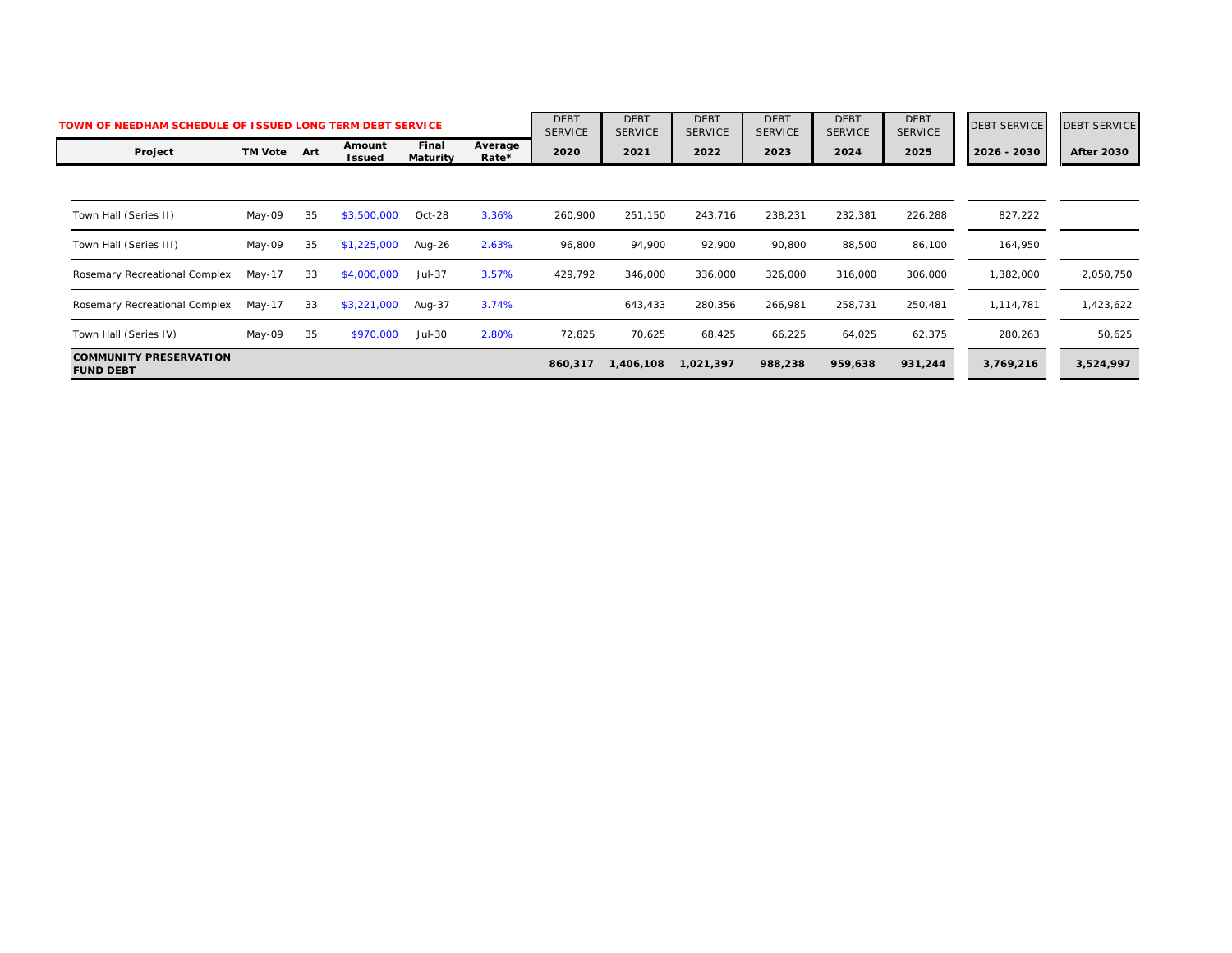|                                         | TOWN OF NEEDHAM SCHEDULE OF ISSUED LONG TERM DEBT SERVICE |     |                         |                          |                  | <b>DEBT</b><br><b>SERVICE</b> | <b>DEBT</b><br><b>SERVICE</b> | <b>DEBT</b><br><b>SERVICE</b> | <b>DEBT</b><br><b>SERVICE</b> | <b>DEBT</b><br><b>SERVICE</b> | <b>DEBT</b><br><b>SERVICE</b> | <b>DEBT SERVICE</b> | <b>DEBT SERVICE</b> |
|-----------------------------------------|-----------------------------------------------------------|-----|-------------------------|--------------------------|------------------|-------------------------------|-------------------------------|-------------------------------|-------------------------------|-------------------------------|-------------------------------|---------------------|---------------------|
| Project                                 | <b>TM Vote</b>                                            | Art | Amount<br><b>Issued</b> | Final<br><b>Maturity</b> | Average<br>Rate* | 2020                          | 2021                          | 2022                          | 2023                          | 2024                          | 2025                          | 2026 - 2030         | <b>After 2030</b>   |
|                                         |                                                           |     |                         |                          |                  |                               |                               |                               |                               |                               |                               |                     |                     |
| Sewer Pump Station GPA                  | May-08                                                    | 45  | \$550,000               | Aug-28                   | 3.36%            | 39,575                        | 33,750                        | 32,969                        | 32,156                        | 31,313                        | 30,438                        | 135,900             |                     |
| Sewer Pump Station Reservoir B          | <b>Nov-11</b>                                             | 15  | \$6,034,290             | $Jan-33$                 | 2.15%            | 374,192                       | 374,256                       | 374,323                       | 374,391                       | 374,460                       | 374,531                       | 1,873,768           | 1,125,212           |
| Sewer Rehabilitation - Rte. 128<br>Area | Nov-05                                                    | 9   | \$145,000               | Dec-19                   | 2.59%            | 10,150                        |                               |                               |                               |                               |                               |                     |                     |
| Sewer Rehabilitation - Rte. 128<br>Area | Nov-05                                                    | 9   | \$500,000               | $Nov-22$                 | 4.00%            | 105,300                       | 77,000                        | 74,200                        | 71,400                        |                               |                               |                     |                     |
| MWRA Sewer System Rehab - I/I<br>Work   | $May-17$                                                  | 48  | \$179,548               | May-23                   |                  | 35,910                        | 35,910                        | 35,910                        | 35,910                        |                               |                               |                     |                     |
| MWRA Sewer System Rehab - I/I<br>Work   | $May-19$                                                  | 40  | \$440,000               | $Nov-24$                 |                  |                               | 88,000                        | 88,000                        | 88,000                        | 88,000                        | 88,000                        |                     |                     |
| Sewer Rehabilitation - Rte. 128<br>Area | Nov-05                                                    | 9   | \$320,000               | Aug-28                   | 3.39%            | 20,700                        | 20,250                        | 19,781                        | 19,294                        | 18,788                        | 18,263                        | 81,500              |                     |
| <b>SEWER ENTERPRISE DEBT</b>            |                                                           |     |                         |                          |                  | 585,826                       | 629,166                       | 625,182                       | 621,150                       | 512,560                       | 511,231                       | 2,091,168           | 1,125,212           |